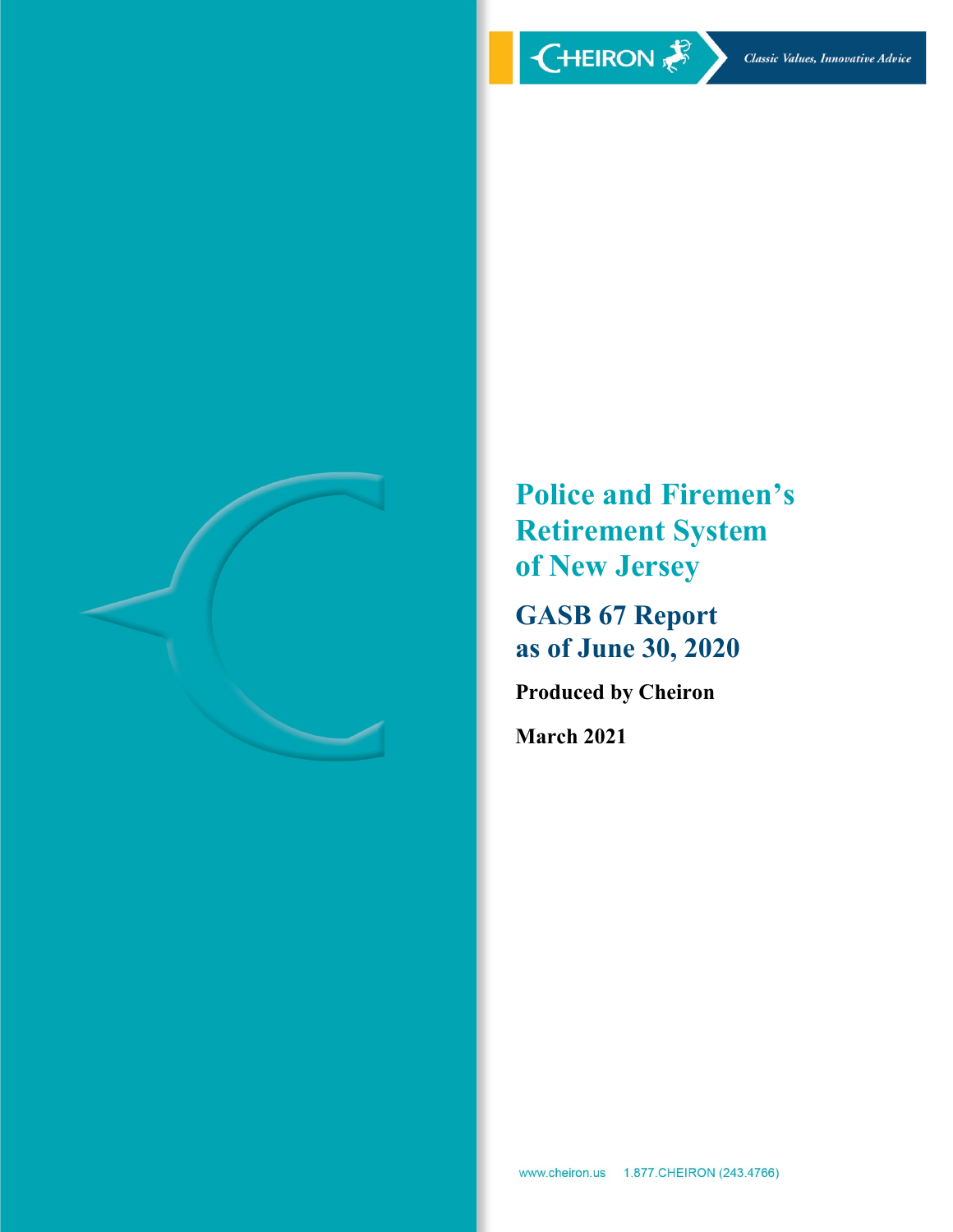# **TABLE OF CONTENTS**

| <b>Section</b>                  | <u>Page</u> |
|---------------------------------|-------------|
| Section I                       |             |
| Section II                      |             |
| <b>Section III</b>              |             |
| Section IV                      |             |
| Section V                       |             |
| Section VI                      |             |
|                                 |             |
| <i><u><b>Appendices</b></u></i> |             |
| Appendix A                      |             |
| Appendix B                      |             |
| Appendix C                      |             |
| Appendix D                      |             |
| Appendix E                      |             |

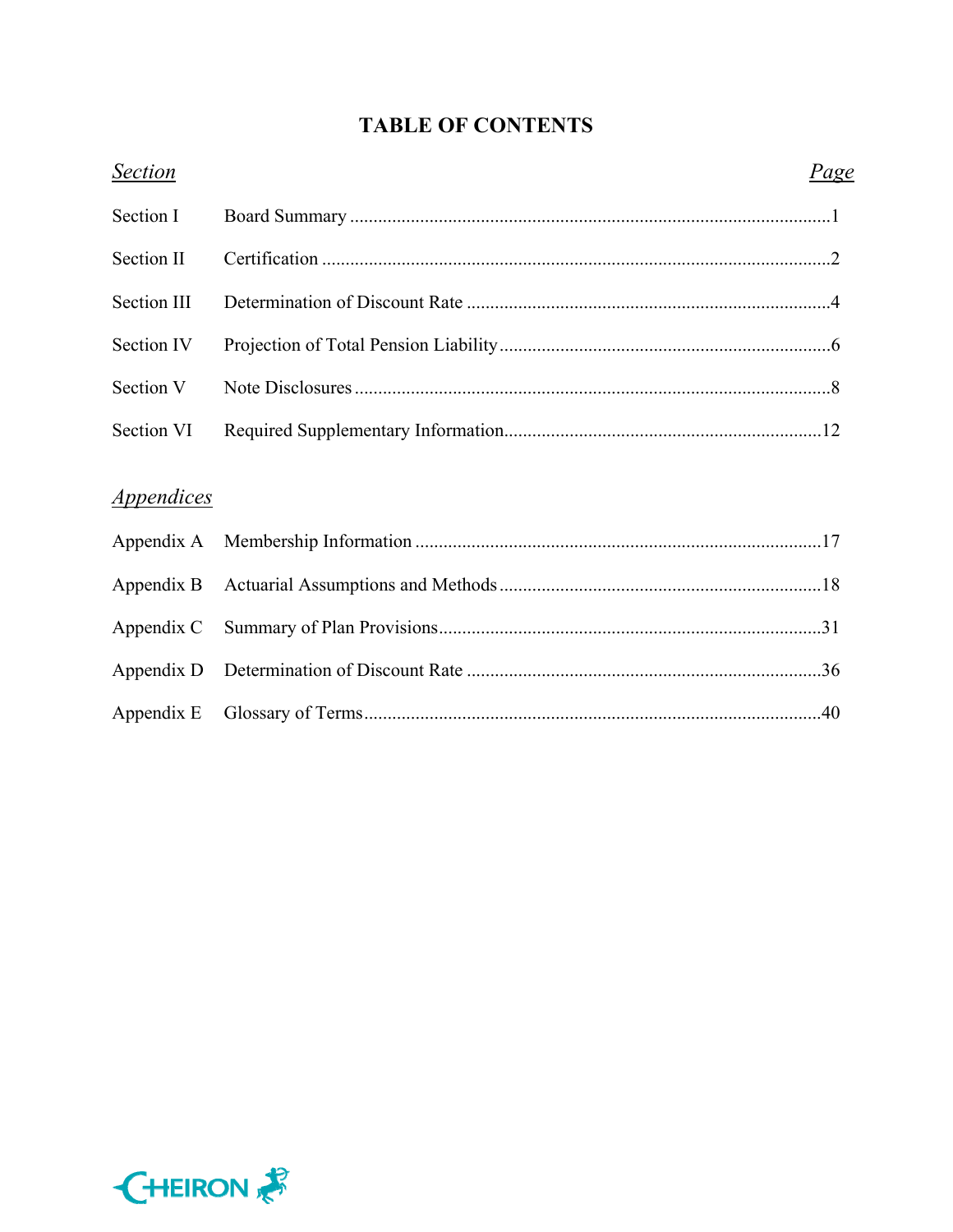# **SECTION I – BOARD SUMMARY**

The purpose of this report is to provide accounting and financial disclosure information under Governmental Accounting Standards Board Statement 67 for the Police and Firemen's Retirement System of New Jersey (PFRS, Plan, or System). This information includes:

- Projection of the Total Pension Liability (TPL) from the valuation date to the measurement date,
- Calculation of the Net Pension Liability (NPL) at the discount rate as well as discount rates 1% higher and lower than the discount rate, and
- Changes in the Net Pension Liability.

# **Highlights**

The reporting date for PFRS is June 30, 2020. Measurements as of the reporting date are based on the fair value of assets as of June 30, 2020 and the Total Pension Liability as of the valuation date, July 1, 2019, updated to June 30, 2020. There were two changes in the assumptions. The discount rate used to measure the Total Pension Liability was changed as of the measurement date. In addition, the mortality assumption was updated upon direction from the Division of Pensions and Benefits (DPB). We are not aware of any other significant events that are measurable at this time between the valuation date and the measurement date, so the update procedures only included the addition of service cost and interest cost offset by actual benefit payments, and an adjustment to reflect the changes in assumptions.

The following table provides a summary of the key results during this reporting period broken out by State, Local employers and in total for the System.

| <b>Table I-1</b><br><b>Summary of Results</b>                                          |                                                      |                                                            |  |  |  |  |  |  |
|----------------------------------------------------------------------------------------|------------------------------------------------------|------------------------------------------------------------|--|--|--|--|--|--|
| <b>Measurement Date</b>                                                                | <b>June 30, 2020</b>                                 |                                                            |  |  |  |  |  |  |
| <b>State</b>                                                                           |                                                      |                                                            |  |  |  |  |  |  |
| <b>Total Pension Liability</b><br>Plan Fiduciary Net Position                          | $\mathbb{S}^-$<br>5,717,806,071<br>1,418,796,120     | $\mathbb{S}$<br>5,682,770,577<br>1,481,082,814             |  |  |  |  |  |  |
| Net Pension Liability                                                                  | 4,299,009,951<br>\$                                  | 4,201,687,763<br>\$                                        |  |  |  |  |  |  |
| <b>Local Employers</b>                                                                 |                                                      |                                                            |  |  |  |  |  |  |
| <b>Total Pension Liability</b><br>Plan Fiduciary Net Position                          | \$40,919,980,447<br>25,993,331,725                   | \$40,481,531,749<br>26,311,338,131                         |  |  |  |  |  |  |
| Net Pension Liability                                                                  | \$14,926,648,722                                     | 14, 170, 193, 618<br>S.                                    |  |  |  |  |  |  |
| <b>Total</b>                                                                           |                                                      |                                                            |  |  |  |  |  |  |
| <b>Total Pension Liability</b><br>Plan Fiduciary Net Position<br>Net Pension Liability | \$46,637,786,518<br>27,412,127,845<br>19,225,658,673 | \$46,164,302,326<br>27,792,420,945<br>18,371,881,381<br>\$ |  |  |  |  |  |  |

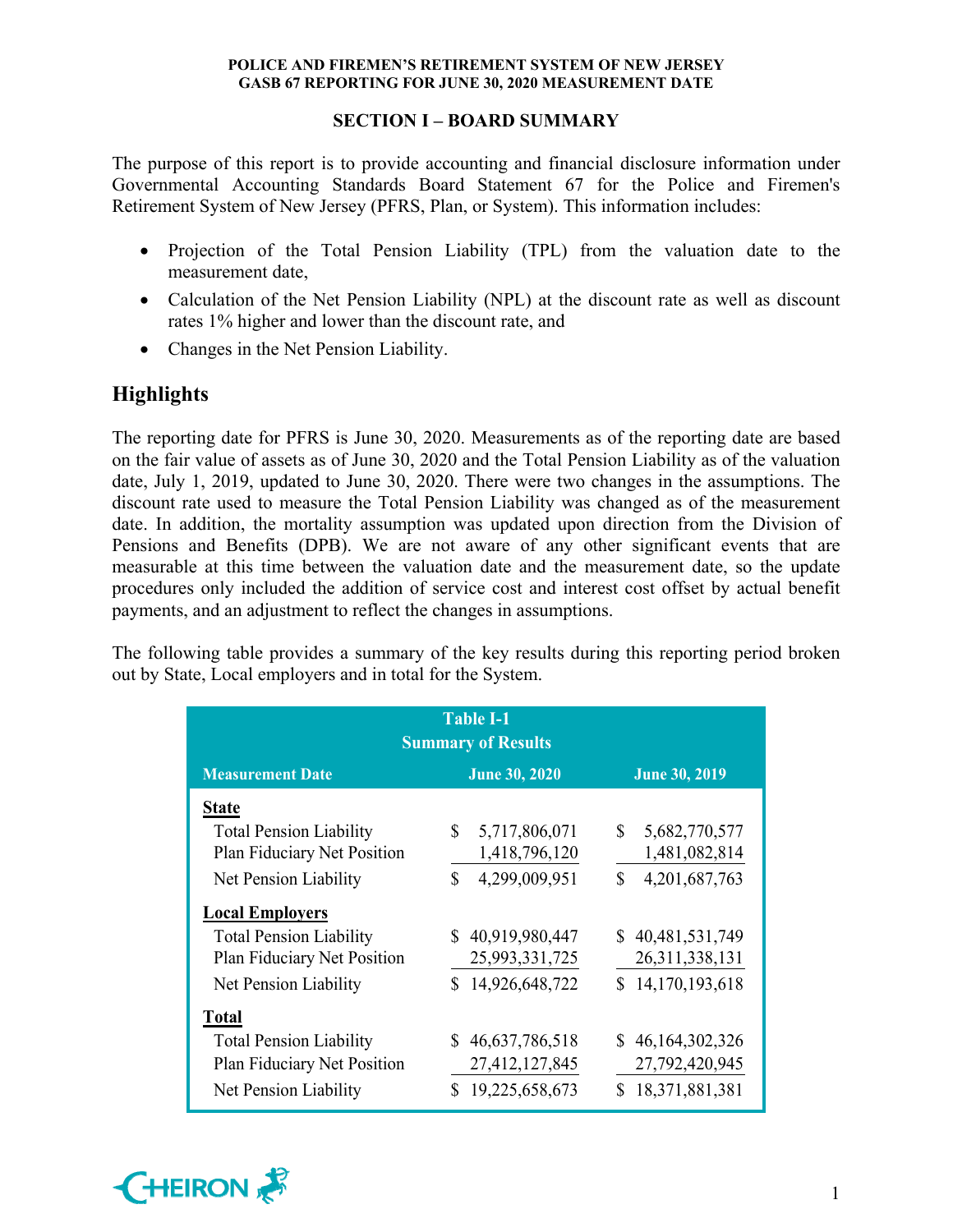# **SECTION II – CERTIFICATION**

The purpose of this report is to provide accounting and financial reporting information under GASB 67 for the Police and Firemen's Retirement System of New Jersey (PFRS). This report is for the use of PFRS, the Division of Pensions and Benefits (DPB) and their auditors in preparing financial reports in accordance with applicable law and accounting requirements. This report is not appropriate for other purposes, including the measurement of funding requirements for PFRS and estimating the price to settle PFRS's obligations.

In preparing our report, we relied on information (some oral and some written) supplied by the Division of Pensions and Benefits. This information includes, but is not limited to, the plan provisions, employee data, and financial information. We performed an informal examination of the obvious characteristics of the data for reasonableness and consistency in accordance with Actuarial Standard of Practice No. 23.

Future actuarial measurements may differ significantly from the current measurements due to such factors as the following: plan experience differing from that anticipated by the economic or demographic assumptions; changes in economic or demographic assumptions; and changes in plan provisions or applicable law.

For purposes of this report, the projection of the Plan's contributions and projected benefit payments as of June 30, 2020 was based on the recommended demographic assumptions of the July 1, 2013 – June 30, 2018 Experience Study, approved by the Board of Trustees on January 13, 2020. The calculation of the Total Pension Liability as of June 30, 2020 was based on the same demographic assumptions except for the mortality assumption, which was based on the SOA's MP-2020 mortality improvement scale upon direction from the DPB. While we do not find the use of the SOA's Scale MP-2020 unreasonable, it does not reflect the analysis of actual mortality experience from our Experience Study which was the basis for our recommended mortality assumptions, including the mortality improvement scale.

This report was prepared using census data as of the July 1, 2019 valuation date and financial information as of the June 30, 2020 measurement date. Given the uncertainty and lack of credible data regarding the impact that COVID-19 may have had on the System's demographic experience between the measurement date and reporting date, no specific adjustments have been made at this time. Chapter 54, P.L. 2020, amends eligibility for accidental disability and accidental death benefits for PFRS members when related to the contraction of COVID-19 during the Public Health Emergency declared by the Governor in Executive Order 103 of 2020, as extended. We will continue to monitor developments regarding the COVID-19 pandemic and the impact it may have on the System. Actual experience, both demographic and economic, will be reflected in subsequent years as experience emerges.

This report also reflects two other changes to the plan provisions. Chapter 157, P.L. 2019 expanded the definition of regular or assigned duties for purposes of accidental disability retirement to include the World Trade Center (WTC) rescue, recovery, or cleanup operations between September 11, 2001 and October 11, 2011 under certain conditions. For such members who participated in the WTC rescue, recovery, or cleanup operations, the total and permanent disability may occur after retirement on a service retirement or an ordinary disability retirement.

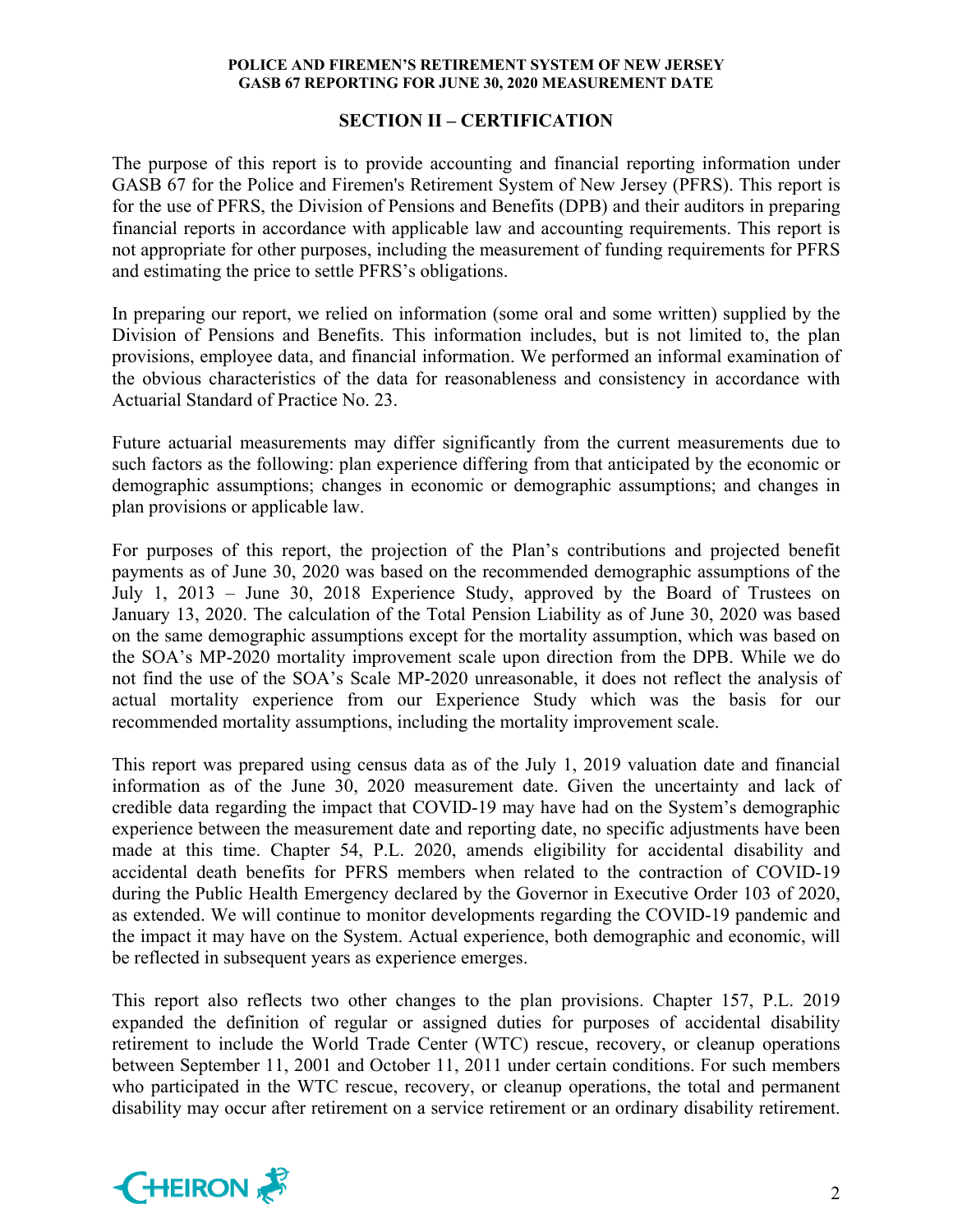# **SECTION II – CERTIFICATION**

After reviewing the members who have submitted eligibility registration forms and/or amended benefits requests forms with the DPB, we do not expect this legislation to have a material impact on the benefits payable by the System. Therefore, the impact of Chapter 157, P.L. 2019 will be recognized as part of the demographic experience as members are approved for such benefits.

Chapter 305, P.L. 2019 increased the benefit for a surviving child in the event of ordinary death while in active service. Previously, if there was no surviving spouse, or upon the surviving spouse's death or remarriage, a total of 20% (35%, 50%) of final compensation was payable to one (two, three or more) dependent child(ren). Under Chapter 305, P.L. 2019, if there is no surviving spouse, or upon the surviving spouse's death or remarriage, 50% of final compensation is payable to surviving children in equal shares. This legislation did not impact the Total Pension Liability for this report due to the current demographic assumptions and covered population.

Based on the State Treasurer's recommendation the following investment return assumptions are used to determine the actuarially determined contributions:

- Effective with the July 1, 2019 valuation: 7.30% per annum,
- Effective with the July 1, 2021 valuation: 7.00% per annum,

In accordance with Paragraph 40 of GASB Statement No. 67, the projection of the Plan's fiduciary net position is based on a long-term expected rate of return of 7.00% per annum. The discount rate used to measure the Total Pension Liability is 7.00% as of June 30, 2020 and is described in Section III of the report.

This report and its contents have been prepared in accordance with generally recognized and accepted actuarial principles and practices and our understanding of the Code of Professional Conduct and applicable Actuarial Standards of Practice set out by the Actuarial Standards Board as well as applicable laws and regulations. Furthermore, as credentialed actuaries, we meet the Qualification Standards of the American Academy of Actuaries to render the opinion contained in this report. This report does not address any contractual or legal issues. We are not attorneys and our firm does not provide any legal services or advice.

This report was prepared for PFRS for the purposes described herein and for the use by the plan auditor in completing an audit related to the matters herein. Other users of this report are not intended users as defined in the Actuarial Standards of Practice, and Cheiron assumes no duty or liability to such other users.

Janet Cranna, FSA, FCA, MAAA, EA Anu Patel, FSA, MAAA, EA Principal Consulting Actuary Principal Consulting Actuary

Anu Patil

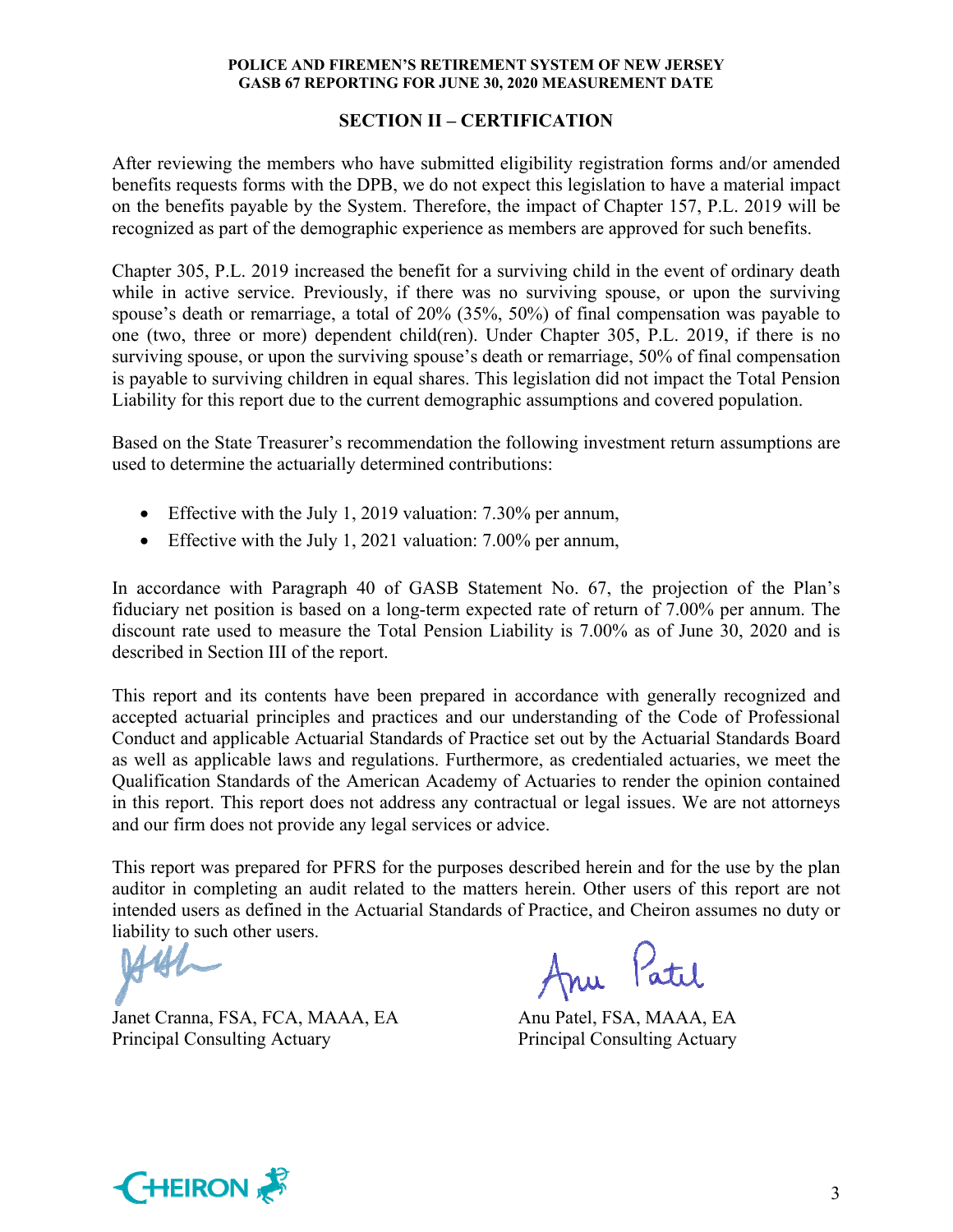# **SECTION III – DETERMINATION OF DISCOUNT RATE**

The discount rate used to measure the Total Pension Liability was 6.85% as of June 30, 2019 and 7.00% as of June 30, 2020. As discussed with the Division of Pensions and Benefits, the projection of cash flows used to determine the discount rate as of June 30, 2020 assumed:

- In accordance with Paragraph 40 of GASB Statement No. 67, the projection of the Plan's fiduciary net position is based on a long-term expected rate of return of 7.00% per annum.
- In accordance with Paragraph 37 of GASB Statement No. 67, the projection of the Plan's contributions and projected benefit payments are based on the same assumptions used to determine the expected contributions for the System. The demographic assumptions are based on the recommendations of the July 1, 2013 – June 30, 2018 Experience Study as approved by the Board of Trustees on January 13, 2020.

Based on the State Treasurer' recommendation the following investment return assumptions are used to determine the actuarially determined contributions:

- o Effective with the July 1, 2019 valuation: 7.30% per annum,
- o Effective with the July 1, 2021 valuation: 7.00% per annum.
- It is assumed that the Local employers will contribute 100% of their actuarially determined contribution and 100% of their Non-Contributory Group Insurance Premium Fund (NCGIPF) contribution while the State will contribute 78% of its actuarially determined contribution and 100% of its NCGIPF contribution for all years of the projection. The 78% contribution rate is the total State contribution rate expected to be paid in fiscal year ending June 30, 2021 with respect to the actuarially determined contribution for the fiscal year ending June 30, 2021 for all State administered retirement systems.
- Consistent with Chapter 83, P.L. 2016, it is assumed that the State will make pension contributions in equal amounts at the end of each quarter.
- Annual administrative expenses are assumed to be 0.58% and 0.47% of expected pension benefit payments for State and Local employers, respectively.
- In accordance with Chapter 98, P. L. 2017, PFRS receives 1.2% of the proceeds of the Lottery Enterprise for a period of 30 years. Revenues received from lottery proceeds are assumed to be contributed to the System on a monthly basis.
- It is assumed that Local employers' contributions are expected to be received on April  $1<sup>st</sup>$ , 21 months after the associated valuation date.

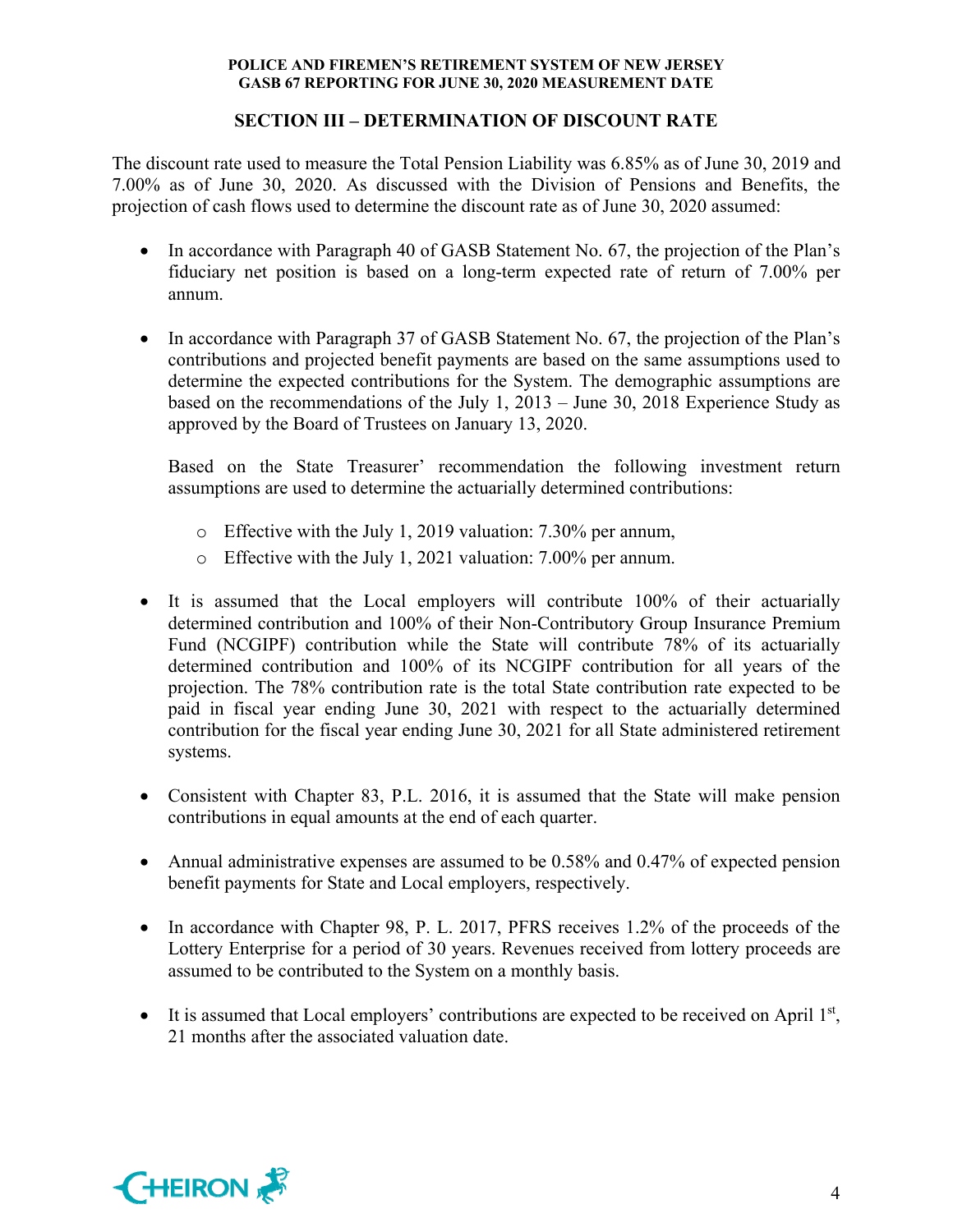# **SECTION III – DETERMINATION OF DISCOUNT RATE**

The Fiduciary Net Position (FNP) includes Local employers' contributions receivable as reported in the financial statements provided to us by the Division of Pensions and Benefits. In determining the discount rate in Appendix D, the FNP at the beginning of each year does not reflect receivable contributions as those amounts are not available at the beginning of the year to pay benefits. The receivable contributions for the current year and prior year are shown below:

- For FYE June 30, 2019, the FNP includes receivable contributions of \$1,105,874,849 (\$963,648,042 for appropriations, \$46,564,731 for NCGIPF, \$86,902,860 for Chapter 19 and \$8,759,216 for ERI).
- For FYE June 30, 2020, the FNP includes receivable contributions of \$1,194,176,430 (\$1,080,307,794 for appropriations, \$36,964,099 for NCGIPF, \$70,224,036 for Chapter 19 and \$6,680,501 for ERI).

Based on these assumptions, the pension Plan's fiduciary net position was projected to be available to make all projected future benefit payments of current Plan members. Municipal bond rates of 3.50% as of June 30, 2019 and 2.21% as of June 30, 2020 were used in the development of the blended GASB discount rate after the Plan's fiduciary net position was no longer sufficient to make future benefit payments, when applicable. As selected by the State Treasurer, the rates are based on the Bond Buyer GO 20-Bond Municipal Bond Index. Based on the longterm rate of return of 7.00% and the municipal bond rate of 3.50% as of June 30, 2019 and the long-term rate of return of 7.00% and the municipal bond rate of 2.21% as of June 30, 2020, the blended GASB discount rates are 6.85% as of June 30, 2019 and **7.00%** as of June 30, 2020. The assumed discount rates have been determined in accordance with the method prescribed by GASB Statement No. 67. See Appendix D for the determination of the discount rate.

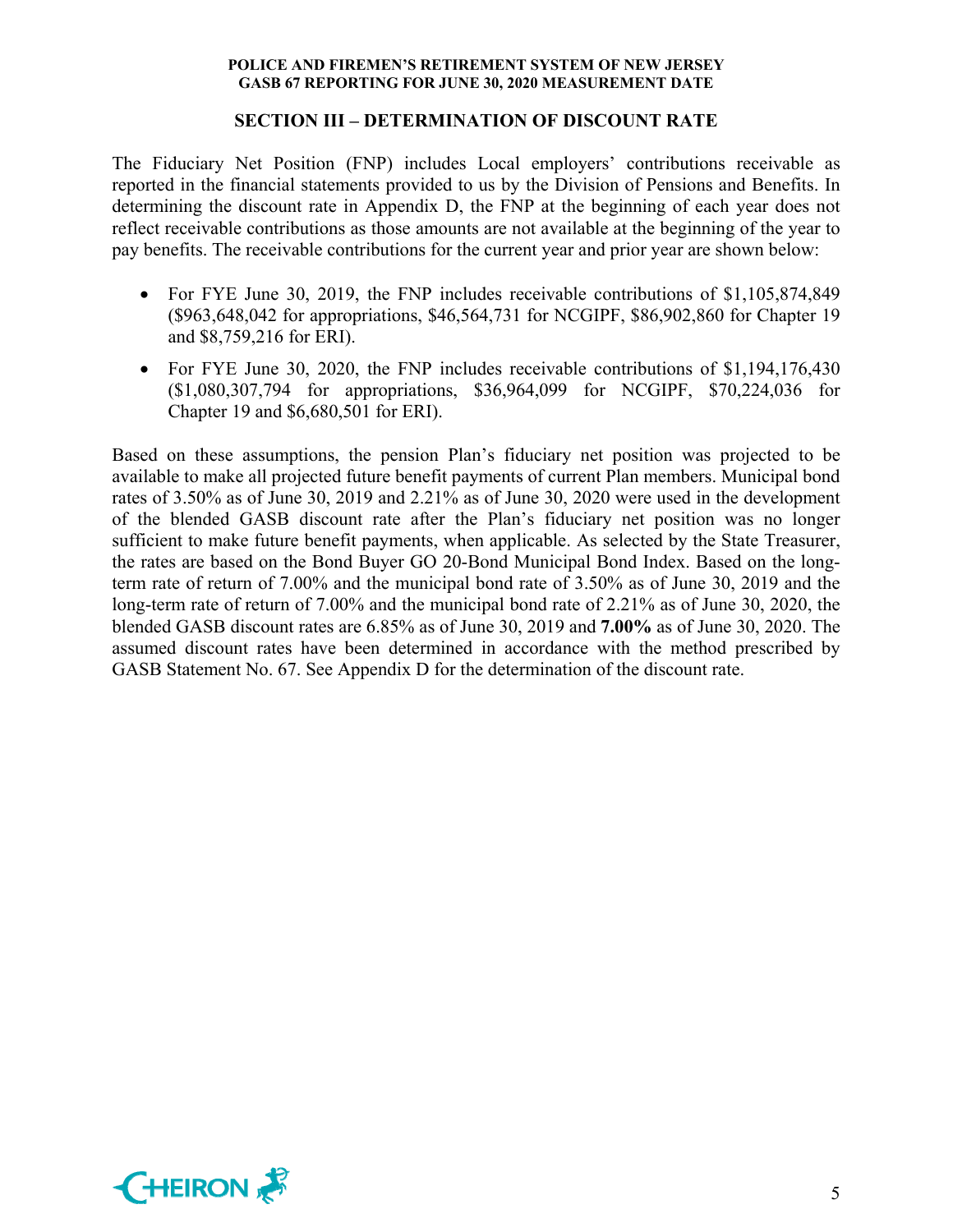# **SECTION IV – PROJECTION OF TOTAL PENSION LIABILITY**

The Total Pension Liability at the end of the measurement year, June 30, 2020, is measured as of a valuation date of July 1, 2019 and projected to June 30, 2020. The TPL and service cost were calculated using the Entry Age Normal Cost Method as prescribed by GASB 67. All TPL amounts shown in Tables IV-1A to IV-1C below include liabilities attributable to the NCGIPF. In addition, net employer transfer contributions and net member transfer contributions with accumulated interest have been added to the June 30, 2020 TPL.

During the measurement year there was a change in assumptions. There were no other significant events during the projection period of which we are aware. Because the TPL shown in the prior report was measured as of July 1, 2018 and projected to June 30, 2019, it will not match the amounts measured as of July 1, 2019 that are shown in these exhibits.

The following tables show the projection of the TPL, broken out by State, Local employers and in Total for the System, and at discount rates equal to the rate used for disclosure and plus and minus one percent from the rate used for disclosure.

| <b>Table IV-1A</b><br>Projection of Total Pension Liability from Valuation to Measurement Date<br><b>State</b> |               |                                                |  |                                                |              |                                             |  |
|----------------------------------------------------------------------------------------------------------------|---------------|------------------------------------------------|--|------------------------------------------------|--------------|---------------------------------------------|--|
| <b>Discount Rate</b>                                                                                           |               | $6.00\%$                                       |  | $7.00\%$                                       |              | $8.00\%$                                    |  |
| <b>Total Pension Liability, 7/1/2019</b>                                                                       |               |                                                |  |                                                |              |                                             |  |
| Actives<br>Deferred Vested<br>Retirees                                                                         | $\mathbf{\$}$ | 2,070,771,051 \$<br>3,441,221<br>4,180,179,434 |  | 1,772,044,735 \$<br>2,935,795<br>3,794,831,241 |              | 1,528,917,805<br>2,535,189<br>3,470,337,290 |  |
| <b>Total</b>                                                                                                   | \$            | $6,254,391,706$ \$                             |  | 5,569,811,771                                  | $\mathbf{s}$ | 5,001,790,284                               |  |
| <b>Service Cost</b>                                                                                            |               | 134,619,147                                    |  | 106,978,598                                    |              | 85,865,926                                  |  |
| <b>Benefit Payments</b>                                                                                        |               | (345,035,730)                                  |  | (345,035,730)                                  |              | (345, 035, 730)                             |  |
| <b>Transfer Contributions - Employer</b>                                                                       |               | (17,881)                                       |  | (17, 881)                                      |              | (17,881)                                    |  |
| <b>Transfer Contributions - Member</b>                                                                         |               | 547,759                                        |  | 547,759                                        |              | 547,759                                     |  |
| <b>Interest</b>                                                                                                |               | 373,156,020                                    |  | 385,521,554                                    |              | 393,497,365                                 |  |
| Total Pension Liability, 6/30/2020                                                                             | S             | $6,417,661,021$ \$                             |  | 5,717,806,071                                  | S            | 5,136,647,723                               |  |

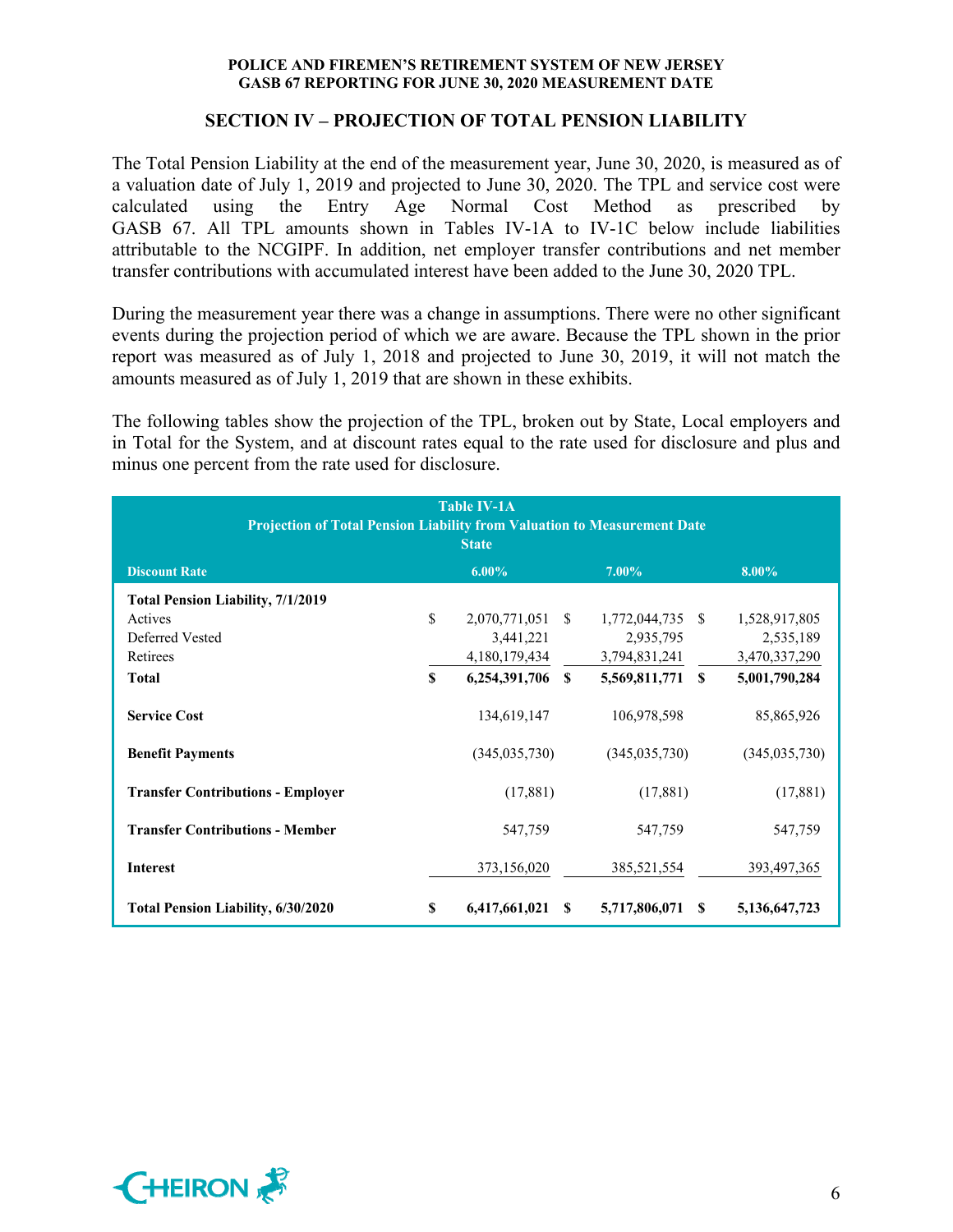| <b>Table IV-1B</b><br><b>Projection of Total Pension Liability from Valuation to Measurement Date</b><br><b>Local Employers</b> |    |                   |    |                   |               |                 |  |  |
|---------------------------------------------------------------------------------------------------------------------------------|----|-------------------|----|-------------------|---------------|-----------------|--|--|
| <b>Discount Rate</b>                                                                                                            |    | $6.00\%$          |    | $7.00\%$          |               | $8.00\%$        |  |  |
| <b>Total Pension Liability, 7/1/2019</b>                                                                                        |    |                   |    |                   |               |                 |  |  |
| Actives                                                                                                                         | \$ | 16,099,107,210    | -S | 13,847,014,716 \$ |               | 12,013,227,017  |  |  |
| Deferred Vested                                                                                                                 |    | 13,878,787        |    | 11,644,271        |               | 9,890,114       |  |  |
| Retirees                                                                                                                        |    | 28,496,280,169    |    | 25,931,248,582    |               | 23,765,885,970  |  |  |
| <b>Total</b>                                                                                                                    | S. | 44,609,266,166 \$ |    | 39,789,907,569    | <sup>\$</sup> | 35,789,003,101  |  |  |
| <b>Service Cost</b>                                                                                                             |    | 948, 972, 413     |    | 752,649,539       |               | 602,951,368     |  |  |
| <b>Benefit Payments</b>                                                                                                         |    | (2,380,529,988)   |    | (2,380,529,988)   |               | (2,380,529,988) |  |  |
| <b>Transfer Contributions - Employer</b>                                                                                        |    | 80,266            |    | 80,266            |               | 80,266          |  |  |
| <b>Transfer Contributions - Member</b>                                                                                          |    | 1,740,784         |    | 1,740,784         |               | 1,740,784       |  |  |
| <b>Interest</b>                                                                                                                 |    | 2,663,172,509     |    | 2,756,132,277     |               | 2,818,038,453   |  |  |
| Total Pension Liability, 6/30/2020                                                                                              | S  | 45,842,702,150    | S  | 40,919,980,447    | S             | 36,831,283,984  |  |  |

# **SECTION IV – PROJECTION OF TOTAL PENSION LIABILITY**

| <b>Table IV-1C</b><br>Projection of Total Pension Liability from Valuation to Measurement Date<br><b>Total</b> |          |                   |              |                   |              |                 |  |
|----------------------------------------------------------------------------------------------------------------|----------|-------------------|--------------|-------------------|--------------|-----------------|--|
| <b>Discount Rate</b>                                                                                           |          | $6.00\%$          |              | 7.00%             |              | 8.00%           |  |
| <b>Total Pension Liability, 7/1/2019</b>                                                                       |          |                   |              |                   |              |                 |  |
| Actives                                                                                                        | \$       | 18, 169, 878, 261 | - \$         | 15,619,059,451 \$ |              | 13,542,144,822  |  |
| Deferred Vested                                                                                                |          | 17,320,008        |              | 14,580,066        |              | 12,425,303      |  |
| Retirees                                                                                                       |          | 32,676,459,603    |              | 29,726,079,823    |              | 27,236,223,260  |  |
| <b>Subtotal</b>                                                                                                | \$       | 50,863,657,872    | $\mathbf{s}$ | 45,359,719,340    | $\mathbf{s}$ | 40,790,793,385  |  |
| <b>Service Cost</b>                                                                                            |          | 1,083,591,560     |              | 859,628,137       |              | 688, 817, 294   |  |
| <b>Benefit Payments</b>                                                                                        |          | (2,725,565,718)   |              | (2,725,565,718)   |              | (2,725,565,718) |  |
| <b>Transfer Contributions - Employer</b>                                                                       |          | 62,385            |              | 62,385            |              | 62,385          |  |
| <b>Transfer Contributions - Member</b>                                                                         |          | 2,288,543         |              | 2,288,543         |              | 2,288,543       |  |
| <b>Interest</b>                                                                                                |          | 3,036,328,529     |              | 3, 141, 653, 831  |              | 3,211,535,818   |  |
| Total Pension Liability, 6/30/2020                                                                             | <b>S</b> | 52,260,363,171    | -S           | 46,637,786,518    | -SS          | 41,967,931,707  |  |

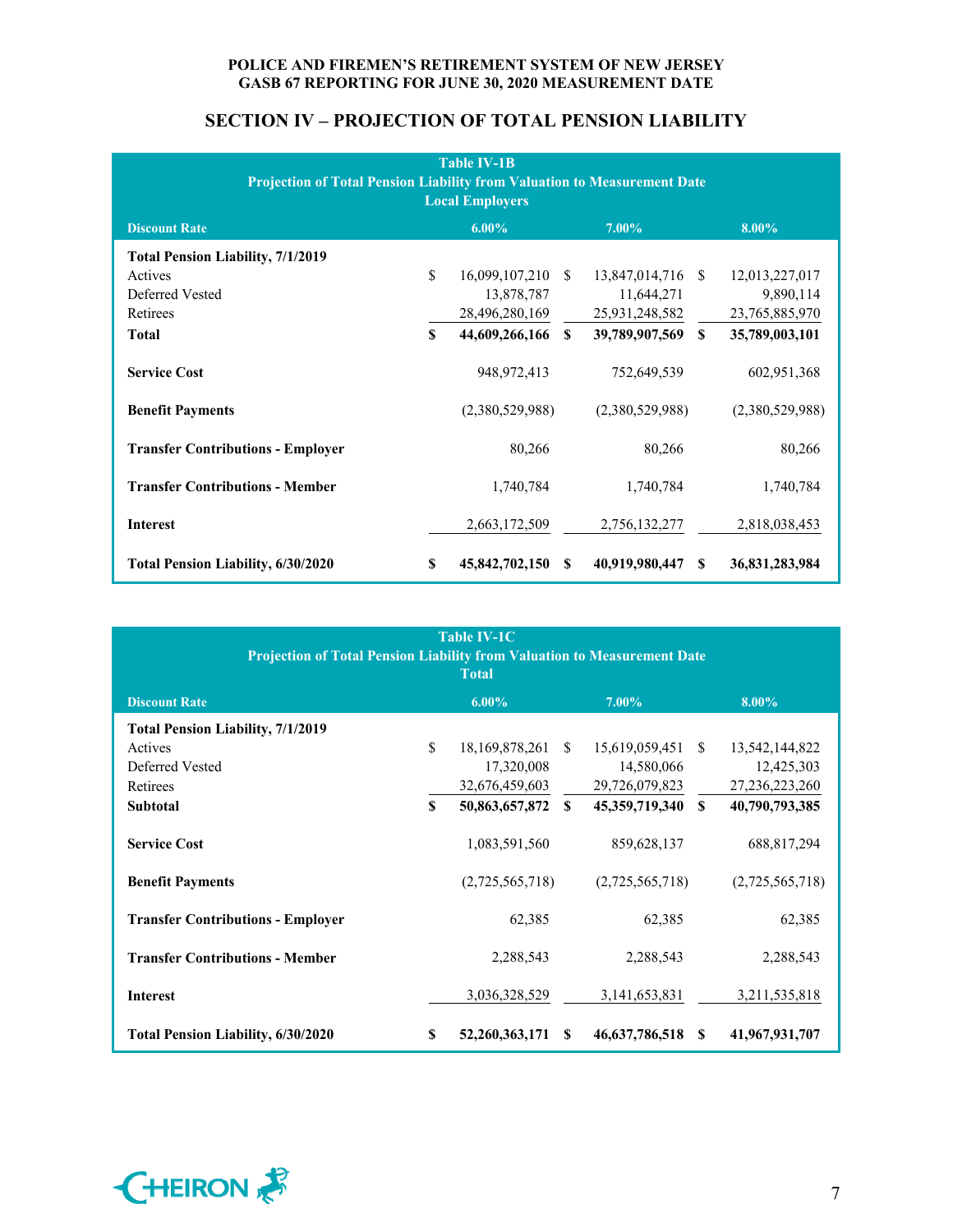### **SECTION V – NOTE DISCLOSURES**

The following tables show the changes in the Total Pension Liability, the Plan Fiduciary Net Position (i.e., fair value of System assets), and the Net Pension Liability during the Measurement Year. There were changes in assumptions including the assumed rates of termination, retirement, mortality, disability, salary increases, and inflation as a result of the July 1, 2013 – June 30 2018 Experience Study. The mortality rates used for the TPL were based on the MP-2020 mortality improvement scale as directed by the DPB. In addition, the discount rate was increased from 6.85% as of June 30, 2019 to 7.00% as of June 30, 2020 in accordance with the method prescribed by GASB Statement No. 67. The impact of these changes is displayed below.

Consistent with prior practice, contributions in the amount of \$101,039 for two employers, Lower Camden County Regional High School District (Employer Number 76200) and the New Jersey Institute of Technology (Employer Number 62400), were shifted from Local employers to State. The Plan Fiduciary Net Position was also adjusted to account for this shift.

|                                                    | <b>Table V-1A</b><br><b>Change in Net Pension Liability</b><br><b>State</b> |                           |                                                     |              |                                                       |
|----------------------------------------------------|-----------------------------------------------------------------------------|---------------------------|-----------------------------------------------------|--------------|-------------------------------------------------------|
|                                                    |                                                                             |                           | <b>Increase (Decrease)</b>                          |              |                                                       |
|                                                    | <b>Total Pension</b><br><b>Liability</b><br>(a)                             |                           | <b>Plan Fiduciary</b><br><b>Net Position</b><br>(b) |              | <b>Net Pension</b><br><b>Liability</b><br>$(a) - (b)$ |
| <b>Balances at 6/30/2019</b>                       | \$<br>5,682,770,577                                                         | $\mathbf S$               | 1,481,082,814                                       | \$           | 4,201,687,763                                         |
| Changes for the year:                              |                                                                             |                           |                                                     |              |                                                       |
| Service cost                                       | 110,796,017                                                                 |                           |                                                     |              | 110,796,017                                           |
| Interest                                           | 385,255,412                                                                 |                           |                                                     |              | 385,255,412                                           |
| Changes of benefits                                |                                                                             |                           |                                                     |              |                                                       |
| Differences between expected and actual experience | (6,336,996)                                                                 |                           |                                                     |              | (6,336,996)                                           |
| Changes of assumptions                             | (110, 173, 087)                                                             |                           |                                                     |              | (110, 173, 087)                                       |
| Contributions - employer (appropriations)          |                                                                             |                           | 223, 147, 251                                       |              | (223, 147, 251)                                       |
| Contributions - employer (lottery)                 |                                                                             |                           | 12,180,000                                          |              | (12,180,000)                                          |
| Contributions - member                             |                                                                             |                           | 54,985,258                                          |              | (54,985,258)                                          |
| Transfers between State and Local Employers        | $\Omega$                                                                    |                           |                                                     |              |                                                       |
| Transfers from other systems - employer            | (17, 881)                                                                   |                           | (17, 881)                                           |              |                                                       |
| Transfers from other systems - member              | 547,759                                                                     |                           | 547,759                                             |              | $\Omega$                                              |
| Employer Contribution - delayed enrollments        |                                                                             |                           | 52,058                                              |              | (52,058)                                              |
| Employer Contribution - delayed appropriations     |                                                                             |                           | (73, 561)                                           |              | 73,561                                                |
| Employer Contribution - retroactive                |                                                                             |                           | $\Omega$                                            |              |                                                       |
| Employer Contribution - additional                 |                                                                             |                           | 0                                                   |              |                                                       |
| Other - NCGIPF adjustment                          |                                                                             |                           | 0                                                   |              | 0                                                     |
| Net investment income                              |                                                                             |                           | (6, 135, 015)                                       |              | 6,135,015                                             |
| Benefit payments                                   | (345, 035, 730)                                                             |                           | (345, 035, 730)                                     |              | $\theta$                                              |
| Administrative expense                             |                                                                             |                           | (1,936,833)                                         |              | 1,936,833                                             |
| Net changes                                        | 35,035,494                                                                  |                           | (62, 286, 694)                                      |              | 97,322,188                                            |
| <b>Balances at 6/30/2020</b>                       | \$<br>5,717,806,071                                                         | $\boldsymbol{\mathsf{S}}$ | 1,418,796,120                                       | $\mathbb{S}$ | 4,299,009,951                                         |

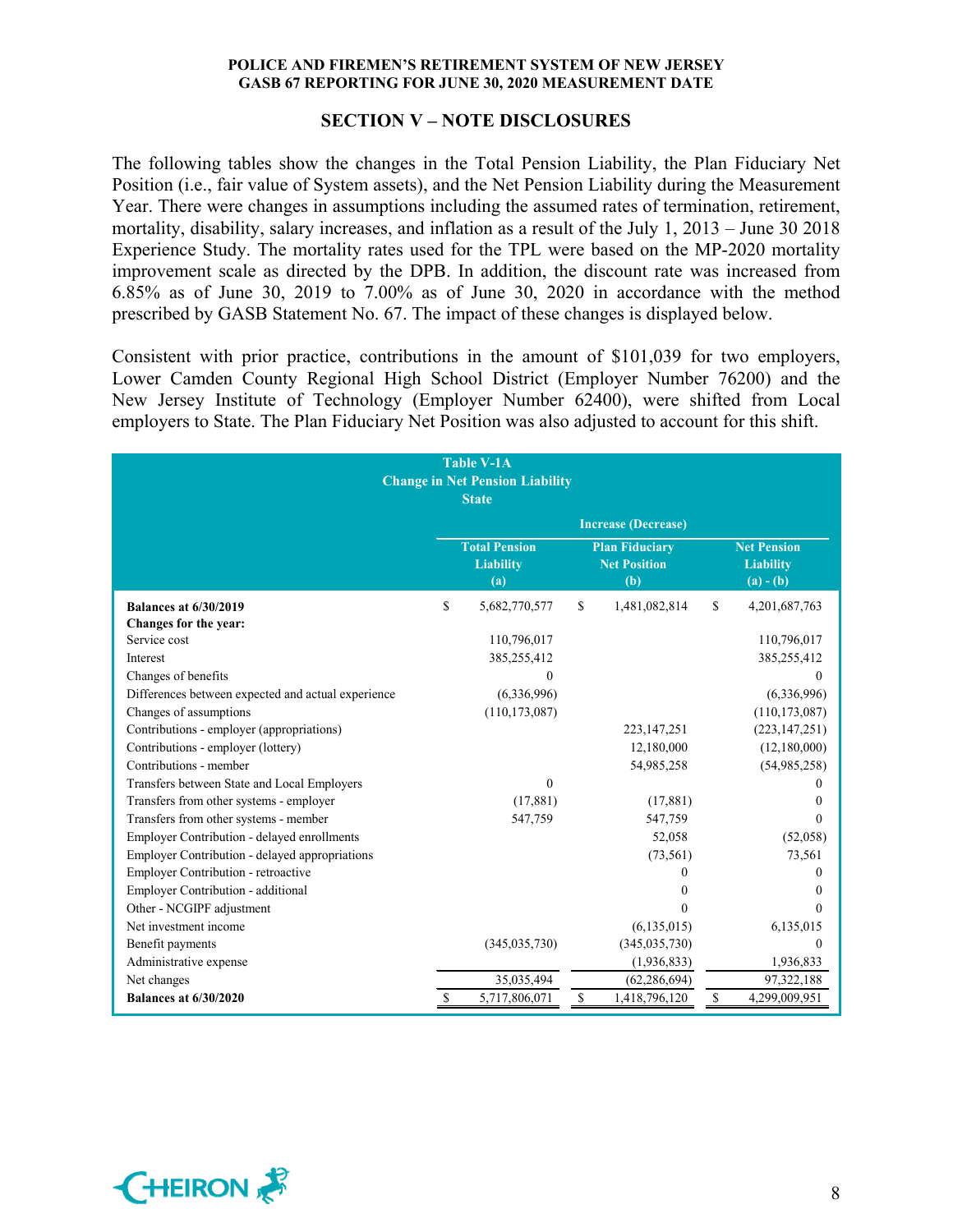# **SECTION V – NOTE DISCLOSURES**

| <b>Table V-1B</b><br><b>Change in Net Pension Liability</b><br><b>Local Employers</b> |    |                                                 |    |                                                     |    |                                                       |
|---------------------------------------------------------------------------------------|----|-------------------------------------------------|----|-----------------------------------------------------|----|-------------------------------------------------------|
|                                                                                       |    |                                                 |    | <b>Increase (Decrease)</b>                          |    |                                                       |
|                                                                                       |    | <b>Total Pension</b><br><b>Liability</b><br>(a) |    | <b>Plan Fiduciary</b><br><b>Net Position</b><br>(b) |    | <b>Net Pension</b><br><b>Liability</b><br>$(a) - (b)$ |
| <b>Balances at 6/30/2019</b>                                                          | \$ | 40,481,531,749                                  | \$ | 26,311,338,131                                      | \$ | 14,170,193,618                                        |
| Changes for the year:                                                                 |    |                                                 |    |                                                     |    |                                                       |
| Service cost                                                                          |    | 779,629,640                                     |    |                                                     |    | 779,629,640                                           |
| Interest                                                                              |    | 2,746,268,128                                   |    |                                                     |    | 2,746,268,128                                         |
| Changes of benefits                                                                   |    | $\Omega$                                        |    |                                                     |    | $\Omega$                                              |
| Differences between expected and actual experience                                    |    | 73,846,139                                      |    |                                                     |    | 73,846,139                                            |
| Changes of assumptions                                                                |    | (782, 586, 271)                                 |    |                                                     |    | (782, 586, 271)                                       |
| Contributions - employer (appropriations)                                             |    |                                                 |    | 1,117,170,854                                       |    | (1, 117, 170, 854)                                    |
| Contributions - employer (paid by State on behalf of locals)                          |    |                                                 |    | 154,309,000                                         |    | (154,309,000)                                         |
| Contributions - member                                                                |    |                                                 |    | 361,447,921                                         |    | (361, 447, 921)                                       |
| Transfers between State and Local Employers                                           |    | $\Omega$                                        |    |                                                     |    | $\Omega$                                              |
| Transfers from other systems - employer                                               |    | 80,266                                          |    | 80,266                                              |    | $\theta$                                              |
| Transfers from other systems - member                                                 |    | 1,740,784                                       |    | 1,740,784                                           |    | $\Omega$                                              |
| Employer Contribution - delayed enrollments                                           |    |                                                 |    | 113,646                                             |    | (113, 646)                                            |
| Employer Contribution - delayed appropriations                                        |    |                                                 |    | 677,397                                             |    | (677, 397)                                            |
| Employer Contribution - retroactive                                                   |    |                                                 |    | 5,230,213                                           |    | (5,230,213)                                           |
| Employer Contribution - additional                                                    |    |                                                 |    | 997,622                                             |    | (997, 622)                                            |
| Other - NCGIPF adjustment                                                             |    |                                                 |    | 0                                                   |    | $\Omega$                                              |
| Net investment income                                                                 |    |                                                 |    | 431,678,371                                         |    | (431, 678, 371)                                       |
| Benefit payments                                                                      |    | (2,380,529,988)                                 |    | (2,380,529,988)                                     |    | $\theta$                                              |
| Administrative expense                                                                |    |                                                 |    | (10, 922, 492)                                      |    | 10,922,492                                            |
| Net changes                                                                           |    | 438,448,698                                     |    | (318,006,406)                                       |    | 756,455,104                                           |
| <b>Balances at 6/30/2020</b>                                                          | \$ | 40,919,980,447                                  | \$ | 25,993,331,725                                      | \$ | 14,926,648,722                                        |

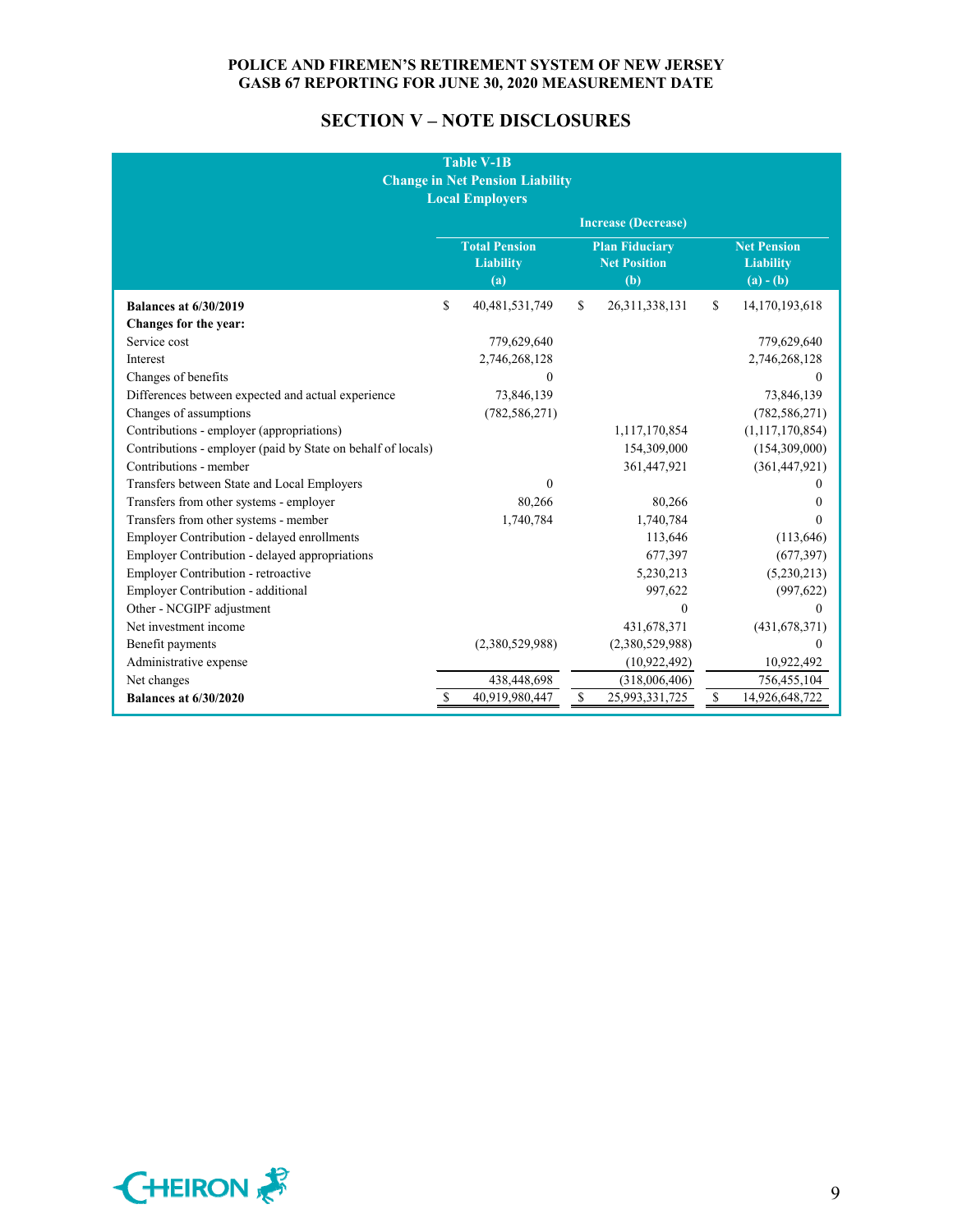# **SECTION V – NOTE DISCLOSURES**

|                                                              | <b>Table V-1C</b><br><b>Change in Net Pension Liability</b><br><b>Total</b> |                                                     |                                                       |
|--------------------------------------------------------------|-----------------------------------------------------------------------------|-----------------------------------------------------|-------------------------------------------------------|
|                                                              |                                                                             | <b>Increase (Decrease)</b>                          |                                                       |
|                                                              | <b>Total Pension</b><br><b>Liability</b><br>$\left( a\right)$               | <b>Plan Fiduciary</b><br><b>Net Position</b><br>(b) | <b>Net Pension</b><br><b>Liability</b><br>$(a) - (b)$ |
| <b>Balances at 6/30/2019</b>                                 | \$<br>46,164,302,326                                                        | \$<br>27,792,420,945                                | \$<br>18,371,881,381                                  |
| Changes for the year:                                        |                                                                             |                                                     |                                                       |
| Service cost                                                 | 890,425,657                                                                 |                                                     | 890,425,657                                           |
| Interest                                                     | 3,131,523,540                                                               |                                                     | 3,131,523,540                                         |
| Changes of benefits                                          | $\Omega$                                                                    |                                                     | $\Omega$                                              |
| Differences between expected and actual experience           | 67,509,143                                                                  |                                                     | 67,509,143                                            |
| Changes of assumptions                                       | (892,759,358)                                                               |                                                     | (892, 759, 358)                                       |
| Contributions - employer (appropriations)                    |                                                                             | 1,340,318,105                                       | (1,340,318,105)                                       |
| Contributions - employer (lottery)                           |                                                                             | 12,180,000                                          | (12,180,000)                                          |
| Contributions - employer (paid by State on behalf of locals) |                                                                             | 154,309,000                                         | (154,309,000)                                         |
| Contributions - member                                       |                                                                             | 416, 433, 179                                       | (416, 433, 179)                                       |
| Transfers between State and Local Employers                  | $\theta$                                                                    |                                                     | 0                                                     |
| Transfers from other systems - employer                      | 62,385                                                                      | 62,385                                              | $\theta$                                              |
| Transfers from other systems - member                        | 2,288,543                                                                   | 2,288,543                                           | $\Omega$                                              |
| Employer Contribution - delayed enrollments                  |                                                                             | 165,704                                             | (165,704)                                             |
| Employer Contribution - delayed appropriations               |                                                                             | 603,836                                             | (603, 836)                                            |
| Employer Contribution - retroactive                          |                                                                             | 5,230,213                                           | (5,230,213)                                           |
| Employer Contribution - additional                           |                                                                             | 997,622                                             | (997, 622)                                            |
| Other - NCGIPF adjustment                                    |                                                                             | $\theta$                                            | $\theta$                                              |
| Net investment income                                        |                                                                             | 425,543,356                                         | (425, 543, 356)                                       |
| Benefit payments                                             | (2,725,565,718)                                                             | (2,725,565,718)                                     | $\theta$                                              |
| Administrative expense                                       |                                                                             | (12,859,325)                                        | 12,859,325                                            |
| Net changes                                                  | 473,484,192                                                                 | (380, 293, 100)                                     | 853,777,292                                           |
| <b>Balances at 6/30/2020</b>                                 | 46,637,786,518                                                              | \$<br>27,412,127,845                                | \$<br>19,225,658,673                                  |

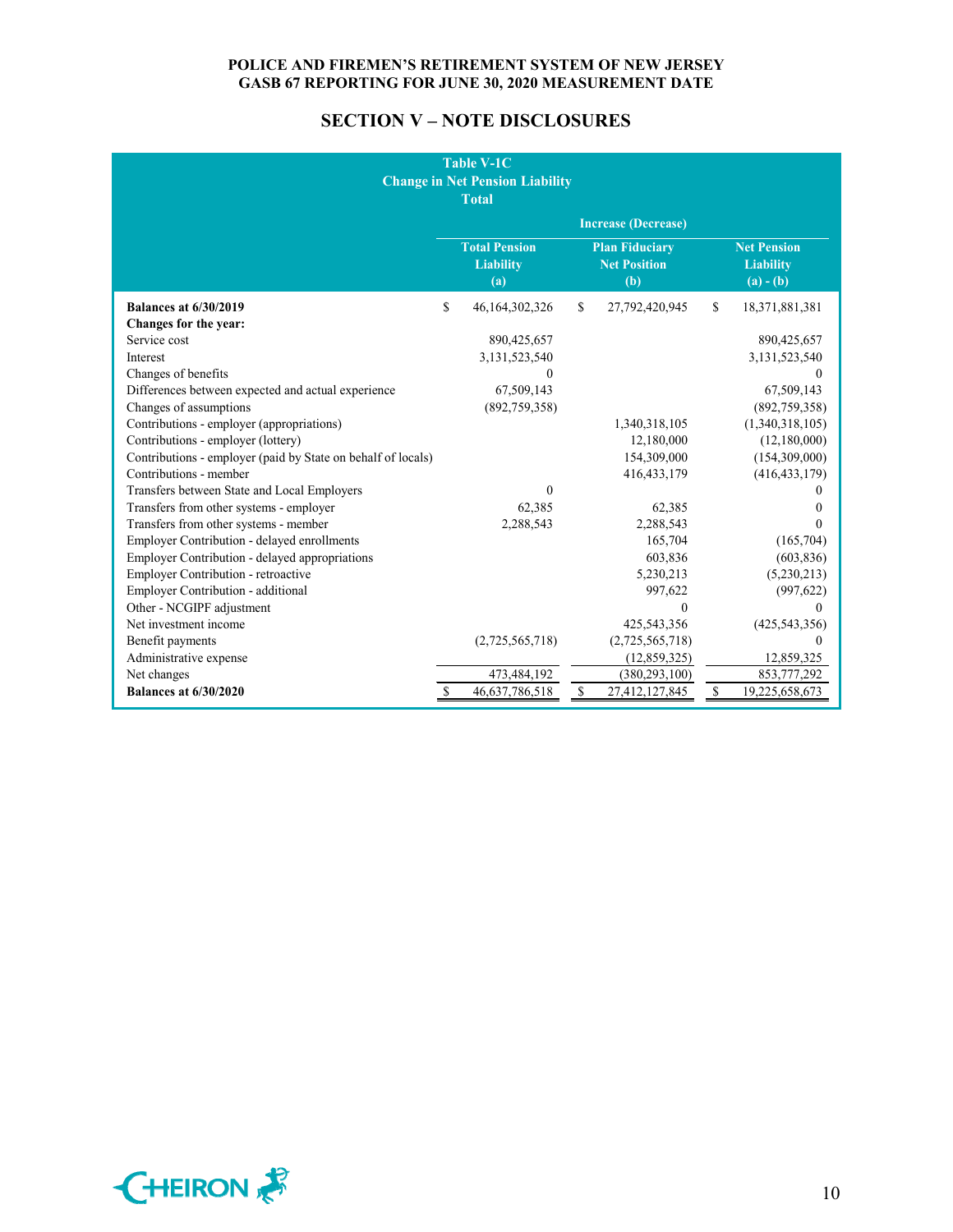# **SECTION V – NOTE DISCLOSURES**

Changes in the discount rate affect the measurement of the TPL. Lower discount rates produce a higher TPL and higher discount rates produce a lower TPL. Because the discount rate does not affect the measurement of assets, the percentage change in the NPL can be very significant for a relatively small change in the discount rate. The following table shows the sensitivity of the NPL to the discount rate.

| <b>Table V-2</b>                                                        |              |                                      |              |                                  |               |                                   |  |
|-------------------------------------------------------------------------|--------------|--------------------------------------|--------------|----------------------------------|---------------|-----------------------------------|--|
| <b>Sensitivity of Net Pension Liability to Changes in Discount Rate</b> |              |                                      |              |                                  |               |                                   |  |
|                                                                         |              | $1\%$<br><b>Decrease</b><br>$6.00\%$ |              | <b>Discount</b><br>Rate<br>7.00% |               | $1\%$<br><b>Increase</b><br>8.00% |  |
| <b>State</b>                                                            |              |                                      |              |                                  |               |                                   |  |
| <b>Total Pension Liability</b>                                          | \$           | 6,417,661,021                        | \$           | 5,717,806,071                    | \$            | 5,136,647,723                     |  |
| Plan Fiduciary Net Position                                             |              | 1,418,796,120                        |              | 1,418,796,120                    |               | 1,418,796,120                     |  |
| Net Pension Liability                                                   | $\mathbb{S}$ | 4,998,864,901                        | $\mathbb{S}$ | 4,299,009,951                    | $\mathbb{S}$  | 3,717,851,603                     |  |
| Plan Fiduciary Net Position as a Percentage of                          |              |                                      |              |                                  |               |                                   |  |
| the Total Pension Liability                                             |              | 22.1%                                |              | 24.8%                            |               | 27.6%                             |  |
|                                                                         |              |                                      |              |                                  |               |                                   |  |
| <b>Local Employers</b>                                                  |              |                                      |              |                                  |               |                                   |  |
| <b>Total Pension Liability</b>                                          | $\mathbf S$  | 45,842,702,150                       | <sup>S</sup> | 40,919,980,447                   | \$.           | 36,831,283,984                    |  |
| Plan Fiduciary Net Position                                             |              | 25,993,331,725                       |              | 25,993,331,725                   |               | 25,993,331,725                    |  |
| Net Pension Liability                                                   | $\mathbf S$  | 19,849,370,425                       | $\mathbf S$  | 14,926,648,722                   | $\mathcal{S}$ | 10,837,952,259                    |  |
| Plan Fiduciary Net Position as a Percentage of                          |              |                                      |              |                                  |               |                                   |  |
| the Total Pension Liability                                             |              | 56.7%                                |              | 63.5%                            |               | 70.6%                             |  |
|                                                                         |              |                                      |              |                                  |               |                                   |  |
| <b>Total</b>                                                            |              |                                      |              |                                  |               |                                   |  |
| <b>Total Pension Liability</b>                                          | \$           | 52,260,363,171                       | S.           | 46,637,786,518                   | S.            | 41,967,931,707                    |  |
| Plan Fiduciary Net Position                                             |              | 27,412,127,845                       |              | 27,412,127,845                   |               | 27,412,127,845                    |  |
| Net Pension Liability                                                   |              | 24,848,235,326                       | $\mathbf{s}$ | 19,225,658,673                   | \$            | 14,555,803,862                    |  |
| Plan Fiduciary Net Position as a Percentage of                          |              |                                      |              |                                  |               |                                   |  |
| the Total Pension Liability                                             |              | 52.5%                                |              | 58.8%                            |               | 65.3%                             |  |

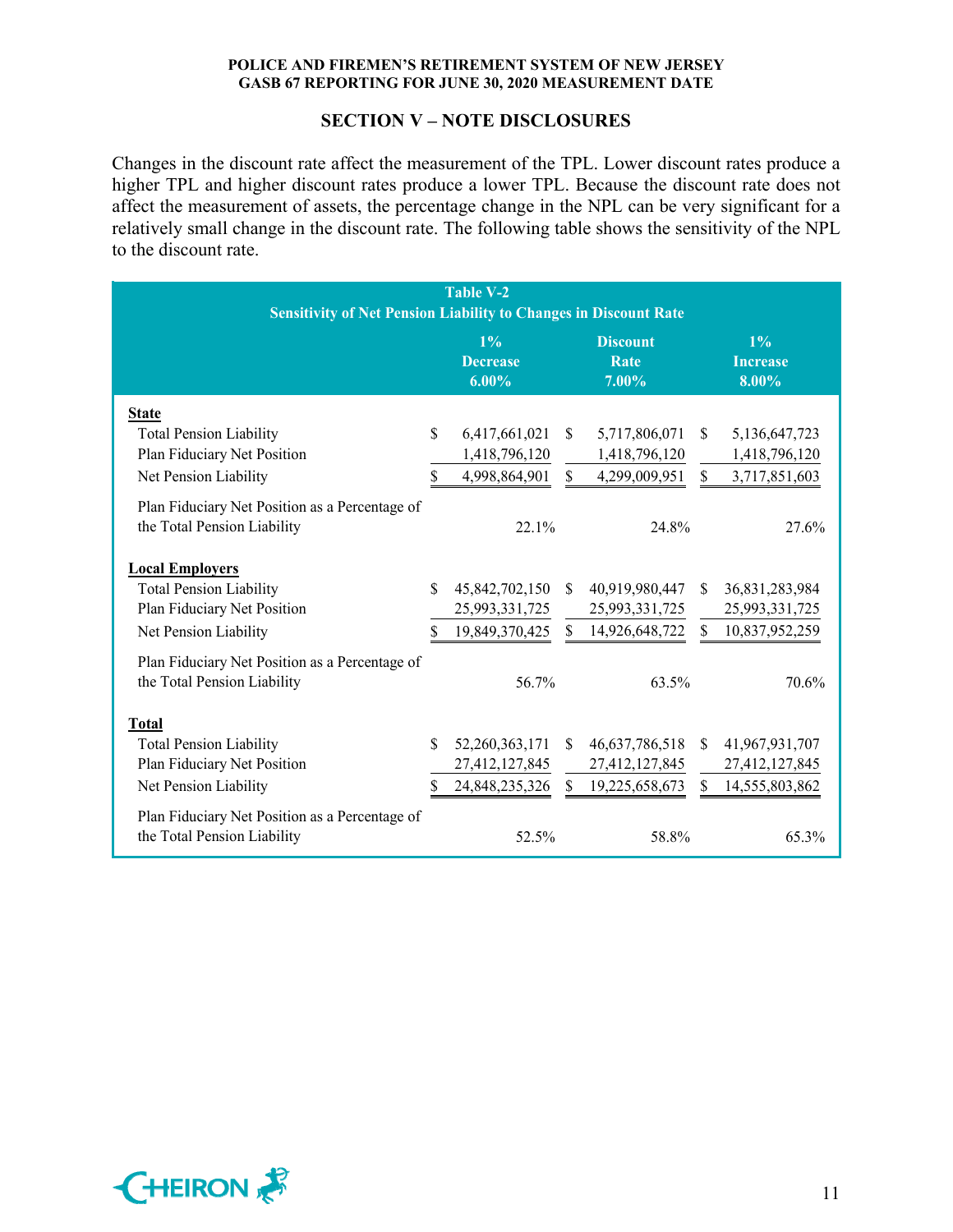# **SECTION VI – REQUIRED SUPPLEMENTARY INFORMATION**

The schedules below show the changes in NPL and related ratios required by GASB for the current and prior year.

| <b>Table VI-1A</b><br><b>Schedule of Changes in Net Pension Liability and Related Ratios</b><br><b>State</b> |             |                                     |               |                               |
|--------------------------------------------------------------------------------------------------------------|-------------|-------------------------------------|---------------|-------------------------------|
|                                                                                                              |             | <b>FYE 2020</b>                     |               | <b>FYE 2019</b>               |
| <b>Total Pension Liability</b>                                                                               |             |                                     |               |                               |
| Service cost                                                                                                 | \$          | 110,796,017                         | <sup>\$</sup> | 117,814,841                   |
| Interest (includes interest on service cost)                                                                 |             | 385,255,412                         |               | 377,062,504                   |
| Changes of benefit terms                                                                                     |             | $\theta$                            |               | $\theta$                      |
| Differences between expected and actual experience                                                           |             | (6,336,996)                         |               | (70, 860, 849)                |
| Changes of assumptions<br>Transfers between State and Local Employers                                        |             | (110, 173, 087)<br>$\boldsymbol{0}$ |               | (246,980,568)<br>$\mathbf{0}$ |
| Transfers from other systems - employer                                                                      |             | (17, 881)                           |               | 137,176                       |
| Transfers from other systems - member                                                                        |             | 547,759                             |               | 898,350                       |
| Benefit payments, including refunds of member contributions                                                  |             | (345, 035, 730)                     |               | (332, 807, 382)               |
| Net change in total pension liability                                                                        | $\mathbf S$ | 35,035,494 \$                       |               | (154, 735, 928)               |
| <b>Total pension liability - beginning</b>                                                                   |             | 5,682,770,577                       |               | 5,837,506,505                 |
| Total pension liability - ending                                                                             | \$          | 5,717,806,071                       | $\mathbb S$   | 5,682,770,577                 |
| <b>Plan fiduciary net position</b>                                                                           |             |                                     |               |                               |
| Contributions - employer                                                                                     | \$          | 223, 147, 251                       | \$            | 183, 164, 948                 |
| Contributions - employer (lottery)                                                                           |             | 12,180,000                          |               | 13,260,000                    |
| Contributions - member                                                                                       |             | 54,985,258                          |               | 52,202,489                    |
| Transfers from other systems - employer                                                                      |             | (17,881)                            |               | 137,176                       |
| Transfers from other systems - member                                                                        |             | 547,759                             |               | 898,350                       |
| Employer Contribution - delayed enrollment                                                                   |             | 52,058                              |               | 26,634                        |
| Employer Contribution - delayed appropriations                                                               |             | (73, 561)                           |               | 10,520                        |
| Employer Contribution - retroactive                                                                          |             | $\theta$                            |               | (292, 238)                    |
| Employer Contribution - additional                                                                           |             | $\mathbf{0}$                        |               | $\mathbf{0}$                  |
| Other - NCGIPF adjustment                                                                                    |             | $\theta$                            |               | $\theta$                      |
| Net investment income                                                                                        |             | (6, 135, 015)                       |               | 57,848,804                    |
| Benefit payments, including refunds of member contributions                                                  |             | (345, 035, 730)                     |               | (332, 807, 382)               |
| Administrative expense                                                                                       |             | (1,936,833)                         |               | (1,568,716)                   |
| Net change in plan fiduciary net position                                                                    | \$          | $(62, 286, 694)$ \$                 |               | (27, 119, 415)                |
| Plan fiduciary net position - beginning                                                                      |             | 1,481,082,814                       |               | 1,508,202,229                 |
| Plan fiduciary net position - ending                                                                         | \$          | 1,418,796,120                       | \$            | 1,481,082,814                 |
| Net pension liability - ending                                                                               | S           | 4,299,009,951                       | \$            | 4,201,687,763                 |
| Plan fiduciary net position as a percentage of the total pension liability                                   |             | 24.81%                              |               | 26.06%                        |
| Covered payroll                                                                                              | \$          | 487,025,462                         | S             | 479,941,514                   |
| Net pension liability as a percentage of covered payroll                                                     |             | 882.71%                             |               | 875.46%                       |

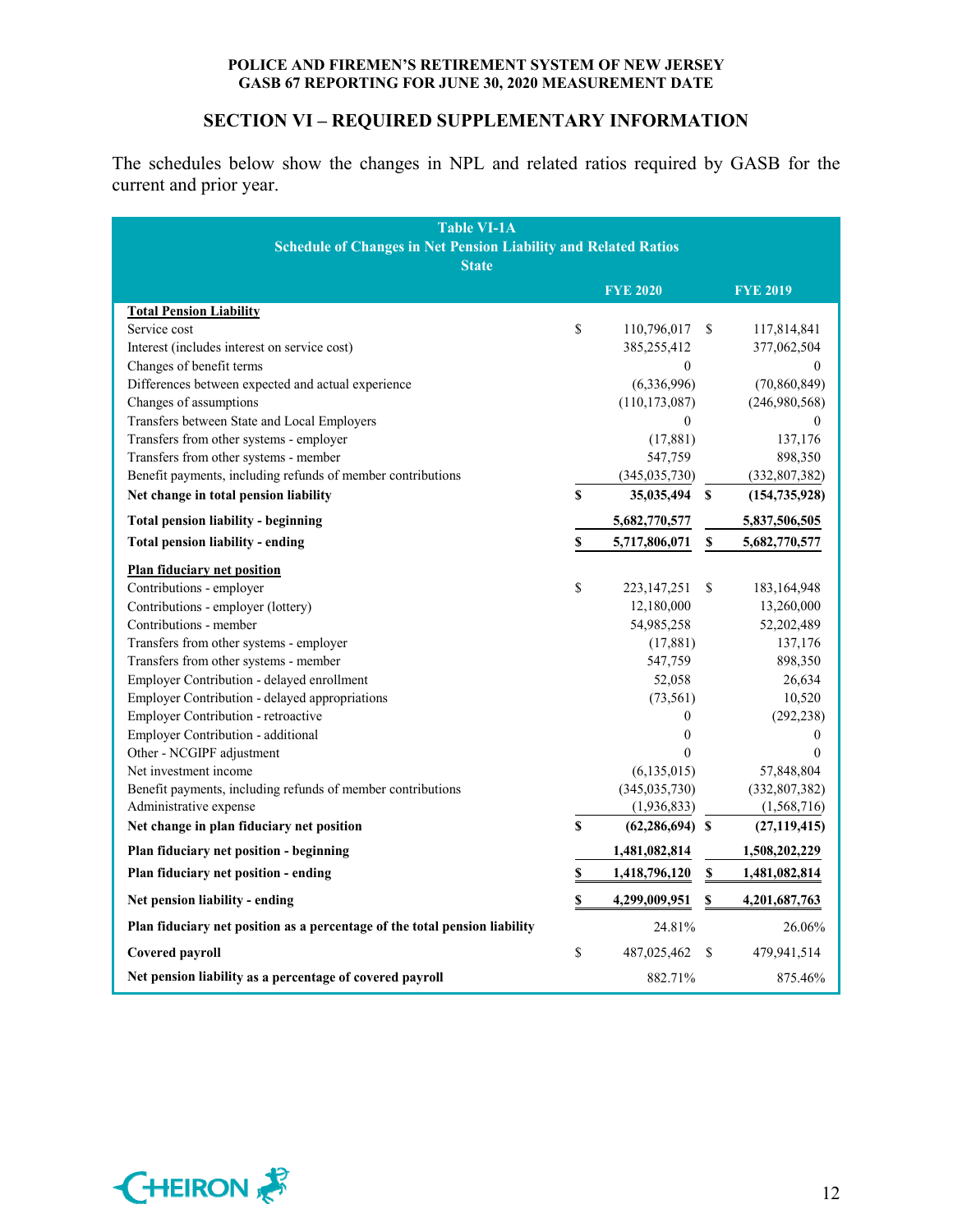# **SECTION VI – REQUIRED SUPPLEMENTARY INFORMATION**

| <b>Table VI-1B</b><br><b>Schedule of Changes in Net Pension Liability and Related Ratios</b> |    |                    |               |                 |  |  |
|----------------------------------------------------------------------------------------------|----|--------------------|---------------|-----------------|--|--|
| <b>Local Employers</b>                                                                       |    | <b>FYE 2020</b>    |               | <b>FYE 2019</b> |  |  |
| <b>Total Pension Liability</b>                                                               |    |                    |               |                 |  |  |
| Service cost                                                                                 | \$ | 779,629,640        | <sup>\$</sup> | 840,578,094     |  |  |
| Interest (includes interest on service cost)                                                 |    | 2,746,268,128      |               | 2,648,438,175   |  |  |
| Changes of benefit terms                                                                     |    | 0                  |               | $\left($        |  |  |
| Differences between expected and actual experience                                           |    | 73,846,139         |               | (67, 495, 455)  |  |  |
| Changes of assumptions                                                                       |    | (782, 586, 271)    |               | (1,628,190,128) |  |  |
| Transfers between State and Local Employers                                                  |    | 0                  |               | $\theta$        |  |  |
| Transfers from other systems - employer                                                      |    | 80,266             |               | 533,015         |  |  |
| Transfers from other systems - member                                                        |    | 1,740,784          |               | 1,671,228       |  |  |
| Benefit payments, including refunds of member contributions                                  |    | (2,380,529,988)    |               | (2,274,056,329) |  |  |
| Net change in total pension liability                                                        | \$ | 438,448,698 \$     |               | (478, 521, 400) |  |  |
| <b>Total pension liability - beginning</b>                                                   |    | 40,481,531,749     |               | 40,960,053,149  |  |  |
| <b>Total pension liability - ending</b>                                                      | \$ | 40,919,980,447     | \$            | 40,481,531,749  |  |  |
| <b>Plan fiduciary net position</b>                                                           |    |                    |               |                 |  |  |
| Contributions - employer                                                                     | \$ | 1,117,170,854      | \$            | 1,010,110,596   |  |  |
| Contributions - employer (paid by State on behalf of locals)                                 |    | 154,309,000        |               | 130,202,000     |  |  |
| Contributions - member                                                                       |    | 361,447,921        |               | 358,740,753     |  |  |
| Transfers from other systems - employer                                                      |    | 80,266             |               | 533,015         |  |  |
| Transfers from other systems - member                                                        |    | 1,740,784          |               | 1,671,228       |  |  |
| Employer Contribution - delayed enrollment                                                   |    | 113,646            |               | 69,969          |  |  |
| Employer Contribution - delayed appropriations                                               |    | 677,397            |               | 412,370         |  |  |
| Employer Contribution - retroactive                                                          |    | 5,230,213          |               | 6,793,415       |  |  |
| Employer Contribution - additional                                                           |    | 997,622            |               | 847,716         |  |  |
| Other - NCGIPF adjustment                                                                    |    | $\theta$           |               | $\theta$        |  |  |
| Net investment income                                                                        |    | 431,678,371        |               | 1,491,290,029   |  |  |
| Benefit payments, including refunds of member contributions                                  |    | (2,380,529,988)    |               | (2,274,056,329) |  |  |
| Administrative expense                                                                       |    | (10, 922, 492)     |               | (5,630,502)     |  |  |
| Net change in plan fiduciary net position                                                    | \$ | $(318,006,406)$ \$ |               | 720,984,260     |  |  |
| Plan fiduciary net position - beginning                                                      |    | 26,311,338,131     |               | 25,590,353,871  |  |  |
| Plan fiduciary net position - ending                                                         | \$ | 25,993,331,725     | $\mathbb S$   | 26,311,338,131  |  |  |
| Net pension liability - ending                                                               | \$ | 14,926,648,722     | \$            | 14,170,193,618  |  |  |
| Plan fiduciary net position as a percentage of the total pension liability                   |    | 63.52%             |               | 65.00%          |  |  |
| Covered payroll                                                                              | \$ | 3,450,951,747      | \$            | 3,390,777,193   |  |  |
| Net pension liability as a percentage of covered payroll                                     |    | 432.54%            |               | 417.90%         |  |  |

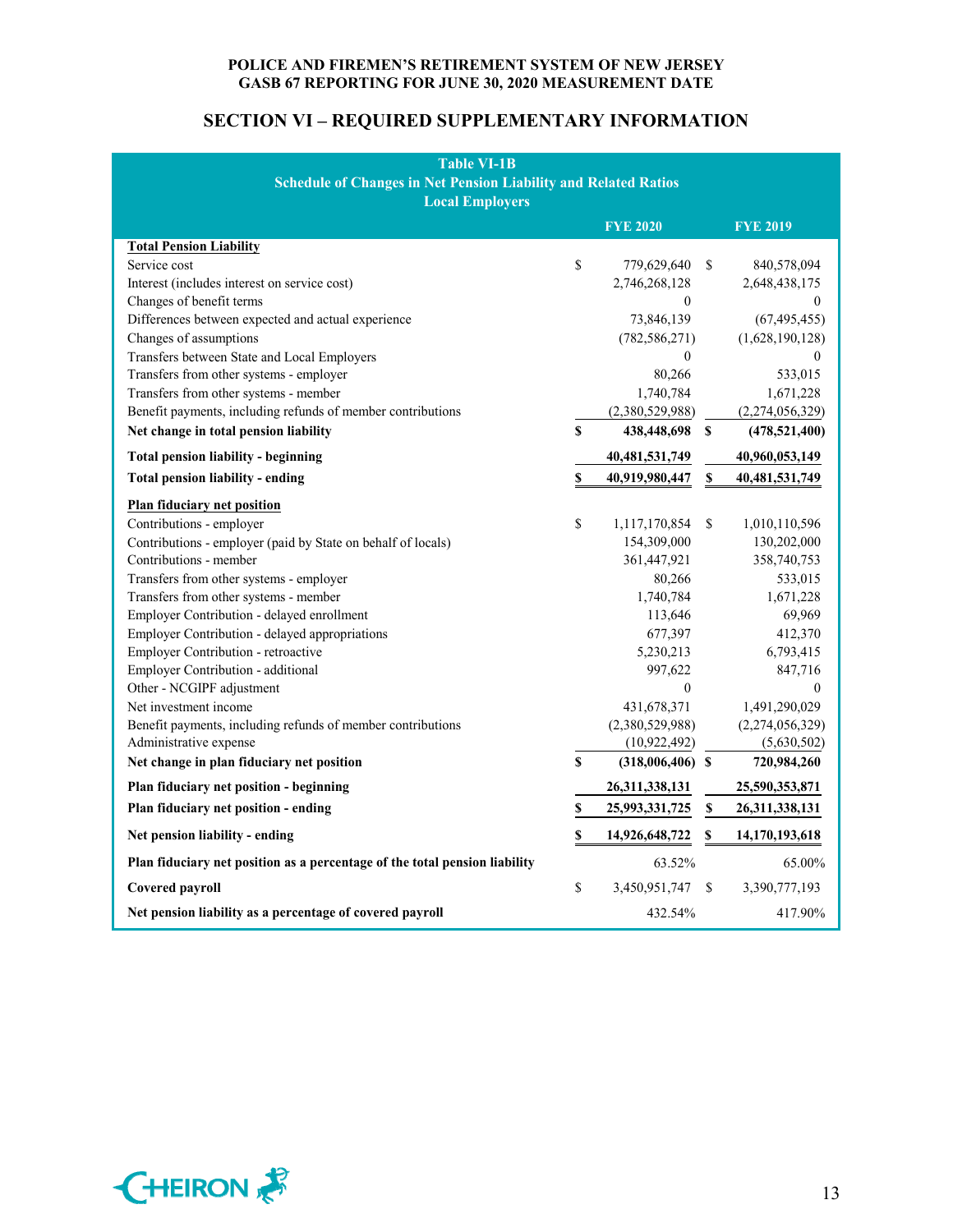# **SECTION VI – REQUIRED SUPPLEMENTARY INFORMATION**

| <b>Table VI-1C</b>                                                         |    |                      |             |                  |  |  |  |
|----------------------------------------------------------------------------|----|----------------------|-------------|------------------|--|--|--|
| <b>Schedule of Changes in Net Pension Liability and Related Ratios</b>     |    |                      |             |                  |  |  |  |
| <b>Total</b>                                                               |    |                      |             |                  |  |  |  |
|                                                                            |    | <b>FYE 2020</b>      |             | <b>FYE 2019</b>  |  |  |  |
| <b>Total Pension Liability</b>                                             |    |                      |             |                  |  |  |  |
| Service cost                                                               | \$ | 890,425,657          | S           | 958,392,935      |  |  |  |
| Interest (includes interest on service cost)                               |    | 3,131,523,540        |             | 3,025,500,679    |  |  |  |
| Changes of benefit terms                                                   |    | $\theta$             |             | $\theta$         |  |  |  |
| Differences between expected and actual experience                         |    | 67,509,143           |             | (138, 356, 304)  |  |  |  |
| Changes of assumptions                                                     |    | (892,759,358)        |             | (1,875,170,696)  |  |  |  |
| Transfers between State and Local Employers                                |    | $\theta$             |             | $\theta$         |  |  |  |
| Transfers from other systems - employer                                    |    | 62,385               |             | 670,191          |  |  |  |
| Transfers from other systems - member                                      |    | 2,288,543            |             | 2,569,578        |  |  |  |
| Benefit payments, including refunds of member contributions                |    | (2,725,565,718)      |             | (2,606,863,711)  |  |  |  |
| Net change in total pension liability                                      | \$ | 473,484,192 \$       |             | (633, 257, 328)  |  |  |  |
| <b>Total pension liability - beginning</b>                                 |    | 46,164,302,326       |             | 46,797,559,654   |  |  |  |
| <b>Total pension liability - ending</b>                                    | \$ | 46,637,786,518       | S           | 46,164,302,326   |  |  |  |
| <b>Plan fiduciary net position</b>                                         |    |                      |             |                  |  |  |  |
| Contributions - employer                                                   | \$ | 1,340,318,105        | S           | 1,193,275,544    |  |  |  |
| Contributions - employer (lottery)                                         |    | 12,180,000           |             | 13,260,000       |  |  |  |
| Contributions - employer (paid by State on behalf of locals)               |    | 154,309,000          |             | 130,202,000      |  |  |  |
| Contributions - member                                                     |    | 416, 433, 179        |             | 410,943,242      |  |  |  |
| Transfers from other systems - employer                                    |    | 62,385               |             | 670,191          |  |  |  |
| Transfers from other systems - member                                      |    | 2,288,543            |             | 2,569,578        |  |  |  |
| Employer Contribution - delayed enrollment                                 |    | 165,704              |             | 96,603           |  |  |  |
| Employer Contribution - delayed appropriations                             |    | 603,836              |             | 422,890          |  |  |  |
| Employer Contribution - retroactive                                        |    | 5,230,213            |             | 6,501,177        |  |  |  |
| Employer Contribution - additional                                         |    | 997,622              |             | 847,716          |  |  |  |
| Other - NCGIPF adjustment                                                  |    | $\theta$             |             | $\boldsymbol{0}$ |  |  |  |
| Net investment income                                                      |    | 425,543,356          |             | 1,549,138,833    |  |  |  |
| Benefit payments, including refunds of member contributions                |    | (2,725,565,718)      |             | (2,606,863,711)  |  |  |  |
| Administrative expense                                                     |    | (12, 859, 325)       |             | (7,199,218)      |  |  |  |
| Net change in plan fiduciary net position                                  | \$ | $(380, 293, 100)$ \$ |             | 693,864,845      |  |  |  |
| Plan fiduciary net position - beginning                                    |    | 27,792,420,945       |             | 27,098,556,100   |  |  |  |
| Plan fiduciary net position - ending                                       | \$ | 27,412,127,845       | $\mathbb S$ | 27,792,420,945   |  |  |  |
| Net pension liability - ending                                             | \$ | 19,225,658,673       | \$          | 18,371,881,381   |  |  |  |
| Plan fiduciary net position as a percentage of the total pension liability |    | 58.78%               |             | 60.20%           |  |  |  |
| Covered payroll                                                            | \$ | 3,937,977,209        | \$.         | 3,870,718,707    |  |  |  |
| Net pension liability as a percentage of covered payroll                   |    | 488.21%              |             | 474.64%          |  |  |  |

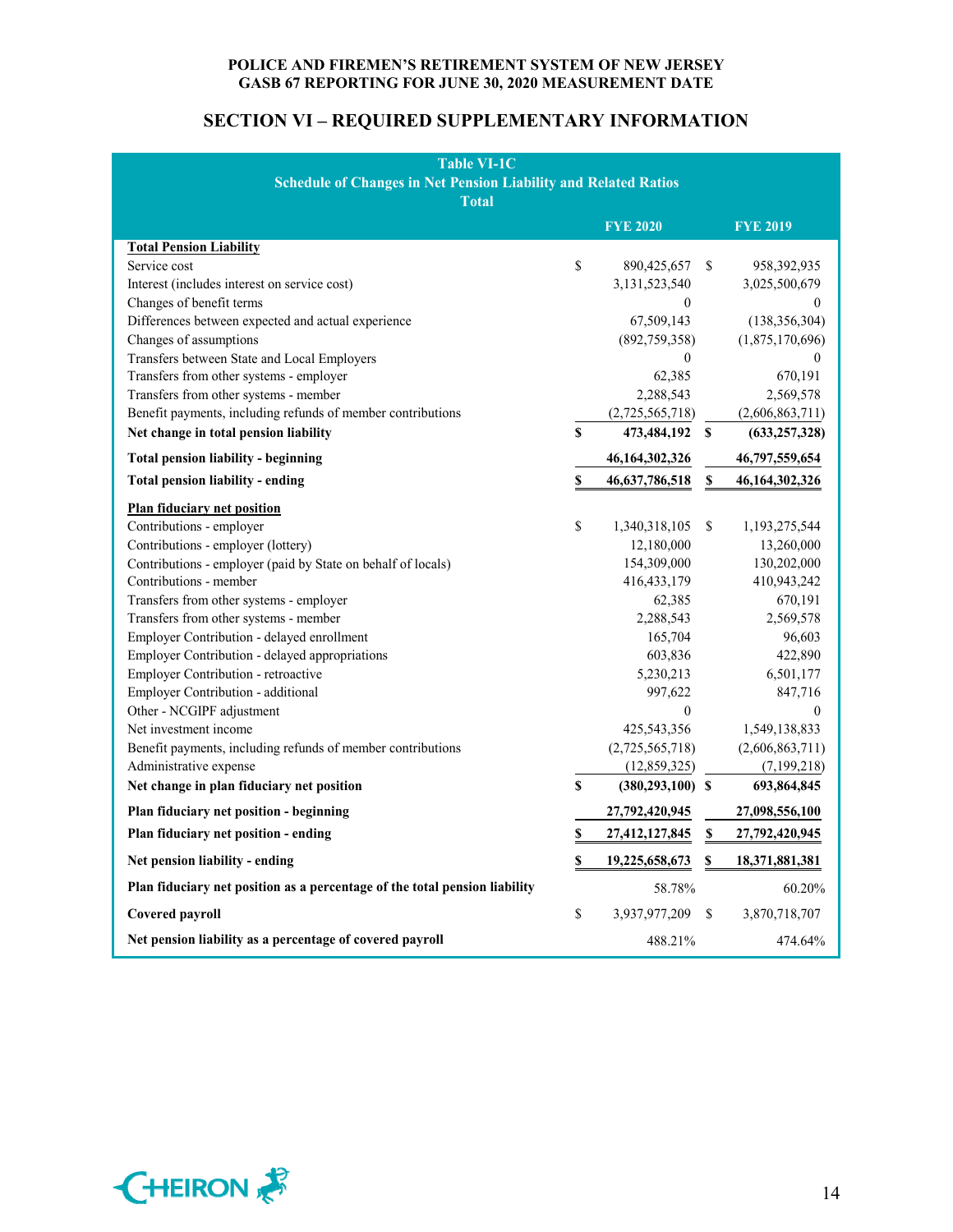## **SECTION VI – REQUIRED SUPPLEMENTARY INFORMATION**

Since an Actuarially Determined Contribution (ADC) is calculated, the following schedule is required. An ADC is a contribution amount determined in accordance with Actuarial Standards of Practice. Amounts shown for the ADC and actual contributions in the table below include the Non-Contributory Group Insurance Premium Fund costs. Per discussions with the Division of Pensions and Benefits, the Palisades Interstate Park Commission (Employer Number 91999) was transferred from Local employers to State. We have adjusted the FYE 2019 Actuarially Determined Contribution for State and Local employers to reflect the transfer. No adjustments were required for the FYE 2020 Actuarially Determined Contribution, as this employer was already included under State.

| <b>Table VI-2</b><br><b>Schedule of Employer Contributions</b>       |    |                  |               |                 |  |  |
|----------------------------------------------------------------------|----|------------------|---------------|-----------------|--|--|
|                                                                      |    | <b>FYE 2020</b>  |               | <b>FYE 2019</b> |  |  |
| <b>State</b>                                                         |    |                  |               |                 |  |  |
| Actuarially Determined Contribution                                  | \$ | 553,805,478      | <sup>S</sup>  | 539,538,568     |  |  |
| Contributions in Relation to the Actuarially Determined Contribution |    | 389,535,212      |               | 326,524,771     |  |  |
| Contribution Deficiency/(Excess)                                     | \$ | 164,270,266      | <sup>S</sup>  | 213,013,797     |  |  |
| Covered Payroll                                                      | \$ | 487,025,462      | <sup>\$</sup> | 479,941,514     |  |  |
| Contributions as a Percentage of Covered Payroll                     |    | 79.98%           |               | 68.03%          |  |  |
| <b>Local Employers</b>                                               |    |                  |               |                 |  |  |
| <b>Actuarially Determined Contribution</b>                           | \$ | 1,038,351,129    | <sup>\$</sup> | 1,005,697,483   |  |  |
| Contributions in Relation to the Actuarially Determined Contribution |    | 1,038,351,129    |               | 1,005,697,483   |  |  |
| Contribution Deficiency/(Excess)                                     | \$ | $\boldsymbol{0}$ | \$            | 0               |  |  |
| Covered Payroll                                                      | \$ | 3,450,951,747    |               | \$3,390,777,193 |  |  |
| Contributions as a Percentage of Covered Payroll                     |    | 30.09%           |               | 29.66%          |  |  |
| <b>System Total</b>                                                  |    |                  |               |                 |  |  |
| Actuarially Determined Contribution                                  | \$ | 1,592,156,607    | <sup>\$</sup> | 1,545,236,051   |  |  |
| Contributions in Relation to the Actuarially Determined Contribution |    | 1,427,886,341    |               | 1,332,222,254   |  |  |
| Contribution Deficiency/(Excess)                                     | \$ | 164,270,266      | \$            | 213,013,797     |  |  |
| Covered Payroll                                                      | \$ | 3,937,977,209    | <sup>\$</sup> | 3,870,718,707   |  |  |
| Contributions as a Percentage of Covered Payroll                     |    | 36.26%           |               | 34.42%          |  |  |

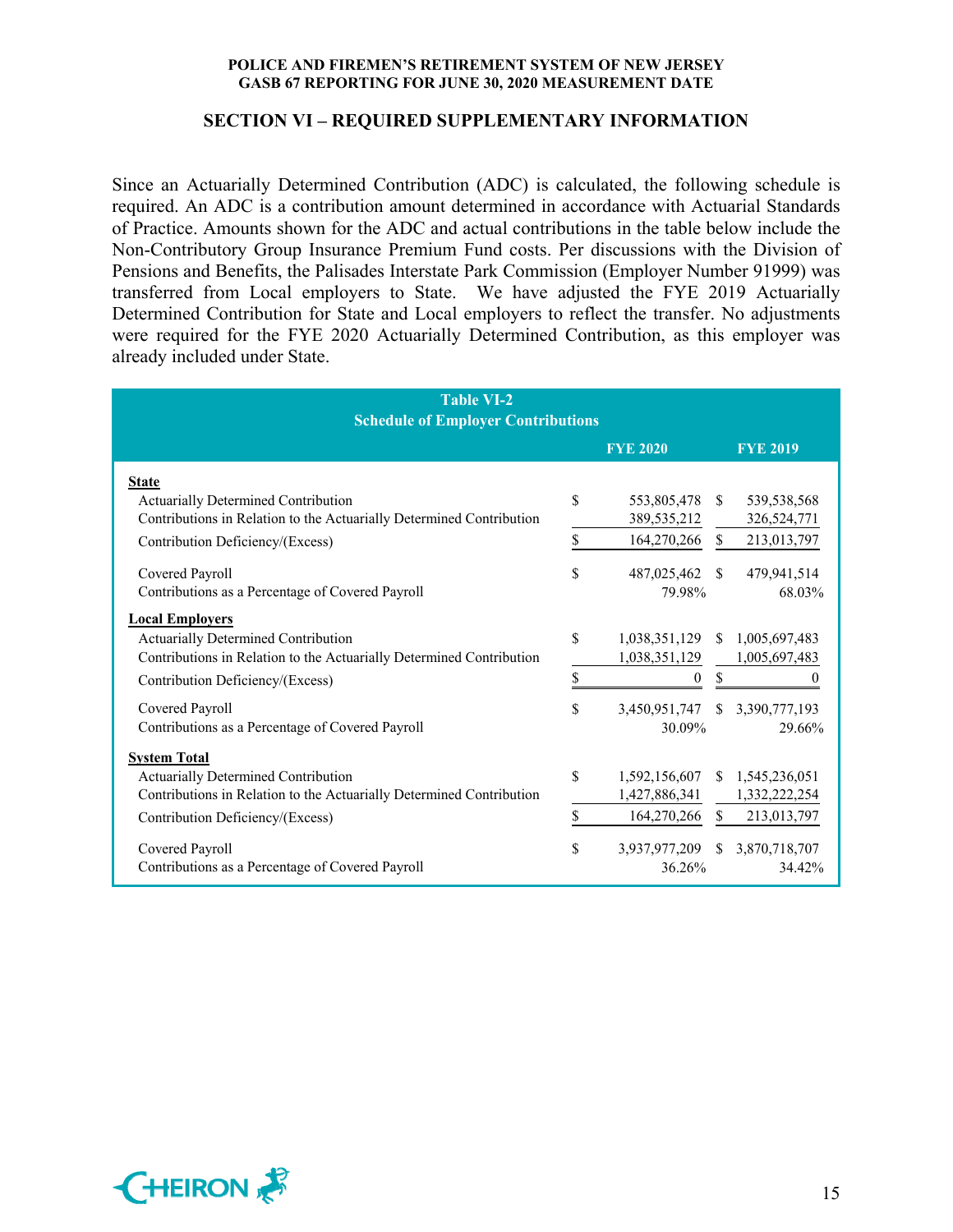# **SECTION VI – REQUIRED SUPPLEMENTARY INFORMATION**

The following summarizes key methods and assumptions used to determine the Actuarially Determined Contribution for FYE 2020.

| <b>Valuation Date:</b>         | July 1, 2018                                                                                                                                                                                                                                                         |
|--------------------------------|----------------------------------------------------------------------------------------------------------------------------------------------------------------------------------------------------------------------------------------------------------------------|
| Timing:                        | Actuarial determined contributions are calculated as of the July 1 preceding the fiscal year in which<br>contributions are made.                                                                                                                                     |
| Actuarial cost method:         | Projected Unit Credit                                                                                                                                                                                                                                                |
| Amortization method:           | Level dollar                                                                                                                                                                                                                                                         |
| Remaining amortization period: | Open 30-year period                                                                                                                                                                                                                                                  |
| Asset valuation method:        | 5-year smoothing of difference between market value and expected actuarial value                                                                                                                                                                                     |
| Investment rate of return:     | 7.50%                                                                                                                                                                                                                                                                |
| Salary increases:              | Age-based rates scaling from 8.98% for age 25 to 2.10% at age 64 through fiscal year ending 2025;<br>Age-based rates scaling from 9.98% for age 25 to 3.10% at age 64 for fiscal years ending 2026 and thereafter                                                    |
| Mortality:                     | Pre-Retirement, Healthy Female Retirees and Beneficiaries: RP-2000 Combined Healthy Mortality Tables<br>projected on a generational basis using Projection Scale BB from the base year of 2000 to 2013 and the<br>Conduent Modified 2014 Projection Scale thereafter |
|                                | Healthy Male Retirees: RP-2000 Combined Healthy Mortality Table projected on a generational basis using<br>Projection Scale AA from the base year of 2012 to 2013 and the Conduent Modified 2014 Projection Scale                                                    |

*Disabled Retirees*: Custom mortality table. Sample rates below:

thereafter

| Age | Rates  |
|-----|--------|
| 35  | 0.598% |
| 40  | 0.634  |
| 45  | 0.803  |
| 50  | 1.058  |
| 55  | 1.210  |
| 60  | 1.426  |
| 65  | 1.949  |

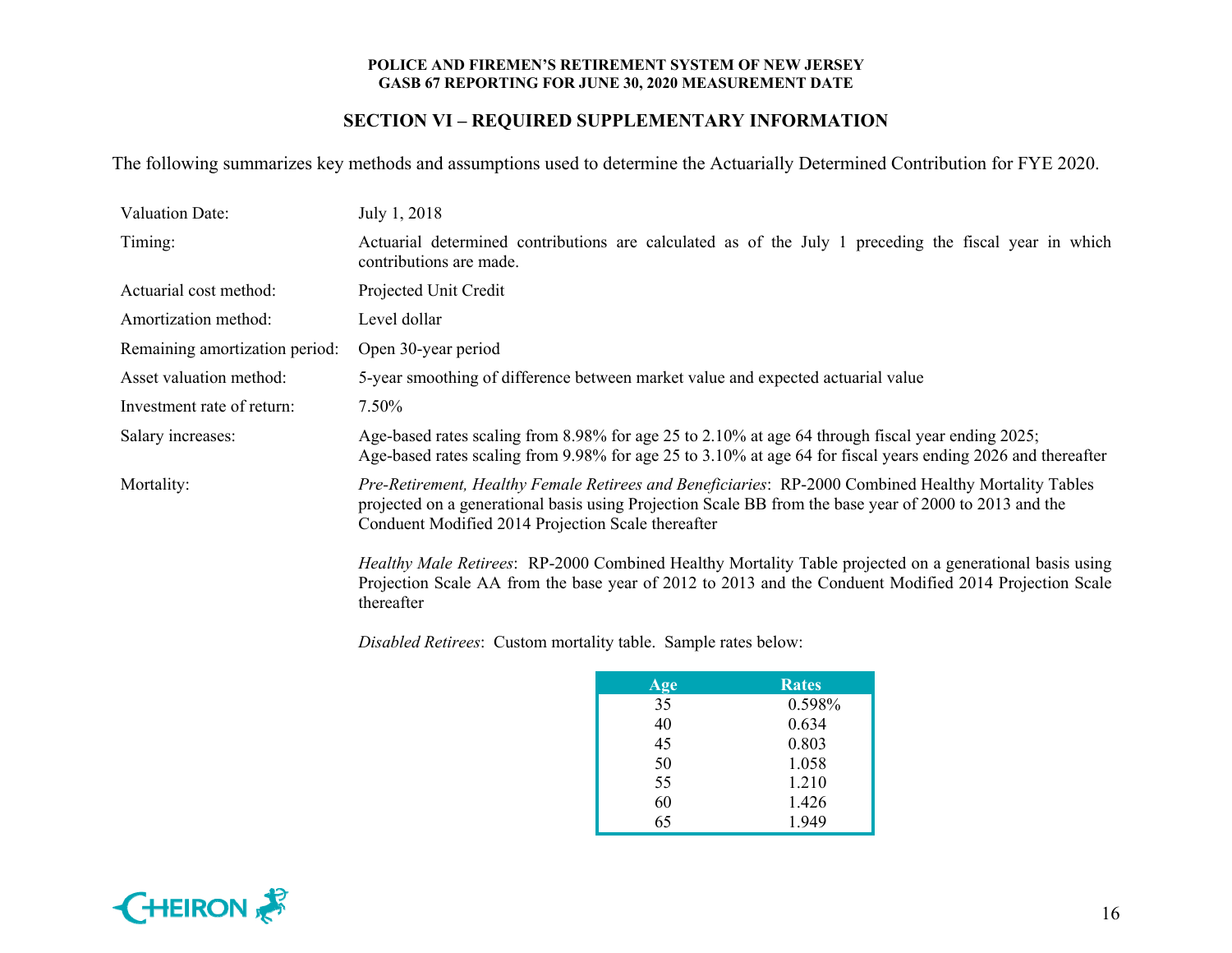# **APPENDIX A – MEMBERSHIP INFORMATION**

| <b>Plan Membership</b>                                    |       |              |  |                     |    |               |  |                |                     |  |               |
|-----------------------------------------------------------|-------|--------------|--|---------------------|----|---------------|--|----------------|---------------------|--|---------------|
|                                                           |       |              |  | <b>July 1, 2019</b> |    |               |  |                | <b>July 1, 2018</b> |  |               |
|                                                           | Local |              |  | Local               |    |               |  |                |                     |  |               |
|                                                           |       | <b>State</b> |  | <b>Employers</b>    |    | <b>Total</b>  |  | <b>State</b>   | <b>Employers</b>    |  | <b>Total</b>  |
| <b>Contributing Actives</b>                               |       | 6,875        |  | 34,164              |    | 41,039        |  | 6.807          | 34.013              |  | 40,820        |
| Non-Contributing Actives                                  |       | 364          |  | 1.117               |    | 1.481         |  | 362            | 1,113               |  | 1,475         |
| <b>Terminated Vested</b>                                  |       | 13           |  | 52                  |    | 65            |  | 6              | 36                  |  | 42            |
| Inactive Receiving Benefits*                              |       | 6,803        |  | 38,734              |    | 45,537        |  | 6,673          | 37,894              |  | 44,567        |
| Total                                                     |       | 14.055       |  | 74,067              |    | 88,122        |  | 13.848         | 73,056              |  | 86,904        |
| Annual Compensation for Contributing Actives              |       | 487.025.462  |  | 3.450.951.747       | S. | 3.937.977.209 |  | \$479,941,514  | \$3,390,777,193     |  | 3,870,718,707 |
| Annual Retirement Allowances for Those Receiving Benefits |       | 321,147,218  |  | 2,269,658,558       |    | 2.590,805,776 |  | \$ 313,277,156 | \$2,177,011,512     |  | 2,490,288,668 |

\* QDRO recipients are excluded from the counts in both years

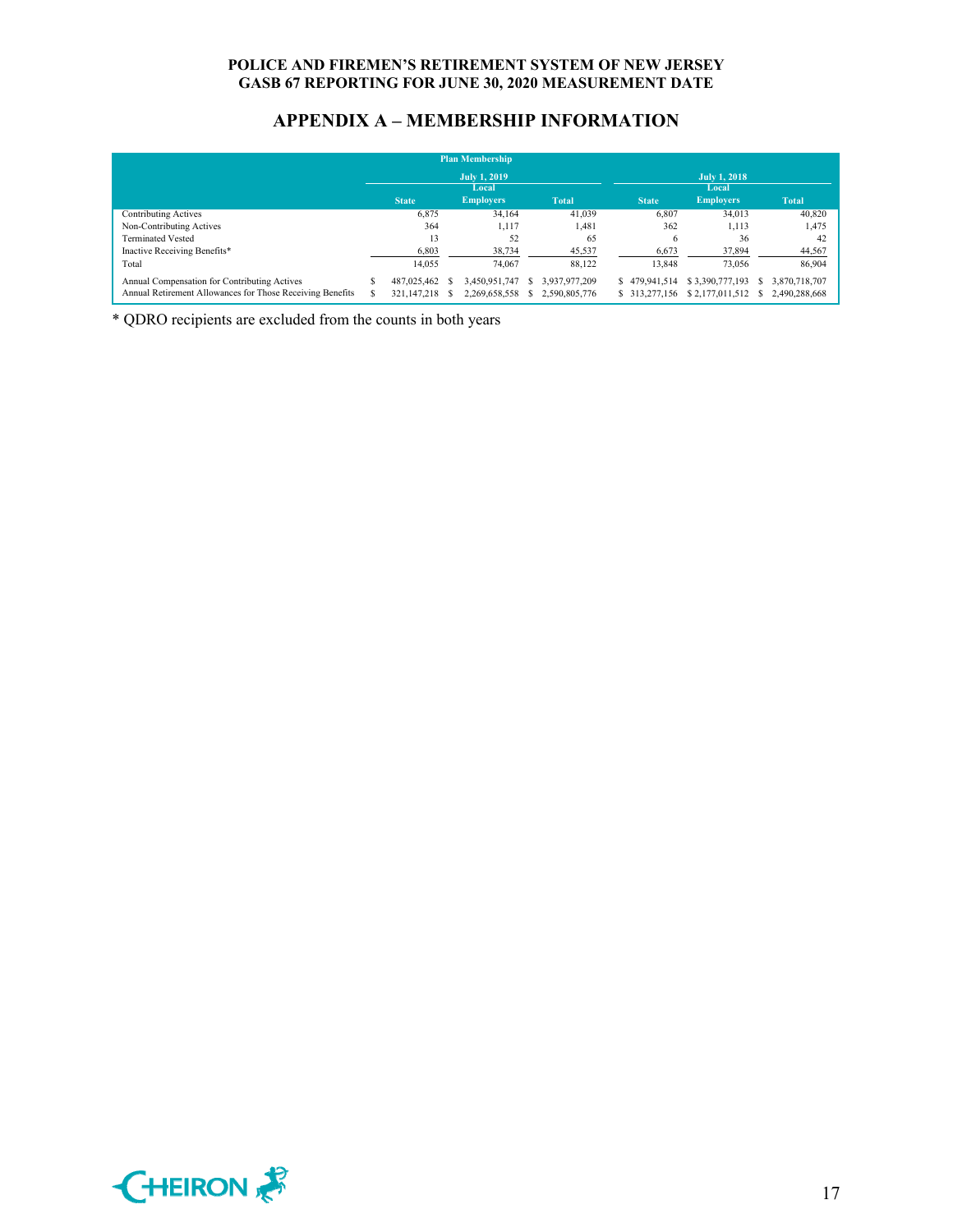# **APPENDIX B – ACTUARIAL ASSUMPTIONS AND METHODS**

# **A. Actuarial Assumptions**

| 1. Investment Rate of<br><b>Return for determining</b><br><b>Actuarially Determined</b><br><b>Contributions</b> | • July 1, 2019 valuation: 7.30% per annum, compounded annually.<br>• July 1, 2020 valuation: 7.30% per annum, compounded annually.<br>• July 1, 2021 and later valuations: 7.00% per annum, compounded<br>annually. |  |  |  |
|-----------------------------------------------------------------------------------------------------------------|---------------------------------------------------------------------------------------------------------------------------------------------------------------------------------------------------------------------|--|--|--|
| 2. Long-Term Expected<br><b>Rate of Return</b>                                                                  | 7.00% per annum, compounded annually.                                                                                                                                                                               |  |  |  |
| 3. GASB 67 Effective<br><b>Discount Rate</b>                                                                    | • June 30, 2019: 6.85% per annum, compounded annually.<br>• June 30, 2020: 7.00% per annum, compounded annually.                                                                                                    |  |  |  |
| 4. Price Inflation                                                                                              | 2.75% per annum, compounded annually.                                                                                                                                                                               |  |  |  |
| 5. Wage Inflation                                                                                               | 3.25% per annum, compounded annually.                                                                                                                                                                               |  |  |  |
| 6. Cost-of-Living<br><b>Adjustments (COLAs)</b>                                                                 | No future COLAs are assumed. Previously granted COLAs are<br>included in the data.                                                                                                                                  |  |  |  |
| 7. Salary Increases                                                                                             | Salaries increase rates are as follows:                                                                                                                                                                             |  |  |  |

| <b>Service</b> | <b>Rates</b> |
|----------------|--------------|
| 0              | 15.25%       |
| 1              | 15.25        |
| $\overline{2}$ | 12.75        |
| $\overline{3}$ | 10.75        |
| $\overline{4}$ | 10.25        |
| 5              | 9.25         |
| 6              | 8.25         |
| 7              | 7.25         |
| 8              | 5.75         |
| 9              | 5.25         |
| 10             | 4.75         |
| 11             | 4.25         |
| 12             | 3.75         |
| $13+$          | 3.25         |

Salary increases are assumed to occur on July 1.

- **8. 401(a)(17) Pay Limit** \$280,000 in 2019 increasing 2.75% per annum, compounded annually.
- **9. Social Security Wage Base**

\$132,900 in 2019 increasing 3.25% per annum, compounded annually.

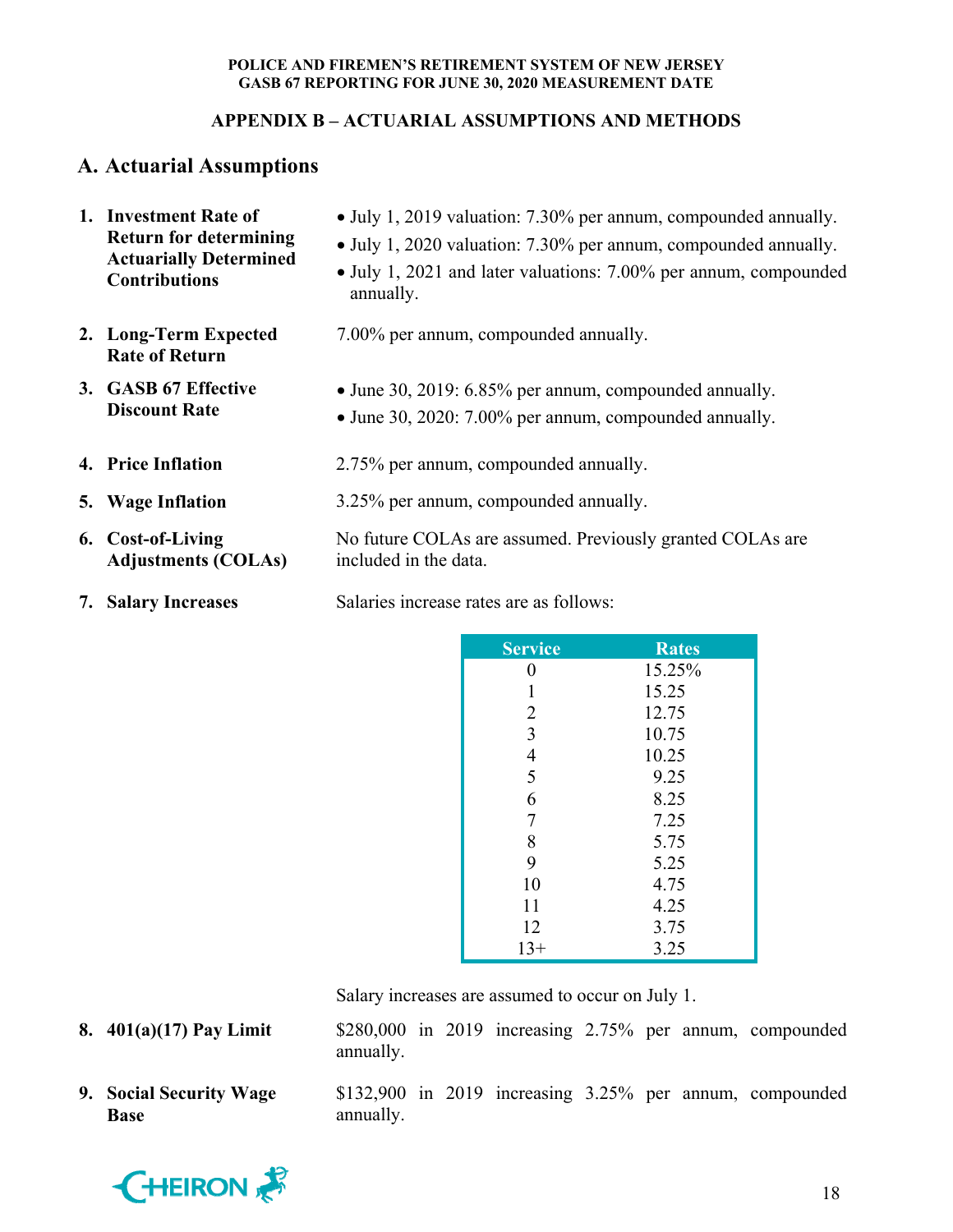# **APPENDIX B – ACTUARIAL ASSUMPTIONS AND METHODS**

**10. Termination Termination rates are as follows:** 

| <b>Service</b> | <b>Rates</b> |
|----------------|--------------|
| 0              | 2.00%        |
| $\mathbf{1}$   | 2.00         |
| $\overline{c}$ | 1.90         |
| $\overline{3}$ | 1.80         |
| $\overline{4}$ | 1.70         |
| 5              | 1.60         |
| 6              | 1.50         |
| $\overline{7}$ | 1.40         |
| 8              | 1.00         |
| 9              | 0.80         |
| 10             | 0.80         |
| 11             | 0.50         |
| 12             | 0.45         |
| 13             | 0.40         |
| 14             | 0.35         |
| 15             | 0.30         |
| 16             | 0.25         |
| 17             | 0.20         |
| 18             | 0.15         |
| 19             | 0.10         |
| 20             | 0.00         |

No termination is assumed after attainment of retirement eligibility.

All members are assumed to elect a refund of contributions.

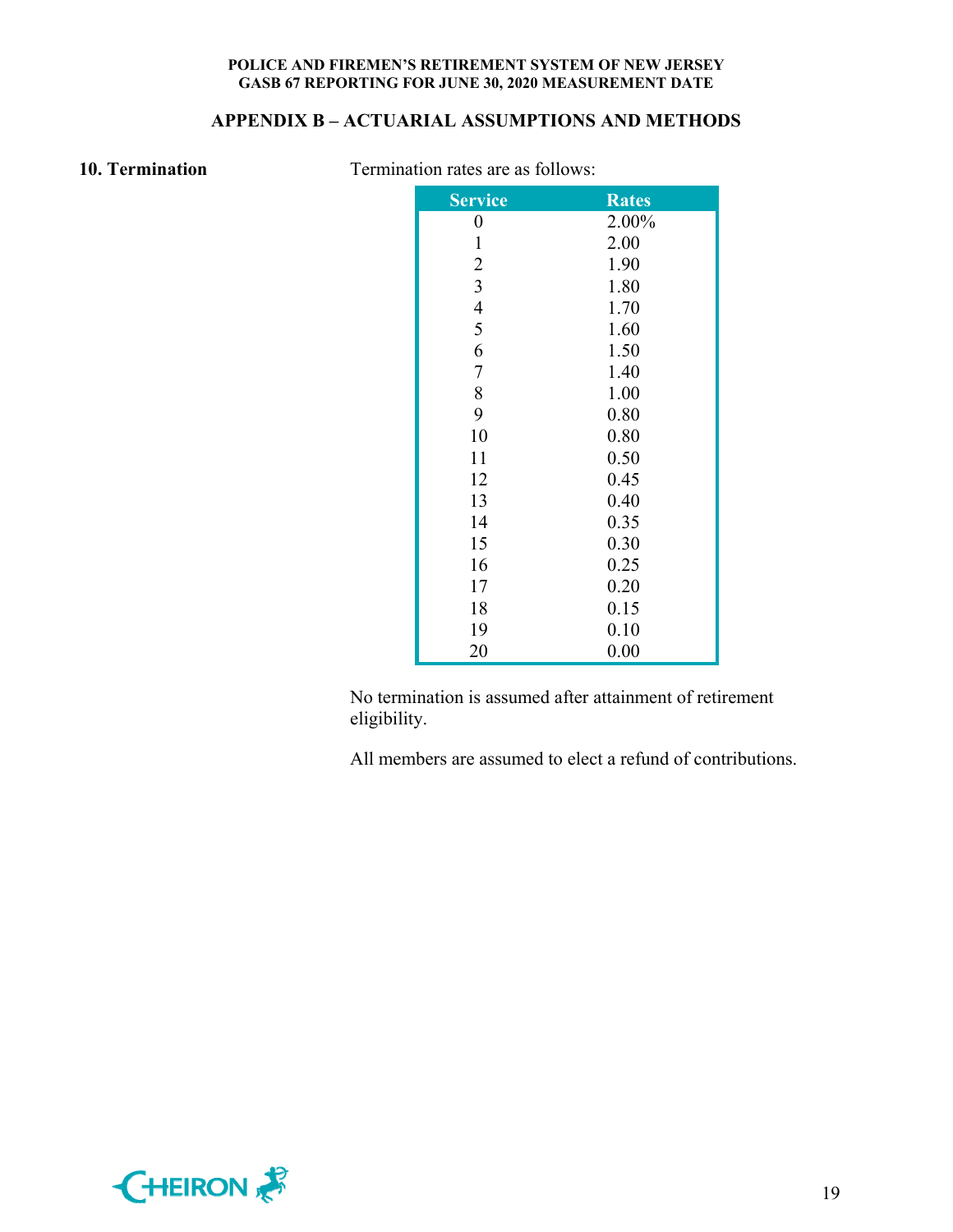# **APPENDIX B – ACTUARIAL ASSUMPTIONS AND METHODS**

**11. Disability Representative disability rates are as follows:** 

|       | <b>Ordinary</b>   | <b>Accidental</b> |
|-------|-------------------|-------------------|
| Age   | <b>Disability</b> | <b>Disability</b> |
| 20    | 0.030%            | 0.020%            |
| 21    | 0.030             | 0.020             |
| 22    | 0.030             | 0.025             |
| 23    | 0.045             | 0.025             |
| 24    | 0.045             | 0.030             |
| 25    | 0.045             | 0.030             |
| 26    | 0.045             | 0.035             |
| 27    | 0.045             | 0.035             |
| 28    | 0.065             | 0.040             |
| 29    | 0.085             | 0.070             |
| 30    | 0.105             | 0.100             |
| 31    | 0.125             | 0.130             |
| 32    | 0.145             | 0.160             |
| 33    | 0.165             | 0.190             |
| 34    | 0.185             | 0.220             |
| 35    | 0.205             | 0.250             |
| 36    | 0.225             | 0.280             |
| 37    | 0.255             | 0.310             |
| 38    | 0.285             | 0.340             |
| 39    | 0.315             | 0.370             |
| 40    | 0.345             | 0.400             |
| 41    | 0.375             | 0.400             |
| 42    | 0.375             | 0.400             |
| 43    | 0.380             | 0.400             |
| 44    | 0.360             | 0.400             |
| 45    | 0.340             | 0.380             |
| 46    | 0.320             | 0.360             |
| 47    | 0.300             | 0.340             |
| 48    | 0.280             | 0.320             |
| 49    | 0.260             | 0.300             |
| 50    | 0.240             | 0.280             |
| 51    | 0.220             | 0.260             |
| 52    | 0.200             | 0.240             |
| 53    | 0.200             | 0.220             |
| 54    | 0.200             | 0.200             |
| 55    | 0.200             | 0.180             |
| 56    | 0.200             | 0.160             |
| 57    | 0.300             | 0.160             |
| 58    | 0.400             | 0.160             |
| $59+$ | 0.500             | 0.160             |

Both ordinary and accidental disability rates apply at all ages until the mandatory retirement age of 65.

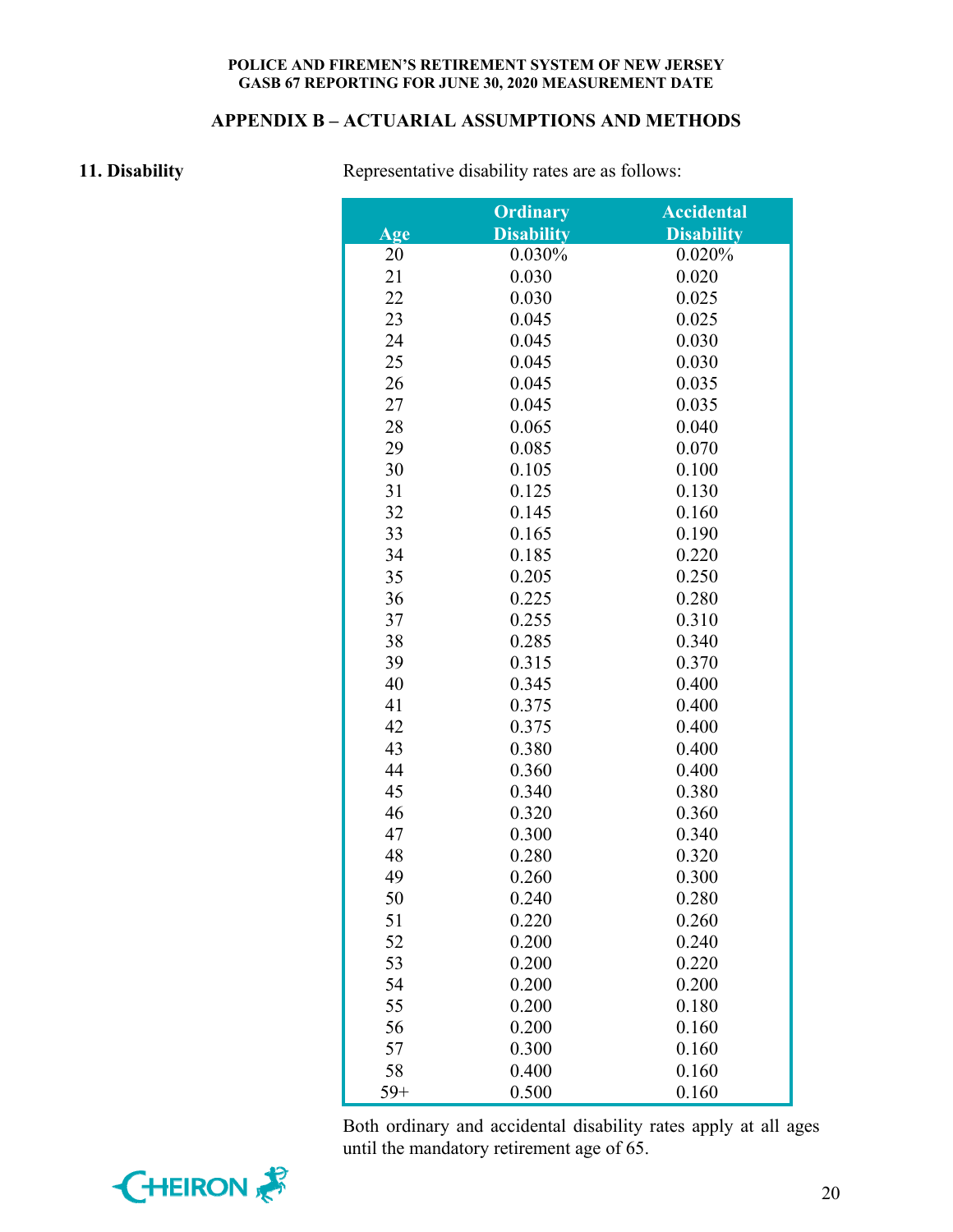### **APPENDIX B – ACTUARIAL ASSUMPTIONS AND METHODS**

No ordinary disability is assumed prior to attainment of ordinary disability retirement eligibility at four years of service.

No members are assumed to receive the involuntary disability retirement benefit.

Members are assumed to receive the greater of the applicable disability benefit or the service or special retirement benefit, depending on eligibility.

**12. Mortality Pre-Retirement:** The Pub-2010 Safety Employee mortality table *[PubS-2010 Employee]* as published by the Society of Actuaries with a 105.6% adjustment for males and 102.5% adjustment for females, and with future improvement from the base year of 2010 on a generational basis. For purposes of calculating projected cash flows used to determine the GASB discount rate, mortality improvement is based on SOA's Scale MP-2018. Upon direction from the DPB, for purposes of calculating the Total Pension Liability, mortality improvement is based on SOA's Scale MP-2020.

5% of the deaths are assumed to be accidental.

Healthy Retirees (Healthy Annuitants): The Pub-2010 Safety Retiree Below-Median Income Weighted mortality table *[PubS-2010(B) Healthy Retiree]* as published by the Society of Actuaries with a 96.7% adjustment for males and 96.0% adjustment for females, and with future improvement from the base year of 2010 on a generational basis. For purposes of calculating projected cash flows used to determine the GASB discount rate, mortality improvement is based on SOA's Scale MP-2018. Upon direction from the DPB, for purposes of calculating the Total Pension Liability, mortality improvement is based on SOA's Scale MP-2020.

Beneficiaries (Contingent Annuitants): The Pub-2010 General Retiree Below-Median Income Weighted mortality table *[PubG-2010(B) Healthy Retiree]* as published by the Society of Actuaries unadjusted, and with future improvement from the base year of 2010 on a generational basis. For purposes of calculating projected cash flows used to determine the GASB discount rate, mortality improvement is based on SOA's Scale MP-2018. Upon direction from the DPB, for purposes of calculating the Total Pension Liability, mortality improvement is based on SOA's Scale MP-2020.

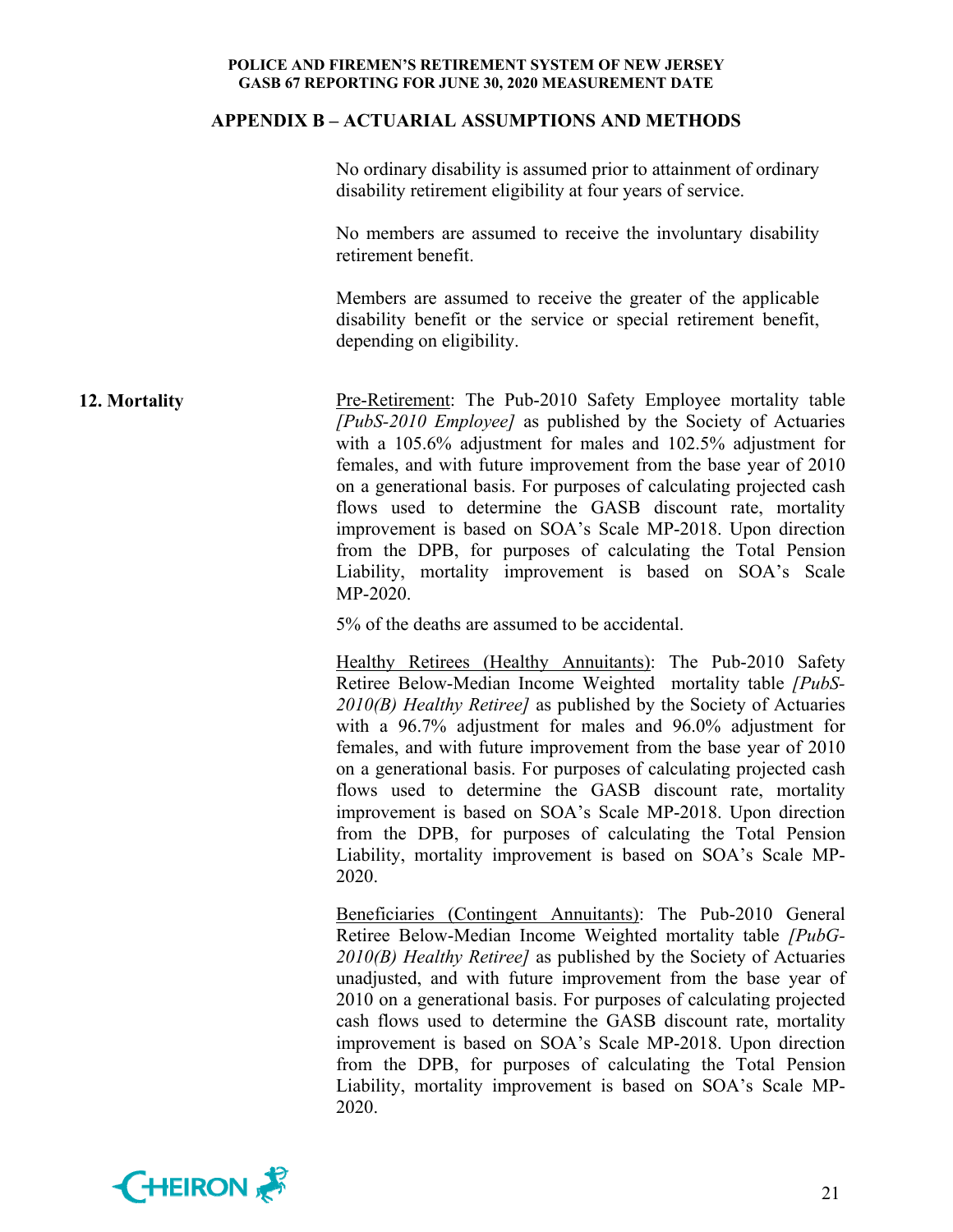# **APPENDIX B – ACTUARIAL ASSUMPTIONS AND METHODS**

Disabled Mortality (Disabled Annuitants): The Pub-2010 Safety Disabled Retiree mortality table *[PubS-2010 Disabled Retiree]* as published by the Society of Actuaries with a 152.0% adjustment for males and 109.3% adjustment for females, and with future improvement from the base year of 2010 on a generational basis. For purposes of calculating projected cash flows used to determine the GASB discount rate, mortality improvement is based on SOA's Scale MP-2018. Upon direction from the DPB, for purposes of calculating the Total Pension Liability, mortality improvement is based on SOA's Scale MP-2020.

**13. Retirement** For those with less than 25 years of service:

| Age   | <b>Rates</b> |
|-------|--------------|
| 40-49 | 2.00%        |
| 50-57 | 3.00         |
| 58    | 3.50         |
| 59    | 4.25         |
| 60    | 5.00         |
| 61    | 8.00         |
| 62    | 10.00        |
| 63    | 12.00        |
| 64    | 14.00        |

For those with 25 years of service:

| Age           | <b>Rates</b> |
|---------------|--------------|
| 48 or younger | 45.00%       |
| 49-54         | 50.00        |
| 55-59         | 55.00        |
| 60            | 60.00        |
| 61            | 65.00        |
| 62            | 70.00        |
| 63            | 75.00        |
| 64            | 90.00        |

For those with 26 or more years of service:

| Age           | <b>Rates</b> |
|---------------|--------------|
| 53 or younger | 22.00%       |
| 54-59         | 24.00        |
| 60            | 26.00        |
| 61            | 28.00        |
| $62 - 63$     | 30.00        |
| 64            | 40.00        |



Mandatory retirement at age 65.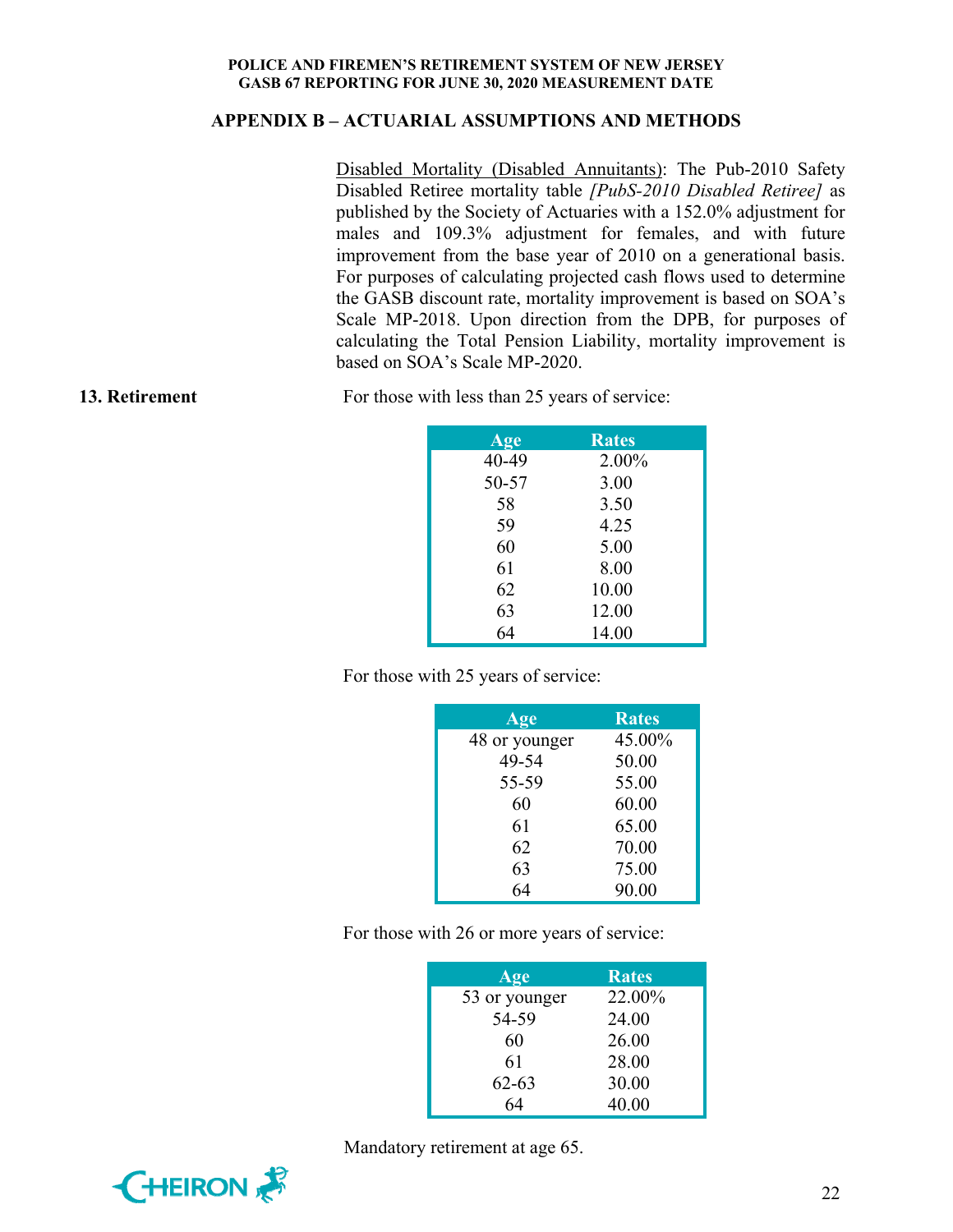# **APPENDIX B – ACTUARIAL ASSUMPTIONS AND METHODS**

| <b>14. Family Composition</b><br><b>Assumptions</b>                      | For members not currently in receipt, 90% of members are<br>assumed married to spouses of the opposite sex. Males are<br>assumed to be three years older than females.                                                                                                                                                                                                                               |
|--------------------------------------------------------------------------|------------------------------------------------------------------------------------------------------------------------------------------------------------------------------------------------------------------------------------------------------------------------------------------------------------------------------------------------------------------------------------------------------|
|                                                                          | For purposes of the post-retirement death benefit for members<br>currently in receipt, beneficiary status is based on the beneficiary<br>allowance reported. If no beneficiary date of birth is provided,<br>the beneficiary is assumed to be the member's spouse of the<br>opposite sex with males assumed to be three years older than<br>females.                                                 |
|                                                                          | No additional dependent children or parents are assumed.                                                                                                                                                                                                                                                                                                                                             |
|                                                                          | For current dependents receiving a pre-retirement accidental<br>death benefit, those under age 24 are assumed to receive a<br>benefit until age 24 while those over age 24 are assumed to<br>receive a benefit for the remainder of their lifetime.                                                                                                                                                  |
|                                                                          | For current dependents receiving a benefit other than a pre-<br>retirement accidental death benefit, those under age 19 are<br>assumed to receive a benefit until age 19 while those over age 19<br>are assumed to receive a benefit for the remainder of their<br>lifetime.                                                                                                                         |
| 15. Non-Contributory<br><b>Group Insurance</b><br><b>Form of Payment</b> | All benefits are assumed to be paid as lump sums.                                                                                                                                                                                                                                                                                                                                                    |
| 16. Data                                                                 | Information provided by the prior actuary was relied upon for the<br>purposes of setting the status of and valuing non-contributing<br>active records.                                                                                                                                                                                                                                               |
|                                                                          | current beneficiaries with missing data, reasonable<br>For<br>assumptions were made based on the information available in<br>prior years.                                                                                                                                                                                                                                                            |
|                                                                          | Inactive members receiving benefits according to the 2018 data<br>but omitted from the 2019 data are assumed to have died without<br>a beneficiary.                                                                                                                                                                                                                                                  |
| 17. Rationale for<br><b>Assumptions</b>                                  | The demographic assumptions used in this report reflect the<br>results of the July 1, $2013 -$ June 30, 2018 Experience Study,<br>approved by the Board of Trustees on January 13, 2020.<br>The investment return assumption was recommended by the<br>State Treasurer. The MP-2020 mortality improvement scale was<br>used to calculate the Total Pension Liability upon direction from<br>the DPB. |

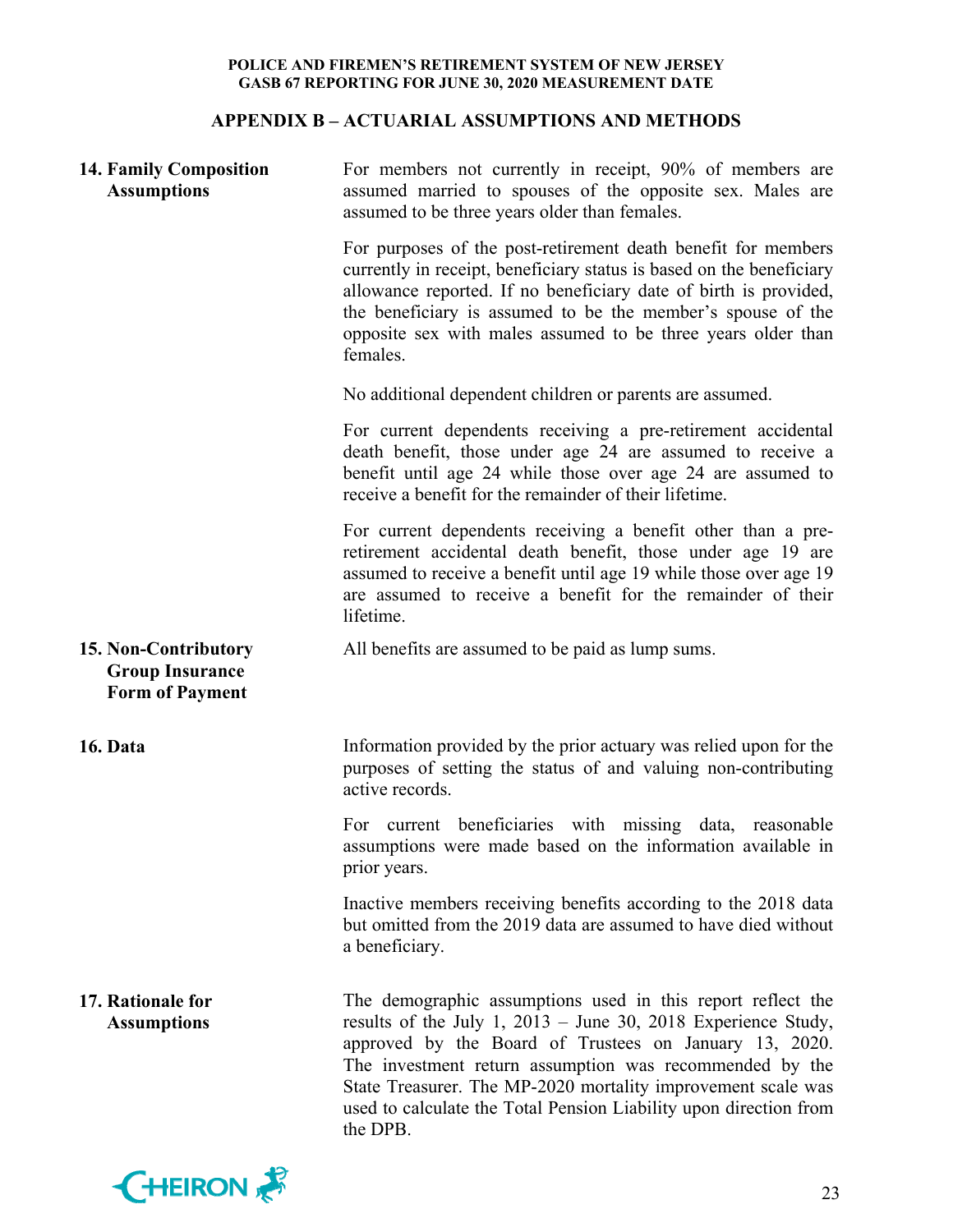# **APPENDIX B – ACTUARIAL ASSUMPTIONS AND METHODS**

| <b>18. Projection Basis</b>                                         | This report includes projections of future assets, benefit<br>payments and contributions for the purpose of determining the<br>GASB 67 discount rate.                                                                                                                                                                                                                                                                                                                                                                                                                                                                          |  |  |  |  |  |
|---------------------------------------------------------------------|--------------------------------------------------------------------------------------------------------------------------------------------------------------------------------------------------------------------------------------------------------------------------------------------------------------------------------------------------------------------------------------------------------------------------------------------------------------------------------------------------------------------------------------------------------------------------------------------------------------------------------|--|--|--|--|--|
|                                                                     | The projections are based on the census data as of July 1, 2019<br>and the financial information as of June 30, 2020. The<br>projections assume continuation of the plan provisions and<br>actuarial assumptions in effect as of July 1, 2019 and do not<br>reflect the impact of any changes in benefits or actuarial<br>assumptions that may be adopted after July 1, 2020 unless<br>otherwise indicated. While the assumptions individually are<br>reasonable for the underlying valuation that supports the<br>projections, specifically for projection purposes, they are also<br>considered reasonable in the aggregate. |  |  |  |  |  |
|                                                                     | The projections assume that all future assumptions are met<br>except where indicated with respect to future investment returns<br>and demographic assumptions.                                                                                                                                                                                                                                                                                                                                                                                                                                                                 |  |  |  |  |  |
| 19. Changes in<br><b>Assumptions Since</b><br><b>Last Valuation</b> | The mortality improvement scale used to calculate the Total<br>Pension Liability was updated from the MP-2019 scale to the<br>MP-2020 scale upon direction from the DPB.                                                                                                                                                                                                                                                                                                                                                                                                                                                       |  |  |  |  |  |
|                                                                     | The GASB 67 effective discount rate has been updated in<br>accordance with the method prescribed by GASB Statement<br>No. 67.                                                                                                                                                                                                                                                                                                                                                                                                                                                                                                  |  |  |  |  |  |

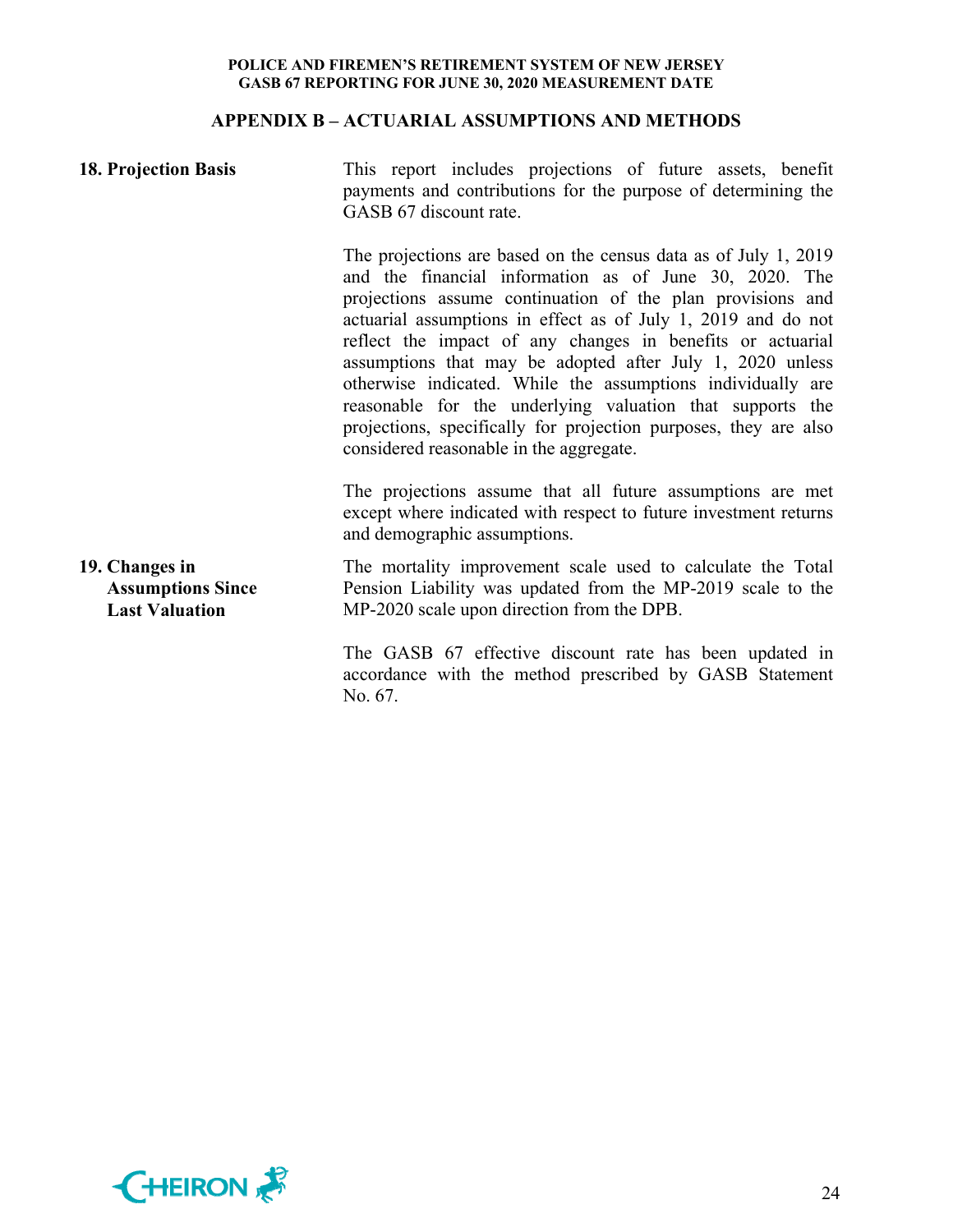# **APPENDIX B – ACTUARIAL ASSUMPTIONS AND METHODS**

# **B. Actuarial Methods**

The actuarial methods used for determining State and Local employer contributions are described below.

# **1. Actuarial Cost Method**

The actuarial cost method for funding calculations is the Projected Unit Credit Cost Method.

The actuarial liability is calculated as the actuarial present value of the projected benefits linearly allocated to periods prior to the valuation year based on service. Refunds are valued as the Aggregate Contributions as of the valuation date as provided by the Division of Pensions and Benefits. The unfunded actuarial liability is the actuarial liability on the valuation date less the actuarial value of assets.

In accordance with Chapter 78, P.L. 2011:

- Beginning with the July 1, 2010 actuarial valuation, the accrued liability contribution shall be computed so that if the contribution is paid annually in level dollars, it will amortize the unfunded accrued liability over an open 30 year period.
- Beginning with the July 1, 2018 actuarial valuation, the accrued liability contribution shall be computed so that if the contribution is paid annually in level dollars, it will amortize the unfunded accrued liability over a closed 30 year period (i.e., for each subsequent actuarial valuation the amortization period shall decrease by one year).
- Beginning with the July 1, 2028 actuarial valuation, when the remaining amortization period reaches 20 years, any increase or decrease in the unfunded accrued liability as a result of actuarial losses or gains for subsequent valuation years shall serve to increase or decrease, respectively, the amortization period for the unfunded accrued liability, unless an increase in the amortization period will cause it to exceed 20 years. If an increase in the amortization period as a result of actuarial losses for a valuation year would exceed 20 years, the accrued liability contribution shall be computed for the valuation year using a 20 year amortization period.

Certain portions of the normal cost and unfunded actuarial liabilities attributable to Local employers are payable by the State and/or over different periods in accordance with the NJ State Statutes.

To the extent that the amortization period remains an open period in future years and depending upon the specific circumstances, it should be noted that in the absence of emerging actuarial gains or contributions made in excess of the actuarially determined contribution, any existing unfunded accrued liability may not be fully amortized in the future.

The non-contributory group life insurance benefit is funded separately through a term cost.

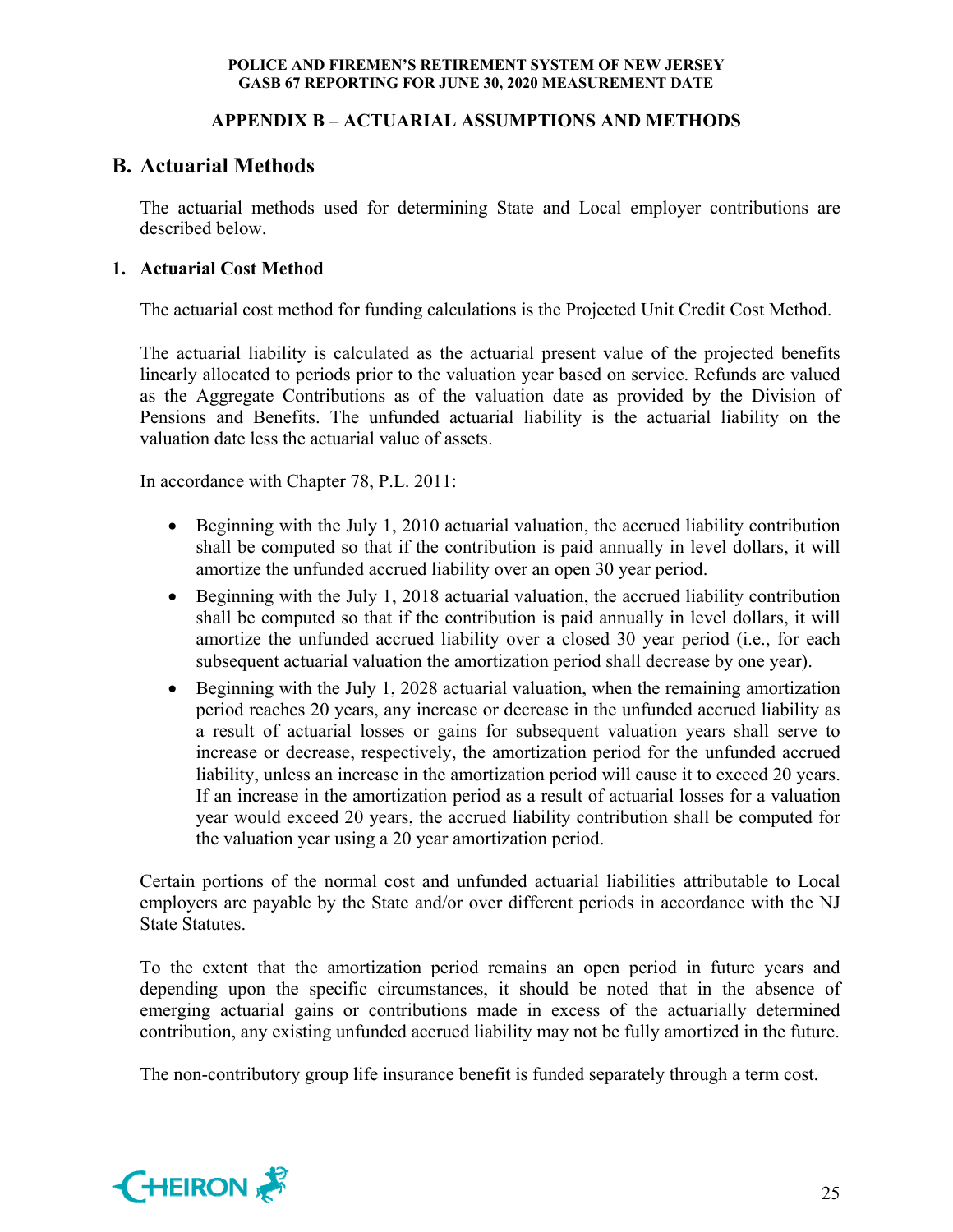# **APPENDIX B – ACTUARIAL ASSUMPTIONS AND METHODS**

# **2. Asset Valuation Method**

For the purposes of determining contribution rates, an actuarial value of assets is used that dampens the volatility in the market value of assets, resulting in a smoother pattern of contributions.

The actuarial value of assets is adjusted to reflect actual contributions, benefit payments and administrative expenses, and an assumed rate of return on the previous year's assets and current year's cash flow at the prior year's actuarial valuation interest rate, with a further adjustment to reflect 20% of the difference between the resulting value and the actual market value of Plan assets.

# **3. Contributions**

Chapter 83, P.L. 2016 requires the State to make the required pension contributions on a quarterly basis in each fiscal year according to the following schedule: at least 25% by September 30, at least 50% by December 31, at least 75% by March 31, and at least 100% by June 30. As such, contributions are assumed to be made on a quarterly basis with the first contribution 15 months after the associated valuation date.

Local employers' contributions are expected to be paid on April  $1<sup>st</sup>$ , 21 months after the associated valuation date.

Chapter 98, P.L. 2017, the Lottery Enterprise Contribution Act, allows the PFRS to receive 1.20% of the proceeds of the Lottery Enterprise, based upon their members' past or present employment in schools and institutions in the State for a term of 30 years. Revenues from Chapter 98, P.L. 2017, the Lottery Enterprise Contribution Act are assumed to be contributed to the trust on a monthly basis. The State's pension contribution is reduced by the product of the allocable percentage for the PFRS, the adjustment percentage, and the special asset value.

Contributions payable in the fiscal year starting on the valuation date are included in the actuarial value of assets as receivable contributions, discounted by the applicable valuation interest rate.

Legislation has provided for additional benefits and/or funding requirements which are included in this valuation and are described as follows.

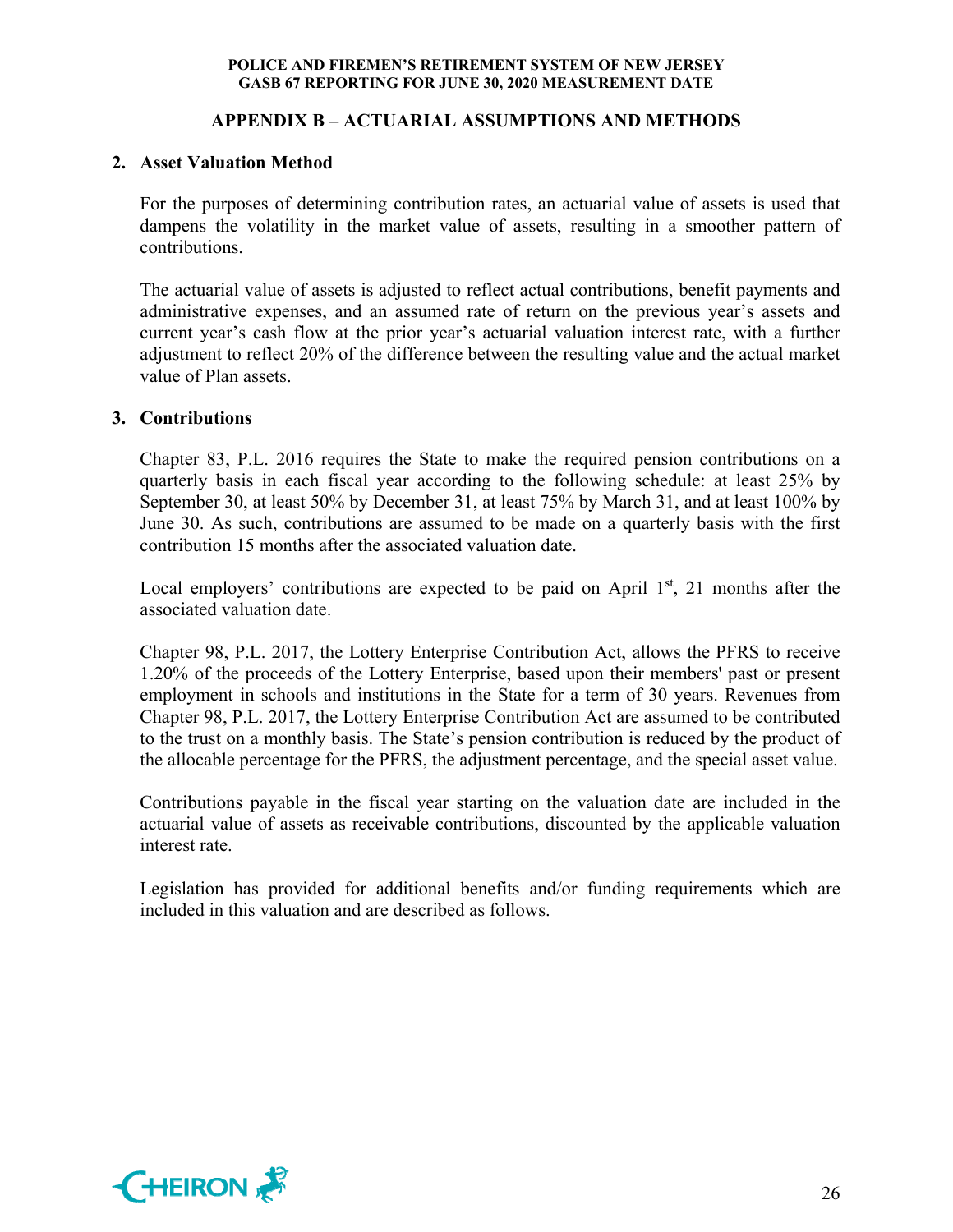# **APPENDIX B – ACTUARIAL ASSUMPTIONS AND METHODS**

# Early Retirement Incentive Programs

The following legislation provides additional retirement benefits to certain employees of Local employers: Chapter 59, P.L. 1999, Chapter 126, P.L. 2000 and Chapter 130, P.L. 2003. The cost of the enhanced pension benefits will be funded by employer contributions to the retirement system and paid by the employer that elected to participate over amortization periods elected by the employer to the extent permitted by NJ Statute.

Chapter 59, P.L. 1999 authorizes municipalities, counties and other local units of government that enter into agreements to provide governmental services on a joint or consolidated basis, municipalities that join together to establish a new consolidated municipality, or school districts that have merged with one or more other school districts due solely to a municipal consolidation, to offer incentive programs for retirement or termination of employment for employees affected by the consolidation agreements. "County ERI Section 44" of Chapter 126, P.L. 2000 permitted local units to offer early retirement or termination incentives to certain employees of county governing bodies. Chapter 130, P.L. 2003 extended an Early Retirement Incentive Program similar to that offered by the State under Chapter 23, P.L. 2002 to members of Local employer locations. Appendix E lists all applicable locations and summarizes the contribution requirements under Chapter 59, Chapter 126 and Chapter 130.

# Chapter 109, P.L.1979

Chapter 109, P.L. 1979 increased special retirement benefits for members who retire with 25 years of service from 50% to 60% of average final compensation. Under the provisions of this chapter, the State is liable for the increase in the normal contribution to fund the benefits provided by this act. As required by Chapter 109, additional State contributions of 1.1% of covered salary are required to provide for this additional benefit.

# Chapter 204, P.L. 1989

Chapter 204 allowed employees who were previously excluded on the basis of their titles from PFRS membership to enter the System. Employers of such employees are required to contribute any additional contribution necessary to fund any unfunded actuarial liability arising from Chapter 204. The valuation reflects the additional actuarial liability for three State locations and fifteen Municipality and Local Group locations with certain employees participating in the System under the provisions of this legislation. Section IV lists all applicable locations and the required contributions.

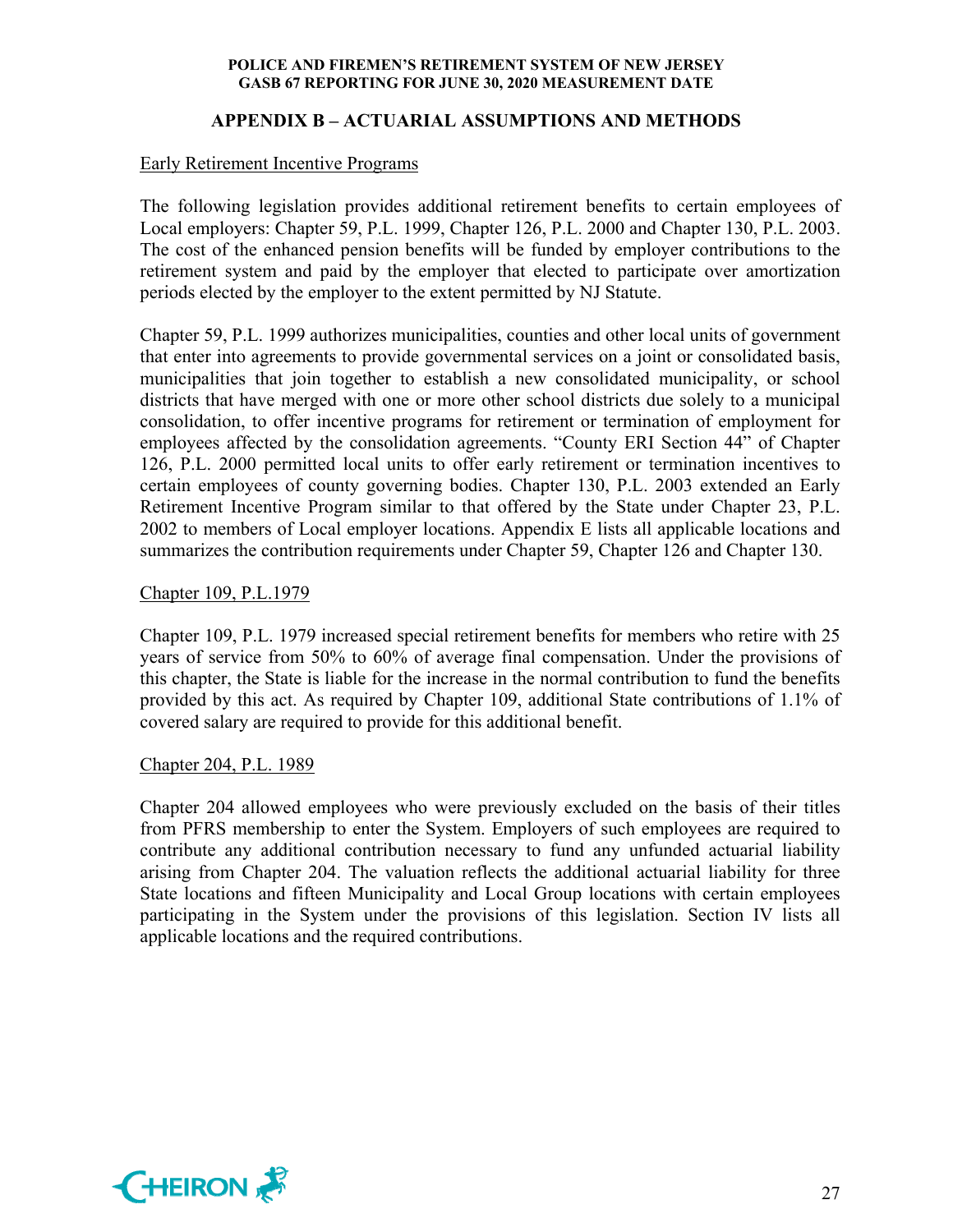# **APPENDIX B – ACTUARIAL ASSUMPTIONS AND METHODS**

#### Chapter 511, P.L. 1991

Chapter 511 increased the benefit payable to the surviving spouse of a retiree from 35% to 50% of the retiree's average final compensation. This law also raised the minimum annual spouse's benefit from \$1,600 to \$4,500 for benefits granted prior to January 14, 1992. Chapter 511 required that the normal cost and actuarial liability contribution attributable to this chapter be separately determined. As a result of Chapter 115, P.L. 1997, the actuarial liability contribution attributable to Chapter 511 was eliminated at that time. However, because of the reductions (and anticipated reductions) in the required State contributions for fiscal years 2004 through 2019 due to the various Appropriation Acts and Chapter 1, P.L. 2010, the remaining required contributions that have not been made have been set up as an unfunded actuarial liability attributable to Chapter 511.

## Chapter 247, P.L. 1993 and Chapter 201, P.L. 2001

Chapter 247 requires the State to pay the difference between the PFRS normal cost rate and the PERS normal cost rate for certain members who transferred into PFRS as of January 1, 1992 or later. In addition, the law requires the State to pay the "System" unfunded actuarial liability contribution for Municipalities and Local Groups that transferred into PFRS on and after January 1, 1992 without past service.

Chapter 201, P.L. 2001 made changes to Chapter 247, P.L. 1993 with respect to the benefits payable to members who transferred from PERS to PFRS as a result of the Chapter 247 legislation. The resulting increase in the unfunded actuarial liabilities due to the increased benefits was fully funded by the recognition of additional market value surplus in the determination of the actuarial value of assets in the July 1, 1999 valuation. However, because of the reductions (and anticipated reductions) in the required State contributions for fiscal years 2004 through 2019 due to the various Appropriation Acts and Chapter 1, P.L. 2010, the remaining required contributions which were not paid have been added to the Chapter 247 unfunded actuarial liability and will be included in future State contributions.

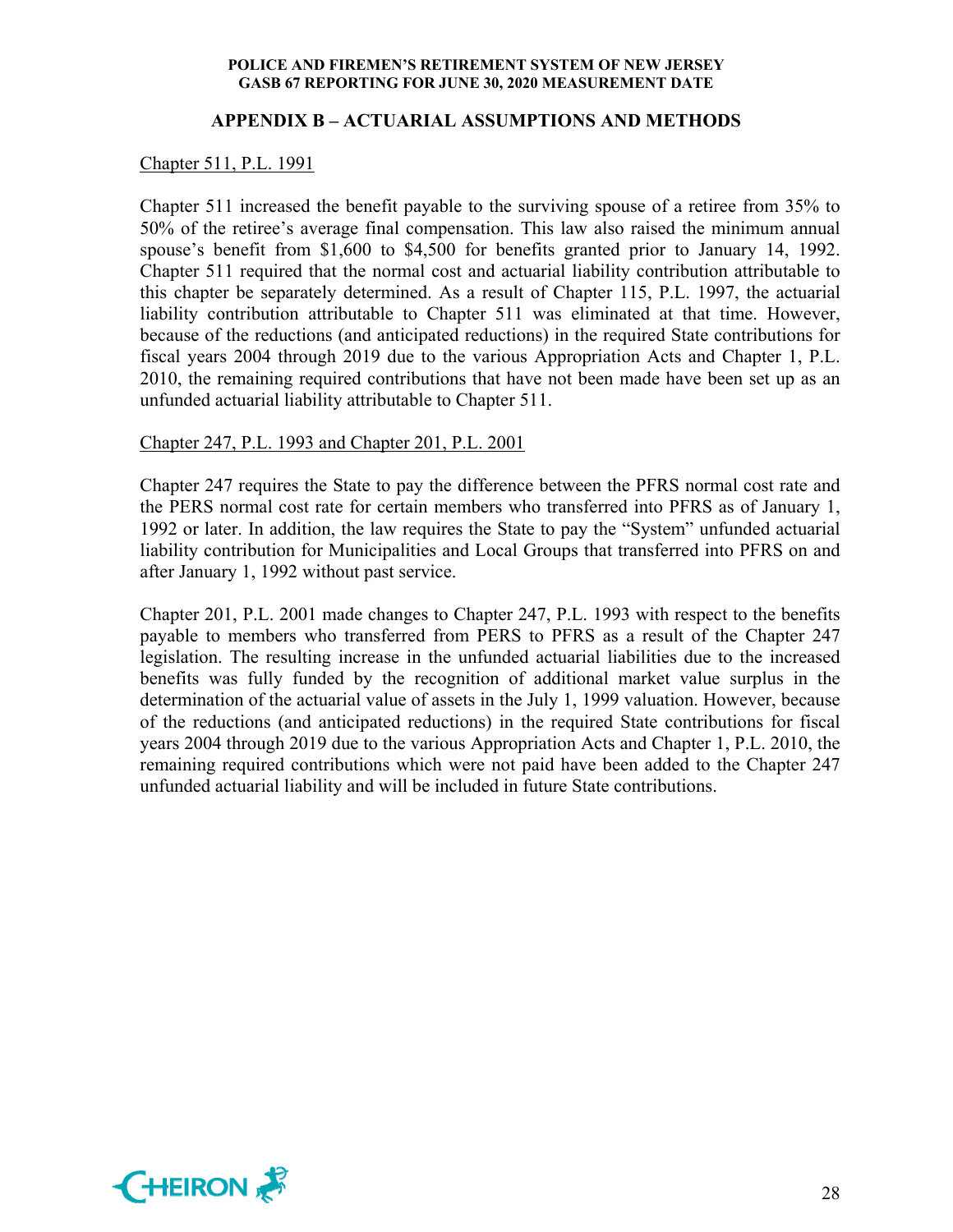# **APPENDIX B – ACTUARIAL ASSUMPTIONS AND METHODS**

# Chapter 428, P.L. 1999

Chapter 428, P.L. 1999 made the following changes to the benefit provisions:

- Changed the compensation basis for benefits from 3-year average compensation to final compensation.
- Added a service retirement benefit of 50% of final compensation for members as of the date of enactment who retire with 20 years of service and for all other members at age 55 with 20 years of service.
- Added an additional service retirement benefit of 3% of final compensation per year of service in excess of 20 years for those who retire with less than 25 years of service.
- Reduced the service requirement for ordinary disability retirement from 5 years to 4 years.
- Added the special involuntary disability benefit.
- Changed the preretirement death benefit from a refund of contributions to a spousal annuity equal to 50% of final compensation.

Chapter 8, P.L. 2000 required that, if valuation assets are insufficient to fund the normal cost and actuarial liability costs attributable to Chapter 428, P.L. 1999, the contribution required to fund these costs for the State and other employers shall be paid by the State. For the current valuation, valuation assets were not sufficient to fund the costs attributable to Chapter 428. In addition, because of the reductions (and anticipated reductions) in the required State contributions for fiscal years 2004 through 2019 due to the various Appropriation Acts and Chapter 1, P.L. 2010, the remaining required contributions which were not paid have been added to the Chapter 428 unfunded actuarial liability and will be included in future State contributions.

Chapter 86, P.L. 2001 amended the active death benefits provided to a beneficiary of a member who died in active duty on or after January 1, 1998 and before January 18, 2000. The law required an eligible beneficiary to apply for the increased benefits within 90 days of enactment and return the member's aggregate contributions to the System. The State is liable for all costs to the System attributable to this law, and these costs have been included in the Chapter 428 actuarial liability contributions.

Chapter 318, P.L. 2001 amended the active death benefits provided to a beneficiary of a member with 10 or more years of service who died in active service on or after June 1, 1995 and before January 1, 1998 and whose beneficiary had, on May 1, 2001, an appeal of a denial of a benefit related to death in the line of duty pending before the Board of Trustees. The law requires that the appeal be withdrawn or denied and that an eligible beneficiary apply for the increased benefits and return the member's aggregate contributions received. The State is liable for all costs to the System attributable to this law and these costs are also included in the Chapter 428 actuarial liability contributions.

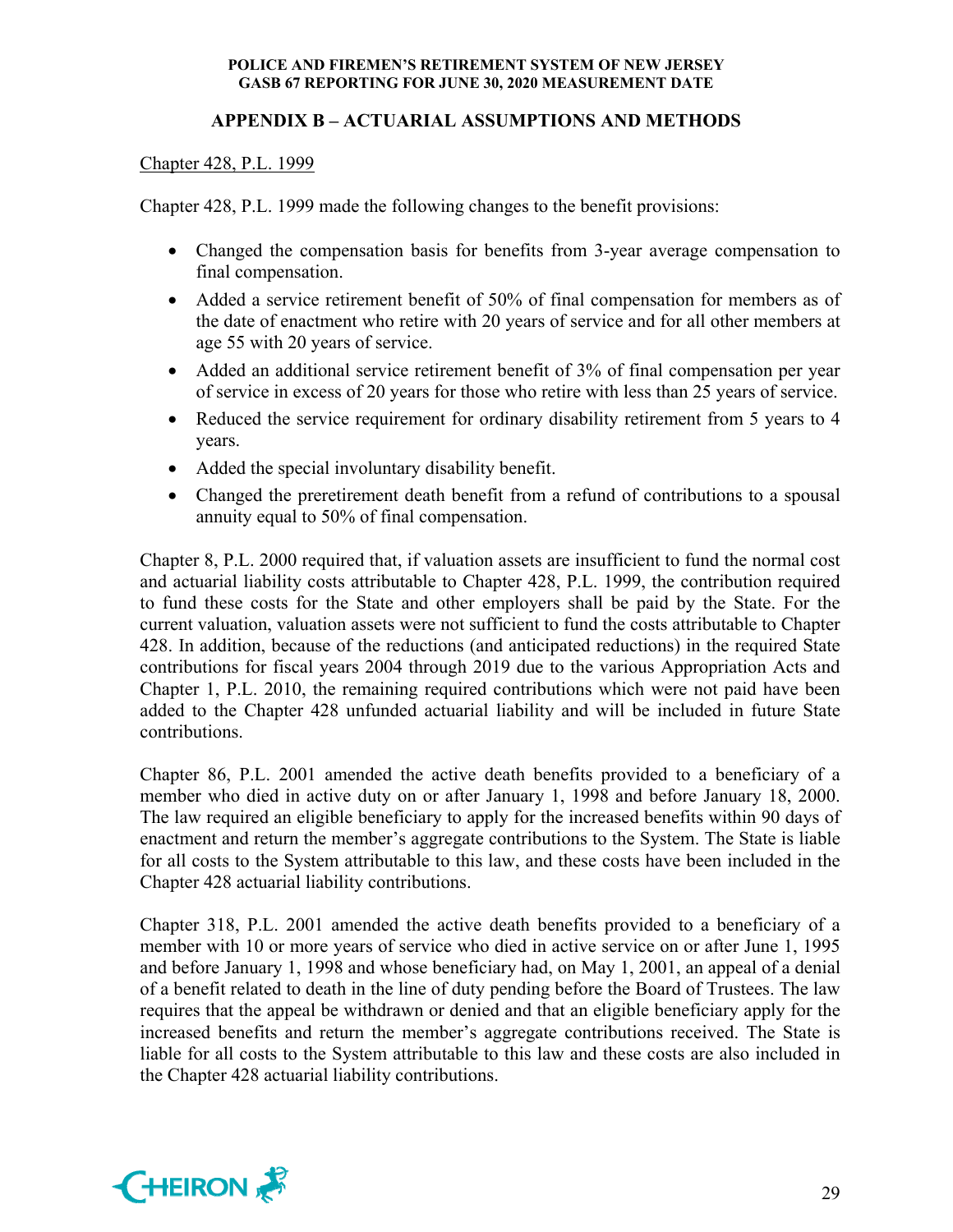# **APPENDIX B – ACTUARIAL ASSUMPTIONS AND METHODS**

# Chapter 19, P.L. 2009

Chapter 19 provided that the State Treasurer will reduce for Local employers the normal and actuarial liability contributions to 50% of the amount certified for fiscal year 2009. The remaining 50% of the contribution (unfunded actuarial liability) will be paid by the Local employers in level annual payments over a period of 15 years with the first payment due in the fiscal year ending June 30, 2012. The unfunded liability will be adjusted by the rate of return on the actuarial value of assets. The legislation also provided that a Local employer may pay 100% of the contribution for the fiscal year 2009. Such an employer will be credited with the full payment and any such amounts will not be included in their unfunded actuarial liability. In addition, certain Local employers who were eligible to defer 50% of their fiscal year 2009 pension contributions but instead paid 100% of the fiscal year 2009 pension contributions were permitted to defer 50% of their 2010 fiscal year pension contributions. The unfunded actuarial liability will be paid by these Local employers over a period of 15 years with the first payment due in the fiscal year ending June 30, 2012. The unfunded actuarial liability will be adjusted by the rate of return on the actuarial value of assets.

# **4. Valuation Software**

Cheiron utilizes ProVal, an actuarial valuation software leased from Winklevoss Technologies (WinTech) to calculate liabilities and project benefit payments. We have relied on WinTech as the developer of ProVal. We have reviewed ProVal and have a basic understanding of it and have used ProVal in accordance with its original intended purpose. We have not identified any material inconsistencies in assumptions or output of ProVal that would affect this actuarial valuation.

# **5. Changes in Actuarial Methods Since the Last Valuation**

None.

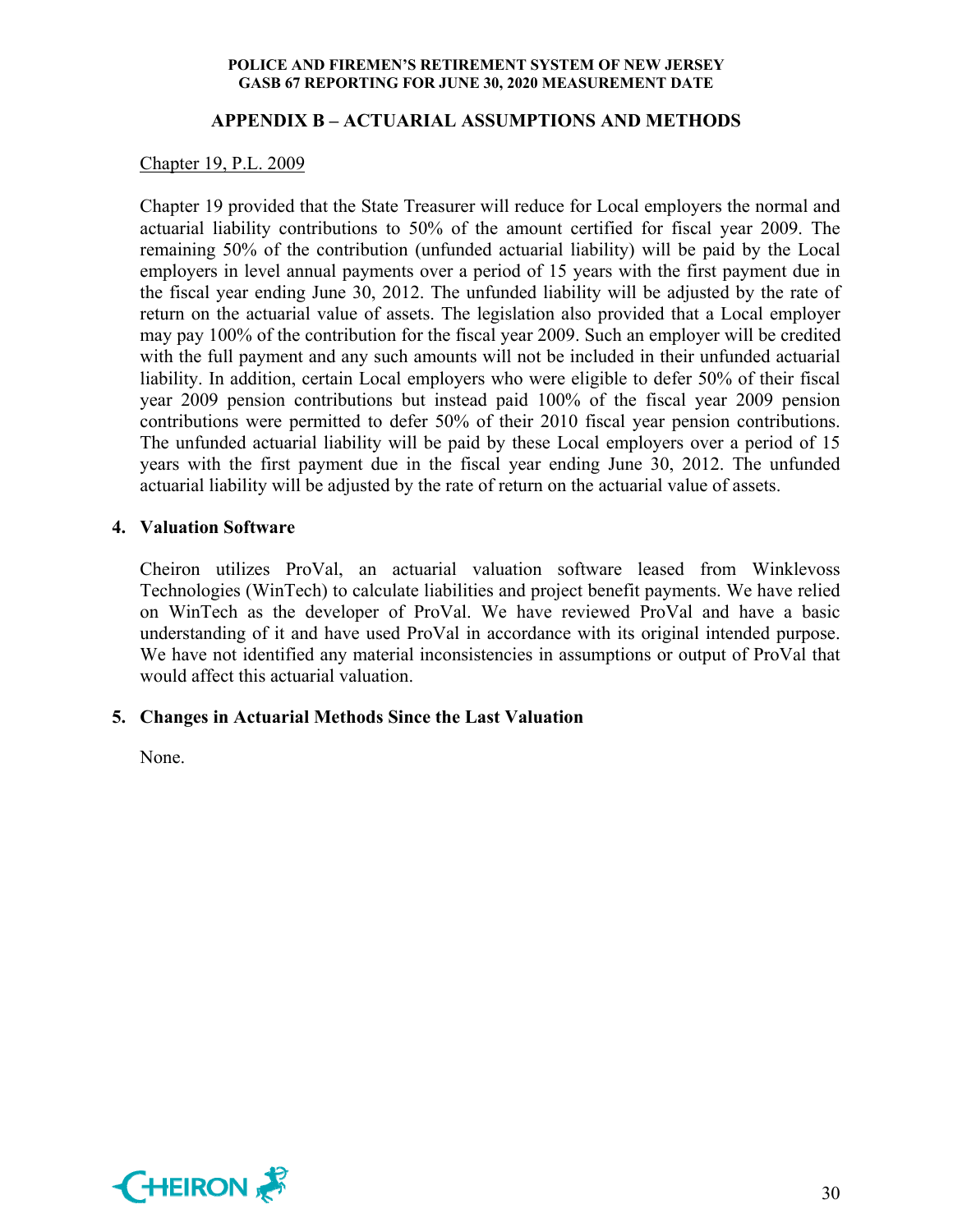# **APPENDIX C – SUMMARY OF PLAN PROVISIONS**

This summary of Plan provisions provides an overview of the major provisions of the PFRS used in the actuarial valuation. It is not intended to replace the more precise language of the NJ State Statutes, Title 43, Chapter 16A, and if there is any difference between the description of the plan herein and the actual language in the NJ State Statutes, the NJ State Statutes will govern.

# **1. Eligibility of Membership**

Eligibility is restricted to eligible police officers and firefighters in an eligible job title of classification who also meet the age, medical and training criteria for membership. The maximum enrollment age is 35.

- a) Tier 1 Member: Any member hired on or before May 21, 2010.
- b) Tier 2 Member: Any member hired after May 21, 2010 and on or before June 28, 2011.
- c) Tier 3 Member: Any member hired after June 28, 2011.

# **2. Plan Year**

The 12-month period beginning on July 1 and ending on June 30.

# **3. Creditable Service**

A year of service is credited for each year an employee is a Member of the Retirement System plus service, if any, covered by a prior service liability.

# **4. Compensation**

Base salary upon which contributions by a Member to the Annuity Savings Fund were based in the last year of service. Chapter 113, P.L. 1997 provides that Compensation cannot exceed the compensation limitation of Section  $401(a)(17)$  of the Internal Revenue Code. Chapter 1, P.L. 2010 provides that for members hired on or after May 22, 2010, Compensation cannot exceed the annual maximum wage contribution base for Social Security, pursuant to the Federal Insurance Contribution Act.

# **5. Final Compensation**

Annual compensation received by the Member in the last 12 months of Creditable Service preceding his retirement. Chapter 1, P.L. 2010 provides that for members hired on or after May 22, 2010, Final Compensation means the average annual compensation for the three fiscal years of membership providing the largest benefit.

# **6. Aggregate Contributions**

The sum of all amounts deducted from the compensation of a Member or contributed by him or on his behalf without interest.

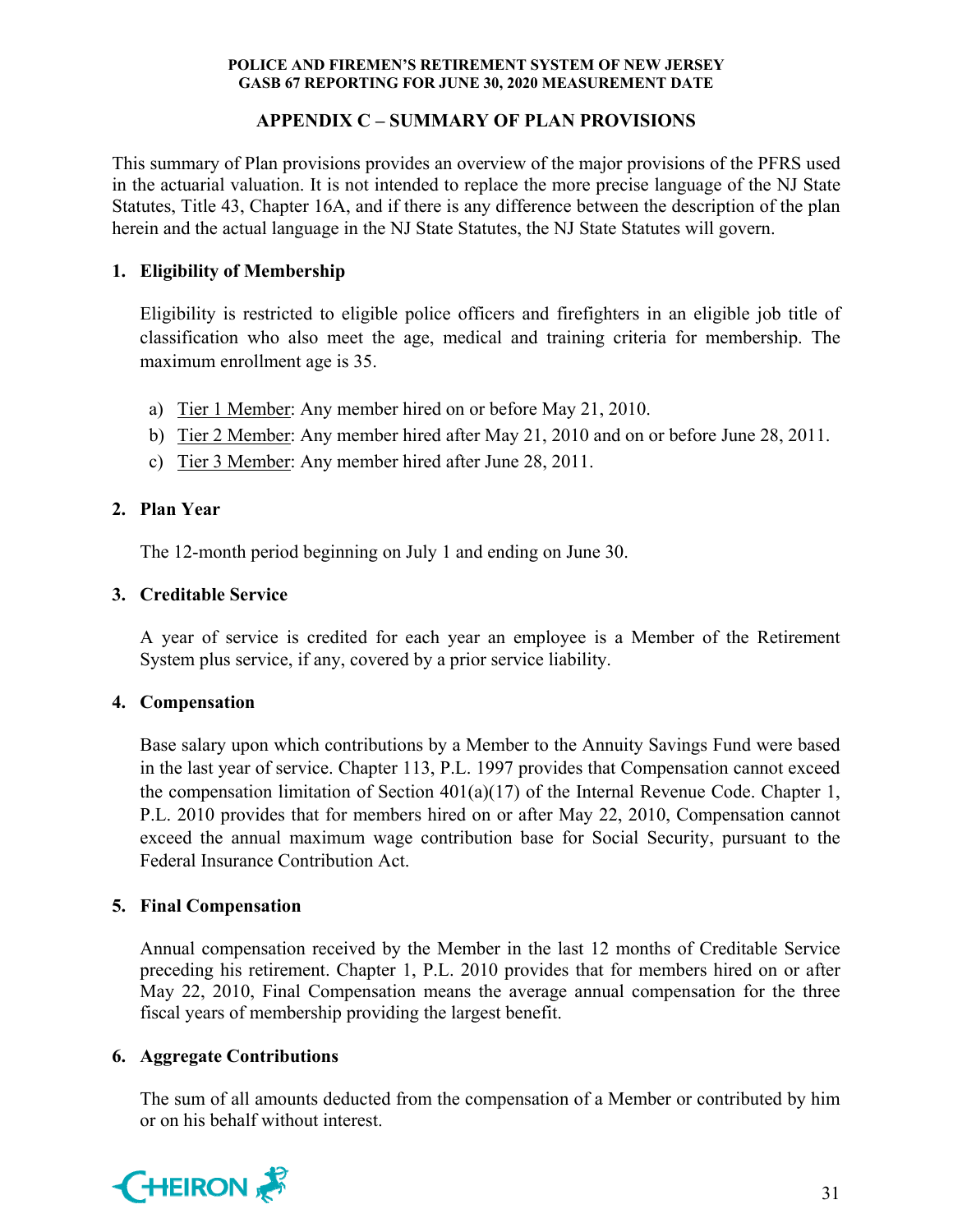# **APPENDIX C – SUMMARY OF PLAN PROVISIONS**

# **7. Member Contributions**

Each Member contributes 10% of base salary.

# **8. Benefits**

# **a) Service and Special Retirement**

Mandatory retirement at age 65, except a Member hired prior to January 1, 1987 may remain a Member until attaining the earlier of age 68 or 25 years of Creditable Service. Voluntary retirement prior to age 65.

(1) Service Retirement: For a Member enrolled as of January 18, 2000, age 55 or 20 years of Creditable Service. For a Member enrolled after January 18, 2000, age 55.

Benefit is an annual retirement allowance comprised of a member annuity plus an employer pension which together will provide a total allowance of:

- a. 2% of Final Compensation for each year of Creditable Service up to 30 years plus 1% of Final Compensation for each year of Creditable Service over 30 years.
- b. 50% of Final Compensation for Members with 20 or more years of Creditable Service.
- c. 50% of Final Compensation plus 3% of Final Compensation for each year of Creditable Service in excess of 20 years for Members as of January 18, 2000 who would have 20 years of Creditable Service but not 25 years at age 65.
- (2) Special Retirement: 25 years of Creditable Service.

Benefit is in an annual retirement allowance comprised of a member annuity plus an employer pension which together will provide a total allowance of:

- a. For Members enrolled on or before June 28, 2011, 65% of Final Compensation plus 1% of Final Compensation for each year of Creditable Service in excess of 25 years with a maximum of 70% of Final Compensation, except for those members with 30 or more years of Creditable Service on June 30, 1979.
- b. For Members hired after June 28, 2011, 60% of Final Compensation plus 1% of Final Compensation for each year of Creditable Service in excess of 25 years with a maximum of 65% of Final Compensation.

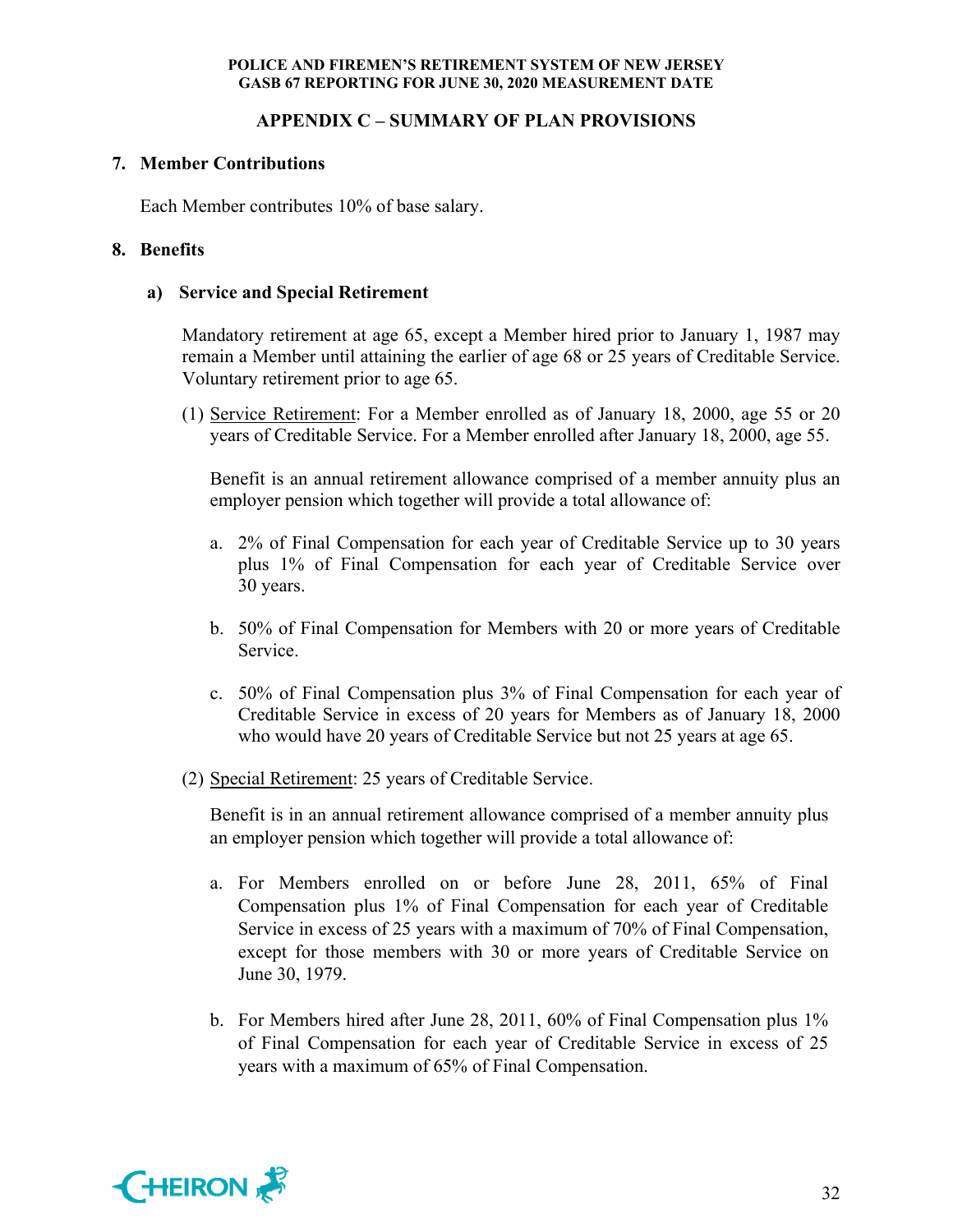# **APPENDIX C – SUMMARY OF PLAN PROVISIONS**

# **b) Deferred Retirement**

Termination of service prior to age 55 with 10 years of Creditable Service.

Benefit is either a refund of Aggregate Contributions, or a deferred life annuity commencing at age 55 comprised of a member annuity plus an employer pension which together will provide a total allowance of 2% of Final Compensation for each year of Creditable Service up to 30 plus 1% of Final Compensation for each year of Creditable Service over 30 years.

For Members who die during the deferral period, the benefit is a return of Aggregate Contributions.

# **c) Non-Vested Termination**

Termination of service prior to age 55 and less than 10 years of service credit.

Benefit is a return of Aggregate Contributions.

# **d) Death Benefits**

- (1) Ordinary Death Before Retirement: Death of an active Member. Benefit is equal to:
	- a. Lump sum payment equal to 350% of Compensation, also known as the noncontributory group life insurance benefit, plus
	- b. Spousal life annuity of 50% of final compensation payable until spouse's death or remarriage. If there is no surviving spouse, or upon death or remarriage, 50% of final compensation payable to surviving children in equal shares. If there is no surviving spouse or dependent child(ren), 25% (40%) of final compensation to one (two) dependent parent(s). If there is no surviving spouse, dependent child(ren) or parent(s), the benefit is a refund of accumulated contributions.
- (2) Accidental Death Before Retirement: Death of an active Member resulting during performance of duties. Benefit is equal to:
	- a. Lump sum payment equal to 350% of Compensation, also known as the non-contributory group life insurance benefit, plus
	- b. Spousal life annuity of 70% of Compensation payable until spouse's death or remarriage. If there is no surviving spouse or upon death or remarriage, 70% of Compensation payable to dependent children in equal shares. If there is no surviving spouse or dependent child(ren), 25% (40%) of Compensation to one (two) dependent parent(s). If there is no surviving spouse, dependent child(ren) or parent(s), the benefit is a refund of Aggregate Contributions.

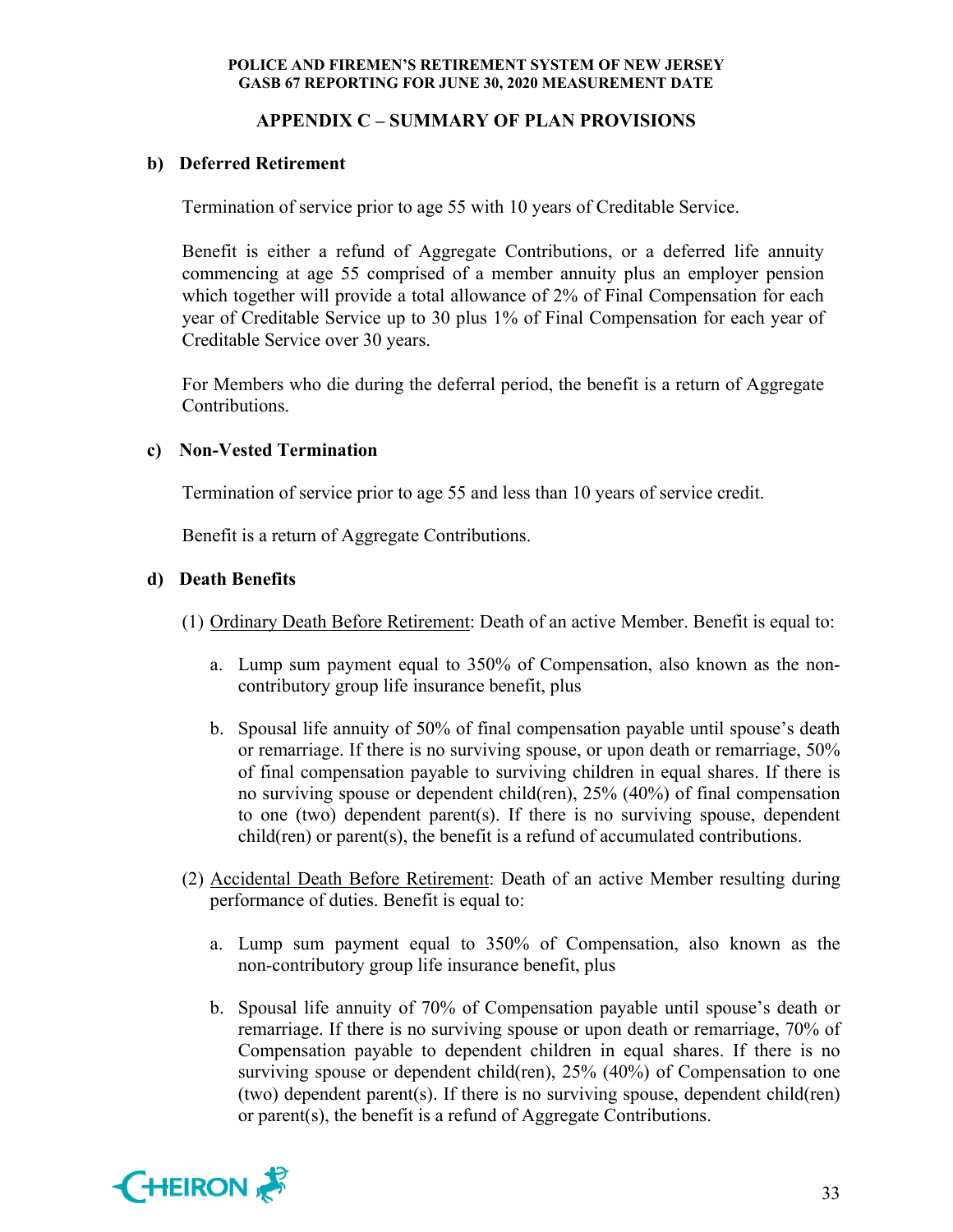# **APPENDIX C – SUMMARY OF PLAN PROVISIONS**

- (3) Death After Retirement: Death of a retired Member. Benefit is equal to:
	- a. Lump sum payment equal to 50% of Compensation for a Member retired under service, special or deferred retirement. For a Member receiving a disability benefit, lump sum payment of 350% of Compensation if death occurs prior to age 55 and 50% of final compensation if death occurs after age 55. This benefit is also known as the non-contributory group life insurance benefit, plus
	- b. For Members who retired on or after January 1, 1968, spouse life annuity of 50% of Final Compensation plus 15% (25%) of Final Compensation for one (two or more) dependent child(ren). The minimum benefit is \$4,500 per year. If there is no surviving spouse or upon death or remarriage, a total of 20% (35%, 50%) of Final Compensation payable to one (two, three or more) dependent child(ren). Previously granted COLAs also apply.

# **e) Disability Retirement**

(1) Ordinary Disability Retirement: Four years of Creditable Service and totally and permanently incapacitated from the performance of usual or available duties.

Benefit is an annual retirement allowance comprised of a member annuity plus an employer pension which together will provide a total allowance of:

- a. 40% of Final Compensation, or
- b. 1.5% of Final Compensation for each year of Creditable Service.
- (2) Involuntary Ordinary Disability Retirement: Ordinary Disability Retirement applied for by the employer.

Benefit is an annual retirement allowance comprised of a member annuity plus an employer pension which together will provide a total allowance of:

- a. For Members with 20 years of Creditable Service but less than 25 years, 50% of Final Compensation plus 3% of Final Compensation for each year of Creditable Service in excess of 20 years, to a maximum of 65% of Final Compensation.
- b. For all other members, the Ordinary Disability benefit.

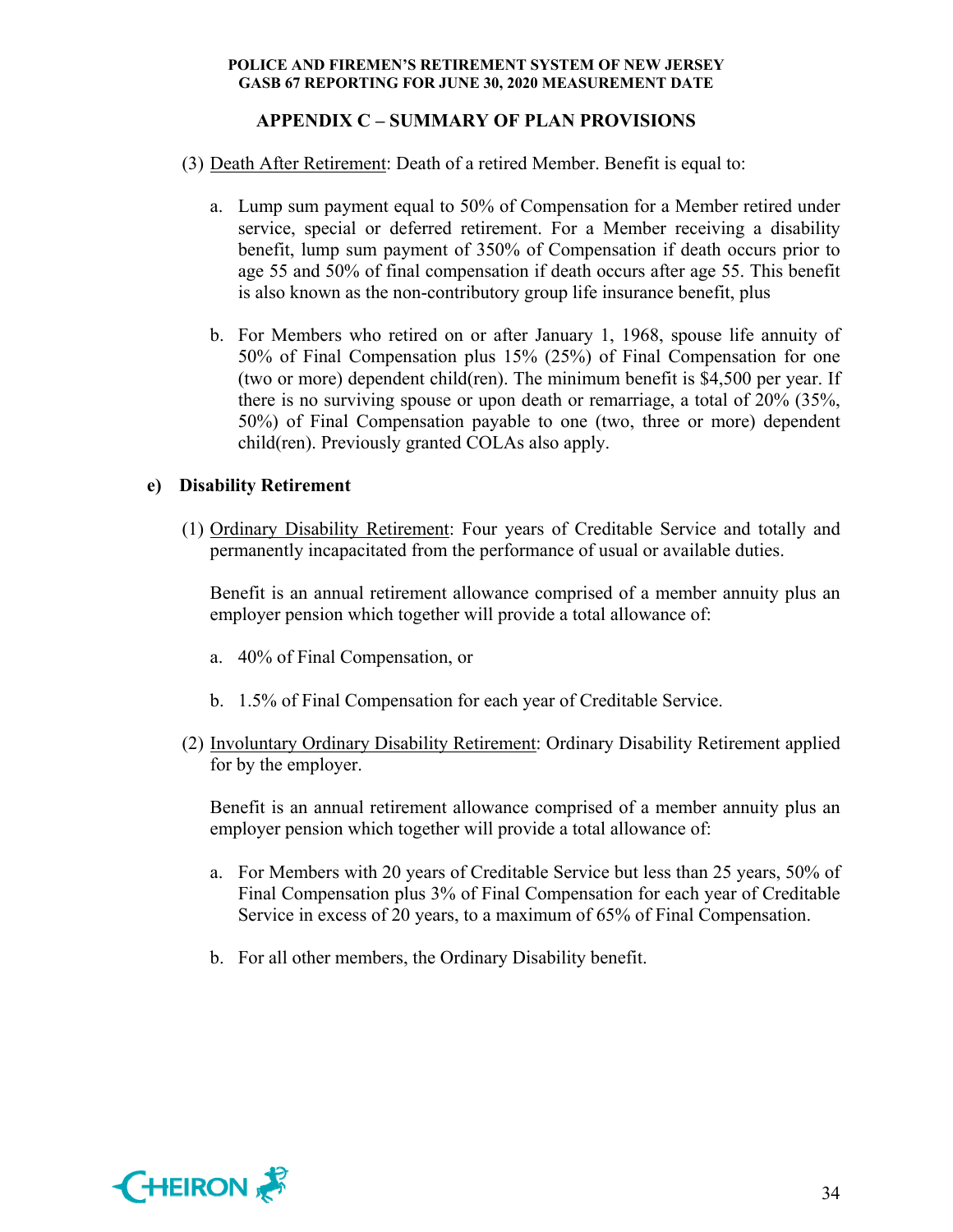# **APPENDIX C – SUMMARY OF PLAN PROVISIONS**

(3) Accidental Disability Retirement: Totally and permanently disabled as a direct result of a traumatic event occurring during and as a result of regular or assigned duties and such member is mentally or physically incapacitated for the performance of his usual duties. Under certain conditions, regular or assigned duties may include the World Trade Center (WTC) rescue, recovery, or cleanup operations between September 11, 2001 and October 11, 2011. For such members who participated in the WTC rescue, recovery, or cleanup operations, the total and permanent disability may occur after retirement on a service retirement or an ordinary disability retirement.

Benefit is an annual retirement allowance comprised of a member annuity plus an employer pension which together will provide a total allowance of 2/3 of annual rate of compensation at the time of the traumatic event or retirement, whichever is greater.

(4) Special Disability Retirement: Under age 55 with 5 years of Creditable Service and received a heart transplant.

Benefit is an annual retirement allowance comprised of a member annuity plus an employer pension which together will provide a total allowance of 50% of Final Compensation.

# **9. Forms of Payment**

No optional forms of payment are available.

# **10. Cost-of-Living Adjustments**

Also known as Pension Adjustments. Provided annually to retirees and survivors after 24 months of retirement prior to July 1, 2011. Chapter 78, P.L. 2011 eliminated future adjustments effective July 1, 2011. Adjustments may be reinstated in the future subject to certain conditions outlined in Chapter 78, P.L. 2011.

# **11. Changes in Plan Provisions Since Last Valuation**

Chapter 157, P.L. 2019 expanded the definition of regular or assigned duties for purposes of accidental disability retirement to include World Trade Center (WTC) rescue, recovery, or cleanup operations between September 11, 2001 and October 11, 2011 under certain conditions. For such members who participated in the WTC rescue, recovery, or cleanup operations, the total and permanent disability may occur after retirement on a service retirement or an ordinary disability retirement.

Chapter 305, P.L. 2019 increased the benefit for a surviving child in the event of ordinary death while in active service. Previously, if there was no surviving spouse, or upon the surviving spouse's death or remarriage, a total of 20% (35%, 50%) of final compensation was payable to one (two, three or more) dependent child(ren). Under Chapter 305, if there is no surviving spouse, or upon the surviving spouse's death or remarriage, 50% of final compensation is payable to surviving children in equal shares.

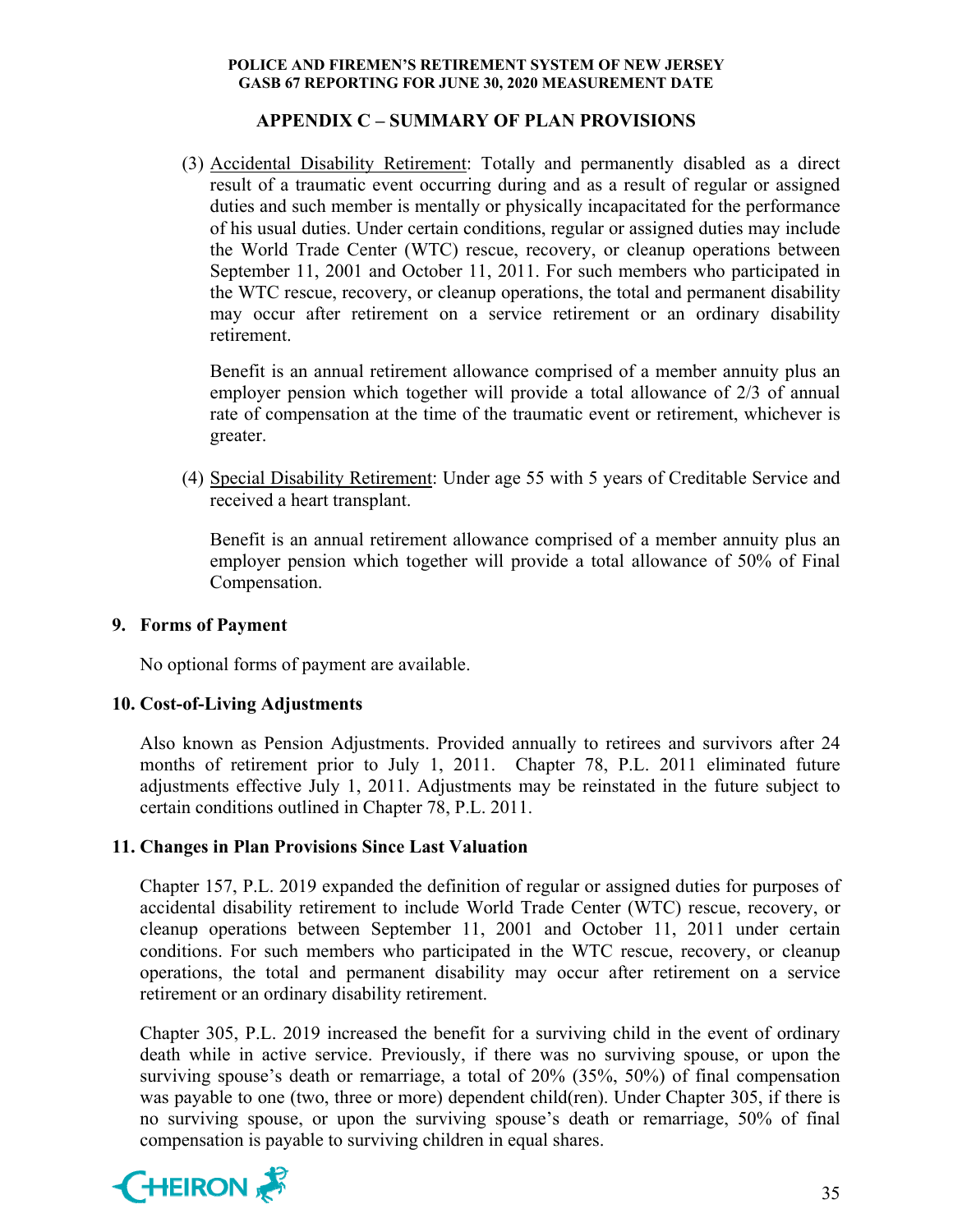# **APPENDIX D – DETERMINATION OF DISCOUNT RATE**

# **Table 1 - Projection of the Pension Plan's Fiduciary Net Position** (In Thousands) Projections Commence June 30, 2020

| Year                    | Projected<br><b>Beginning</b><br><b>Fiduciary Net</b><br>Position | Projected<br>Member<br>Contributions | <b>Projected State</b><br>Contributions | <b>Projected State-</b><br>paid Local<br>Contributions | <b>Projected Local</b><br><b>Employer</b><br>Contributions | Projected<br>Lottery<br>Contributions | Projected<br><b>Benefit</b><br>Payments | Projected<br>Administrative<br><b>Expenses</b> | Projected<br>Investment<br><b>Earnings</b> | <b>Projected Ending</b><br><b>Fiduciary Net</b><br>Position<br>$(j) = (a) + (b) + (c)$ |
|-------------------------|-------------------------------------------------------------------|--------------------------------------|-----------------------------------------|--------------------------------------------------------|------------------------------------------------------------|---------------------------------------|-----------------------------------------|------------------------------------------------|--------------------------------------------|----------------------------------------------------------------------------------------|
|                         | (a)                                                               | (b)                                  | (c)                                     | (d)                                                    | (e)                                                        | (f)                                   | (g)                                     | (h)                                            | (i)                                        | $+(d)+(e)+(f)-(g)$<br>$-(h) + (i)$                                                     |
|                         | Ś<br>26,217,951                                                   | \$<br>376,370                        | s<br>257,565                            | \$<br>178,577                                          | s<br>1,145,293                                             | \$<br>13,037                          | s<br>2,832,489                          | s<br>13,374                                    | 1,781,600<br>\$                            | s<br>27,124,531                                                                        |
| $\overline{2}$          | 27,124,531                                                        | 370,635                              | 268,531                                 | 177,599                                                | 1,176,526                                                  | 13,190                                | 2,943,570                               | 13,893                                         | 1,841,823                                  | 28,015,371                                                                             |
| $\overline{\mathbf{3}}$ | 28,015,371                                                        | 364,469                              | 303,617                                 | 176,416                                                | 1,340,211                                                  | 13,343                                | 3,051,119                               | 14,399                                         | 1,903,929                                  | 29,051,838                                                                             |
| $\overline{4}$          | 29,051,838                                                        | 356,756                              | 312,457                                 | 178,582                                                | 1,369,390                                                  | 13,505                                | 3,162,051                               | 14,925                                         | 1,973,171                                  | 30,078,723                                                                             |
| 5                       | 30,078,723                                                        | 348.249                              | 320,306                                 | 181.505                                                | 1.393.266                                                  | 13,670                                | 3.271.307                               | 15,441                                         | 2,041,677                                  | 31,090,647                                                                             |
| 6                       | 31,090,647                                                        | 338,128                              | 328,288                                 | 184,531                                                | 1,414,234                                                  | 13,836                                | 3,384,355                               | 15,976                                         | 2,108,906                                  | 32,078,239                                                                             |
| 7                       | 32,078,239                                                        | 326,519                              | 335,962                                 | 188,773                                                | 1,403,763                                                  | 14,005                                | 3,499,476                               | 16,524                                         | 2,173,796                                  | 33,005,057                                                                             |
| 8                       | 33,005,057                                                        | 314,318                              | 342,959                                 | 192,003                                                | 1,417,416                                                  | 14,165                                | 3,611,568                               | 17,058                                         | 2,234,883                                  | 33,892,176                                                                             |
| $\mathbf Q$             | 33,892,176                                                        | 301,420                              | 349,631                                 | 195,146                                                | 1,430,339                                                  | 14,275                                | 3,721,649                               | 17,581                                         | 2,293,212                                  | 34,736,969                                                                             |
| 10                      | 34,736,969                                                        | 288,310                              | 356,611                                 | 198,219                                                | 1,441,284                                                  | 14,419                                | 3,826,708                               | 18,080                                         | 2,348,718                                  | 35,539,743                                                                             |
| 11                      | 35,539,743                                                        | 273,761                              | 356,476                                 | 197,407                                                | 1,432,040                                                  | 14,565                                | 3,935,266                               | 18,593                                         | 2,400,484                                  | 36,260,616                                                                             |
| 12                      | 36,260,616                                                        | 257,733                              | 356,180                                 | 196,456                                                | 1,419,693                                                  | 14,712                                | 4,046,950                               | 19,121                                         | 2,446,297                                  | 36,885,616                                                                             |
| 13                      | 36,885,616                                                        | 241,962                              | 355,614                                 | 195,060                                                | 1,404,164                                                  | 14,860                                | 4,150,855                               | 19,613                                         | 2,485,604                                  | 37,412,413                                                                             |
| 14                      | 37,412,413                                                        | 226,366                              | 354,732                                 | 193,660                                                | 1,387,843                                                  | 15,011                                | 4,247,950                               | 20,073                                         | 2,518,256                                  | 37,840,258                                                                             |
| 15<br>16                | 37,840,258<br>38,179,173                                          | 212,009<br>200,291                   | 353,327<br>352,072                      | 192,225<br>190,838                                     | 1,372,938<br>1,360,182                                     | 15,162<br>15,315                      | 4,330,808<br>4,390,797                  | 20,465<br>20,745                               | 2,544,526<br>2,565,495                     | 38,179,173<br>38,451,824                                                               |
| 17                      | 38,451,824                                                        | 189,479                              | 351,937                                 | 189,608                                                | 1,352,052                                                  | 15,470                                | 4,438,755                               | 20,968                                         | 2,582,384                                  | 38,673,032                                                                             |
| 18                      | 38,673,032                                                        | 177,172                              | 351,501                                 | 188,645                                                | 1,346,661                                                  | 15,626                                | 4,488,529                               | 21,201                                         | 2,595,604                                  | 38,838,511                                                                             |
| 19                      | 38,838,511                                                        | 162,549                              | 350,352                                 | 187,550                                                | 1,339,426                                                  | 15,784                                | 4,544,863                               | 21,464                                         | 2,604,563                                  | 38,932,409                                                                             |
| 20                      | 38,932,409                                                        | 145,831                              | 349,243                                 | 186,138                                                | 1,327,406                                                  | 15,943                                | 4,606,726                               | 21,753                                         | 2,608,160                                  | 38,936,650                                                                             |
| 21                      | 38,936,650                                                        | 127,656                              | 348,066                                 | 184,337                                                | 1,310,688                                                  | 16,104                                | 4,670,336                               | 22,049                                         | 2,605,278                                  | 38,836,395                                                                             |
| 22                      | 38,836,395                                                        | 107,814                              | 346,643                                 | 182,333                                                | 1,290,360                                                  | 16,267                                | 4,736,959                               | 22,362                                         | 2,594,847                                  | 38,615,336                                                                             |
| 23                      | 38,615,336                                                        | 86,336                               | 344,315                                 | 180,111                                                | 1,266,487                                                  | 16,431                                | 4,806,199                               | 22,693                                         | 2,575,722                                  | 38,255,847                                                                             |
| 24                      | 38,255,847                                                        | 64,233                               | 340,287                                 | 177,778                                                | 1,239,588                                                  | 16,597                                | 4,871,961                               | 23,010                                         | 2,546,907                                  | 37,746,266                                                                             |
| 25                      | 37,746,266                                                        | 46,584                               | 335,029                                 | 175,386                                                | 1,211,013                                                  | 16,764                                | 4,904,479                               | 23,166                                         | 2,508,827                                  | 37,112,225                                                                             |
| 26                      | 37,112,225                                                        | 35,415                               | 330,809                                 | 173,229                                                | 1,189,061                                                  | 16,933                                | 4,894,549                               | 23,116                                         | 2,463,871                                  | 36,403,878                                                                             |
| 27                      | 36,403,878                                                        | 27,156                               | 328,620                                 | 171,978                                                | 1,176,807                                                  | 17,104                                | 4,863,181                               | 22,961                                         | 2,414,797                                  | 35,654,198                                                                             |
| 28                      | 35,654,198                                                        | 20,627                               | 327,183                                 | 171,137                                                | 1,168,745                                                  | $\theta$                              | 4,817,354                               | 22,736                                         | 2,362,895                                  | 34,864,694                                                                             |
| 29                      | 34,864,694                                                        | 15,501                               | 326,140                                 | 170,510                                                | 1,162,976                                                  | $\theta$                              | 4,759,212                               | 22,452                                         | 2,309,324                                  | 34,067,481                                                                             |
| 30                      | 34,067,481                                                        | 11,529                               | 325,382                                 | 170,058                                                | 1,158,993                                                  | $\Omega$                              | 4,690,463                               | 22,116                                         | 2,255,662                                  | 33,276,526                                                                             |
| 31                      | 33,276,526                                                        | 8,433                                | 324,862                                 | 169,749                                                | 1,156,382                                                  | $\theta$                              | 4,613,026                               | 21,739                                         | 2,202,801                                  | 32,503,987                                                                             |
| 32                      | 32,503,987                                                        | 6,076                                | 324,524                                 | 169,551                                                | 1,154,715                                                  | $\theta$                              | 4,527,945                               | 21,325                                         | 2,151,543                                  | 31,761,126                                                                             |
| 33                      | 31,761,126                                                        | 4,285                                | 324,309                                 | 169,444                                                | 1,153,798                                                  | $\theta$                              | 4,436,427                               | 20,881                                         | 2,102,623                                  | 31,058,278                                                                             |
| 34                      | 31,058,278                                                        | 2.944                                | 324,170                                 | 169,411                                                | 1.153.364                                                  | $\theta$                              | 4.339.303                               | 20,410                                         | 2,056,725                                  | 30,405,179                                                                             |
| 35                      | 30,405,179                                                        | 1,964                                | 324,096                                 | 169,434                                                | 1,153,221                                                  | $\theta$                              | 4,237,245                               | 19,915                                         | 2,014,500                                  | 29,811,234                                                                             |
| 36                      | 29,811,234                                                        | 1,247                                | 324,062                                 | 169,500                                                | 1,153,257                                                  | $\theta$                              | 4,130,952                               | 19,401                                         | 1,976,576                                  | 29,285,523                                                                             |
| 37                      | 29,285,523                                                        | 754                                  | 324,037                                 | 161,237                                                | 628,242                                                    | $\theta$                              | 4,020,769                               | 18,869                                         | 1,934,399                                  | 28,294,554                                                                             |
| 38                      | 28,294,554                                                        | 426                                  | 324,017                                 | 153,466                                                | 143,913                                                    | $\theta$                              | 3,907,196                               | 18,322                                         | 1,860,484                                  | 26,851,341                                                                             |
| 39                      | 26,851,341                                                        | 222                                  | 323,991                                 | 153,009                                                | 118,000                                                    | $\Omega$                              | 3,790,653                               | 17,762                                         | 1,763,027                                  | 25,401,175                                                                             |
| 40                      | 25,401,175                                                        | 103                                  | 323,957                                 | 152,948                                                | 115,961                                                    | $\theta$                              | 3,671,570                               | 17,190                                         | 1,665,591                                  | 23,970,974                                                                             |
| 41                      | 23,970,974                                                        | 38                                   | 323,906                                 | 152,919                                                | 115,064                                                    | $\theta$                              | 3,550,352                               | 16,609                                         | 1,569,648                                  | 22,565,587                                                                             |
| 42                      | 22,565,587                                                        | 13                                   | 323,836                                 | 152,898                                                | 114,088                                                    | $\theta$                              | 3,427,300                               | 16,020                                         | 1,475,505                                  | 21,188,608                                                                             |
| 43                      | 21,188,608                                                        | $\mathfrak z$                        | 323,745                                 | 152,882                                                | 112,959                                                    | $\overline{0}$                        | 3,302,842                               | 15,425                                         | 1,383,396                                  | 19,843,326                                                                             |
| 44                      | 19,843,326                                                        | $\mathbf{0}$                         | 323,630                                 | 152,869                                                | 111,649                                                    | $\theta$                              | 3,177,301                               | 14,826                                         | 1,293,539                                  | 18,532,886                                                                             |
| 45                      | 18,532,886                                                        | $\theta$                             | 323,493                                 | 152,857                                                | 110,164                                                    | $\theta$                              | 3,051,005                               | 14,225                                         | 1,206,145                                  | 17,260,316                                                                             |
| 46                      | 17,260,316                                                        | $\mathbf{0}$<br>$\theta$             | 323,334                                 | 152,845                                                | 108,517                                                    | $\theta$<br>$\theta$                  | 2,924,270                               | 13,622                                         | 1,121,412                                  | 16,028,532                                                                             |
| 47                      | 16,028,532                                                        | $\theta$                             | 323,154                                 | 152,833                                                | 106,729                                                    | $\theta$                              | 2,797,391                               | 13,019                                         | 1,039,537                                  | 14,840,376                                                                             |
| 48                      | 14,840,376                                                        | $\overline{0}$                       | 322,956                                 | 152,822                                                | 104,810                                                    | $\theta$                              | 2,670,649                               | 12,417                                         | 960,708                                    | 13,698,607                                                                             |
| 49<br>50                | 13,698,607                                                        | $\theta$                             | 322,739<br>322,504                      | 152,810<br>152,798                                     | 102,774<br>100,620                                         | $\theta$                              | 2,544,306                               | 11,818                                         | 885,109<br>812,921                         | 12,605,915<br>11,564,919                                                               |
| 51                      | 12,605,915                                                        | $\theta$                             |                                         |                                                        |                                                            | $\theta$                              | 2,418,616                               | 11,222                                         |                                            |                                                                                        |
| 52                      | 11,564,919<br>10,578,154                                          | $\theta$                             | 322,252<br>321,984                      | 152,786<br>152,774                                     | 98,342<br>95,936                                           | $\bf{0}$                              | 2,293,831<br>2,170,195                  | 10,632<br>10,048                               | 744,317<br>679,467                         | 10,578,154<br>9,648,073                                                                |
| 53                      | 9,648,073                                                         | $\theta$                             | 321,701                                 | 152,762                                                | 93,398                                                     | $\theta$                              | 2,047,956                               | 9,472                                          | 618,534                                    | 8,777,042                                                                              |
| 54                      | 8,777,042                                                         | $\theta$                             | 320,797                                 | 145,440                                                | 90,730                                                     | $\theta$                              | 1,927,349                               | 8,904                                          | 561,470                                    | 7,959,226                                                                              |
| 55                      | 7,959,226                                                         | $\overline{0}$                       | 320,183                                 | 141,761                                                | 87,612                                                     | $\overline{0}$                        | 1,808,610                               | 8,345                                          | 508,161                                    | 7,199,987                                                                              |
| 56                      | 7,199,987                                                         | $\theta$                             | 319,786                                 | 140,884                                                | 84,509                                                     | $\Omega$                              | 1,691,954                               | 7,797                                          | 458,959                                    | 6,504,373                                                                              |
| 57                      | 6,504,373                                                         | $\mathbf{0}$                         | 319,430                                 | 140,668                                                | 81,404                                                     | $\theta$                              | 1,577,602                               | 7,262                                          | 414,148                                    | 5,875,159                                                                              |
| 58                      | 5,875,159                                                         | $\theta$                             | 319,073                                 | 140,608                                                | 78,211                                                     | $\theta$                              | 1,465,763                               | 6,738                                          | 373,901                                    | 5,314,451                                                                              |
| 59                      | 5,314,451                                                         | $\theta$                             | 318,704                                 | 140,585                                                | 74,909                                                     | $\Omega$                              | 1,356,648                               | 6,229                                          | 338,354                                    | 4,824,125                                                                              |
| 60                      | 4,824,125                                                         | $\theta$                             | 318,321                                 | 140,570                                                | 71,499                                                     | $\theta$                              | 1,250,467                               | 5,734                                          | 307,630                                    | 4,405,944                                                                              |
|                         |                                                                   |                                      |                                         |                                                        |                                                            |                                       |                                         |                                                |                                            |                                                                                        |

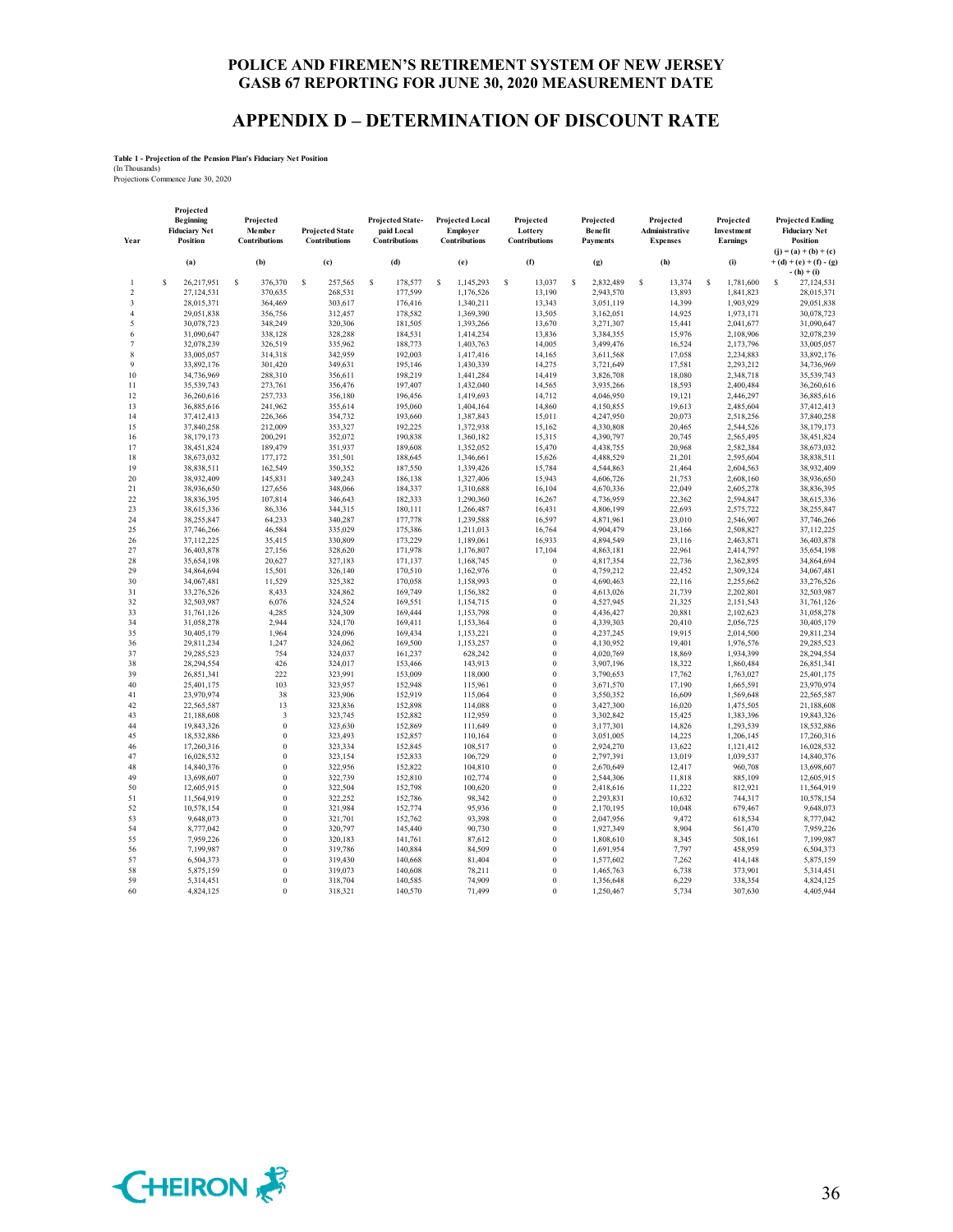# **APPENDIX D – DETERMINATION OF DISCOUNT RATE**

# **Table 1 - Projection of the Pension Plan's Fiduciary Net Position** (In Thousands) Projections Commence June 30, 2020

| Year       | Projected<br>Beginning<br><b>Fiduciary Net</b><br><b>Position</b> | Projected<br>Member<br><b>Contributions</b> | <b>Projected State</b><br><b>Contributions</b> | <b>Projected State-</b><br>paid Local<br><b>Contributions</b> | <b>Projected Local</b><br><b>Employer</b><br><b>Contributions</b> | Projected<br>Lottery<br><b>Contributions</b> | Projected<br><b>Benefit</b><br><b>Payments</b> | Projected<br>Administrative<br><b>Expenses</b> | Projected<br>Investment<br><b>Earnings</b> | <b>Projected Ending</b><br><b>Fiduciary Net</b><br>Position   |
|------------|-------------------------------------------------------------------|---------------------------------------------|------------------------------------------------|---------------------------------------------------------------|-------------------------------------------------------------------|----------------------------------------------|------------------------------------------------|------------------------------------------------|--------------------------------------------|---------------------------------------------------------------|
|            | (a)                                                               | (b)                                         | (c)                                            | (d)                                                           | (e)                                                               | (f)                                          | (g)                                            | (h)                                            | (i)                                        | $(j) = (a) + (b) + (c)$<br>$+(d)+(e)+(f)-(g)$<br>$-(h) + (i)$ |
| 61         | 4,405,944                                                         | $\overline{0}$                              | 317,923                                        | 140,557                                                       | 67,980                                                            | $\boldsymbol{0}$                             | 1,147,442                                      | 5,255                                          | 281,844                                    | 4,061,551                                                     |
| 62         | 4,061,551                                                         | $\theta$                                    | 317,511                                        | 140,545                                                       | 64,358                                                            | $\bf{0}$                                     | 1,047,812                                      | 4,793                                          | 261,104                                    | 3,792,464                                                     |
| 63         | 3,792,464                                                         | $\theta$                                    | 317,083                                        | 140,534                                                       | 60,648                                                            | $\theta$                                     | 951,819                                        | 4,348                                          | 245,508                                    | 3,600,071                                                     |
| 64         | 3,600,071                                                         | $\theta$                                    | 316,646                                        | 140,522                                                       | 56,863                                                            | $\bf{0}$                                     | 859,734                                        | 3,923                                          | 235,144                                    | 3,485,588                                                     |
| 65         | 3,485,588                                                         | $\theta$                                    | 316,198                                        | 140,510                                                       | 53,030                                                            | $\Omega$                                     | 771,829                                        | 3,518                                          | 230,088                                    | 3,450,066                                                     |
| 66         | 3,450,066                                                         | $\mathbf{0}$                                | 315,744                                        | 140,499                                                       | 49,178                                                            | $\boldsymbol{0}$                             | 688,380                                        | 3,134                                          | 230,404                                    | 3,494,376                                                     |
| 67         | 3,494,376                                                         | $\theta$                                    | 315,287                                        | 140,488                                                       | 45,346                                                            | $\theta$                                     | 609,652                                        | 2,773                                          | 236,146                                    | 3,619,218                                                     |
| 68         | 3,619,218                                                         | $\theta$                                    | 314,834                                        | 140,477                                                       | 41,583                                                            | $\theta$                                     | 535,872                                        | 2,435                                          | 247,355                                    | 3,825,159                                                     |
| 69         | 3,825,159                                                         | $\theta$                                    | 314,389                                        | 131,566                                                       | 37,927                                                            | $\theta$                                     | 467,229                                        | 2,121                                          | 263,835                                    | 4,103,525                                                     |
| 70         | 4,103,525                                                         | $\theta$                                    | 313,956                                        | 101,347                                                       | 34,031                                                            | $\bf{0}$                                     | 403,853                                        | 1,832                                          | 284,648                                    | 4,431,823                                                     |
| 71         | 4,431,823                                                         | $\theta$                                    | 313,541                                        | 63,305                                                        | 29,364                                                            | $\theta$                                     | 345,820                                        | 1,567                                          | 308,556                                    | 4,799,203                                                     |
| 72         | 4,799,203                                                         | $\theta$                                    | 313,145                                        | 54,321                                                        | 24,505                                                            | $\theta$                                     | 293,144                                        | 1,327                                          | 335,764                                    | 5,232,467                                                     |
| 73         | 5,232,467                                                         | $\theta$                                    | 312,772                                        | 52,198                                                        | 21,090                                                            | $\theta$                                     | 245,782                                        | 1,112                                          | 367,604                                    | 5,739,237                                                     |
| 74         | 5,739,237                                                         | $\overline{0}$                              | 312,422                                        | 51,693                                                        | 18,252                                                            | $\boldsymbol{0}$                             | 203,644                                        | 920                                            | 404,461                                    | 6,321,501                                                     |
| 75         | 6,321,501                                                         | $\theta$                                    | 312,096                                        | 51,569                                                        | 15,727                                                            | $\Omega$                                     | 166,579                                        | 752                                            | 446,443                                    | 6,980,004                                                     |
| 76         | 6,980,004                                                         | $\mathbf{0}$<br>$\theta$                    | 311,796                                        | 51,535                                                        | 13,456                                                            | $\bf{0}$                                     | 134,392                                        | 607                                            | 493,601                                    | 7,715,394                                                     |
| 77         | 7,715,394                                                         |                                             | 311,526                                        | 51,523                                                        | 11,430                                                            | $\theta$                                     | 106,829                                        | 482                                            | 545,986                                    | 8,528,548                                                     |
| 78         | 8,528,548                                                         | $\theta$<br>$\theta$                        | 311,285                                        | 51,517                                                        | 9,649                                                             | $\bf{0}$<br>$\theta$                         | 83,586                                         | 377                                            | 603,672                                    | 9,420,708                                                     |
| 79<br>80   | 9.420.708                                                         | $\mathbf{0}$                                | 311,076                                        | 51,512                                                        | 8,110                                                             | $\bf{0}$                                     | 64,308                                         | 290<br>219                                     | 666,756                                    | 10,393,563                                                    |
| 81         | 10,393,563<br>11,449,321                                          | $\theta$                                    | 310,897<br>310,748                             | 51,508<br>51,505                                              | 6,806<br>5,726                                                    | $\theta$                                     | 48,604<br>36,054                               | 163                                            | 735,370<br>809,683                         | 11,449,321<br>12,590,765                                      |
| 82         | 12,590,765                                                        | $\theta$                                    | 310,628                                        | 50,531                                                        | 4,850                                                             | $\theta$                                     | 26,228                                         | 119                                            | 889,879                                    | 13,820,307                                                    |
| 83         | 13,820,307                                                        | $\theta$                                    | 310,533                                        | 11,939                                                        | 4,117                                                             | $\theta$                                     | 18,700                                         | 85                                             | 975,193                                    | 15,103,304                                                    |
| 84         | 15,103,304                                                        | $\mathbf{0}$                                | 310,460                                        | 2,826                                                         | 1,913                                                             | $\overline{0}$                               | 13,062                                         | 59                                             | 1,064,922                                  | 16,470,304                                                    |
| 85         | 16,470,304                                                        | $\theta$                                    | 310,406                                        | 671                                                           | 1,034                                                             | $\theta$                                     | 8,939                                          | 41                                             | 1,160,682                                  | 17,934,116                                                    |
| 86         | 17,934,116                                                        | $\mathbf{0}$                                | 310,367                                        | 161                                                           | 626                                                               | $\mathbf{0}$                                 | 5,999                                          | 27                                             | 1,263,229                                  | 19,502,472                                                    |
| 87         | 19,502,472                                                        | $\theta$                                    | 310,340                                        | 40                                                            | 393                                                               | $\theta$                                     | 3,956                                          | 18                                             | 1,373,076                                  | 21,182,345                                                    |
| 88         | 21,182,345                                                        | $\theta$                                    | 310,322                                        | 10                                                            | 245                                                               | $\bf{0}$                                     | 2,573                                          | 12                                             | 1,490,711                                  | 22,981,049                                                    |
| 89         | 22,981,049                                                        | $\theta$                                    | 310,310                                        | $\overline{\mathbf{3}}$                                       | 151                                                               | $\theta$                                     | 1,661                                          | 8                                              | 1,616,650                                  | 24,906,494                                                    |
| 90         | 24,906,494                                                        | $\mathbf{0}$                                | 310,303                                        | $\mathbf{1}$                                                  | 90                                                                | $\theta$                                     | 1,074                                          | 5                                              | 1,751,450                                  | 26,967,259                                                    |
| 91         | 26,967,259                                                        | $\theta$                                    | 310,298                                        | $\mathbf{1}$                                                  | 53                                                                | $\mathbf{0}$                                 | 704                                            | $\overline{\mathbf{3}}$                        | 1,895,715                                  | 29,172,619                                                    |
| 92         | 29,172,619                                                        | $\theta$                                    | 247,492                                        | $\theta$                                                      | 31                                                                | $\mathbf{0}$                                 | 474                                            | $\overline{2}$                                 | 2,048,473                                  | 31,468,138                                                    |
| 93         | 31,468,138                                                        | $\theta$                                    | 66,778                                         | $\theta$                                                      | 17                                                                | $\theta$                                     | 332                                            | $\overline{2}$                                 | 2,204,487                                  | 33,739,086                                                    |
| 94         | 33,739,086                                                        | $\mathbf{0}$                                | 18,018                                         | $\theta$                                                      | 10                                                                | $\bf{0}$                                     | 243                                            | 1                                              | 2,362,194                                  | 36,119,065                                                    |
| 95         | 36,119,065                                                        | $\theta$                                    | 4,862                                          | $\theta$                                                      | 6                                                                 | $\theta$                                     | 185                                            | 1                                              | 2,528,454                                  | 38,652,201                                                    |
| 96         | 38,652,201                                                        | $\mathbf{0}$                                | 1,312                                          | $\theta$                                                      | 3                                                                 | $\bf{0}$                                     | 145                                            | $\mathbf{1}$                                   | 2,705,683                                  | 41,359,053                                                    |
| 97         | 41,359,053                                                        | $\theta$                                    | 354                                            | $\Omega$                                                      | $\overline{c}$                                                    | $\theta$                                     | 116                                            | $\mathbf{1}$                                   | 2,895,139                                  | 44,254,432                                                    |
| 98         | 44,254,432                                                        | $\mathbf{0}$                                | 96                                             | $\theta$                                                      | $\mathbf{1}$                                                      | $\bf{0}$                                     | 93                                             | $\bf{0}$                                       | 3,097,810                                  | 47,352,245                                                    |
| 99         | 47,352,245                                                        | $\theta$                                    | 26                                             | $\theta$                                                      | $\mathbf{1}$                                                      | $\theta$                                     | 74                                             | $\boldsymbol{0}$                               | 3,314,655                                  | 50,666,852                                                    |
| 100        | 50,666,852                                                        | $\mathbf{0}$                                | $\overline{7}$                                 | $\theta$                                                      | $\mathbf{1}$                                                      | $\overline{0}$                               | 59                                             | $\boldsymbol{0}$                               | 3,546,678                                  | 54,213,479                                                    |
| 101        | 54,213,479                                                        | $\theta$                                    | $\overline{2}$                                 | $\Omega$                                                      | $\theta$                                                          | $\theta$                                     | 46                                             | $\theta$                                       | 3,794,942                                  | 58,008,377                                                    |
| 102        | 58,008,377                                                        | $\theta$                                    | $\mathbf{1}$                                   | $\theta$                                                      | $\theta$                                                          | $\theta$                                     | 35                                             | $\theta$                                       | 4,060,585                                  | 62,068,928                                                    |
| 103        | 62,068,928                                                        | $\theta$                                    | $\theta$                                       | $\theta$                                                      | $\theta$                                                          | $\theta$                                     | 26                                             | $\theta$                                       | 4,344,824                                  | 66,413,726                                                    |
| 104        | 66,413,726                                                        | $\mathbf{0}$<br>$\theta$                    | $\theta$<br>$\theta$                           | $\theta$<br>$\theta$                                          | $\theta$<br>$\theta$                                              | $\bf{0}$<br>$\theta$                         | 19                                             | $\bf{0}$<br>$\theta$                           | 4,648,960                                  | 71,062,667                                                    |
| 105        | 71,062,667                                                        |                                             |                                                | $\theta$                                                      |                                                                   |                                              | 14<br>9                                        |                                                | 4,974,386                                  | 76,037,040                                                    |
| 106<br>107 | 76,037,040                                                        | $\mathbf{0}$<br>$\theta$                    | $\theta$<br>$\theta$                           | $\theta$                                                      | $\theta$<br>$\theta$                                              | $\theta$<br>$\Omega$                         | 6                                              | $\bf{0}$<br>$\theta$                           | 5,322,592<br>5,695,173                     | 81,359,623<br>87,054,791                                      |
| 108        | 81,359,623                                                        | $\theta$                                    | $\theta$                                       | $\theta$                                                      | $\theta$                                                          | $\theta$                                     | $\overline{4}$                                 | $\bf{0}$                                       |                                            |                                                               |
| 109        | 87,054,791<br>93,148,622                                          | $\theta$                                    | $\theta$                                       | $\theta$                                                      | $\theta$                                                          | $\Omega$                                     | $\overline{2}$                                 | $\theta$                                       | 6,093,835<br>6,520,403                     | 93,148,622<br>99,669,023                                      |
| 110        | 99,669,023                                                        | $\theta$                                    | $\theta$                                       | $\theta$                                                      | $\theta$                                                          | $\overline{0}$                               | $\mathbf{1}$                                   | $\boldsymbol{0}$                               | 6,976,832                                  | 106,645,853                                                   |
| 111        | 106,645,853                                                       | $\theta$                                    | $\theta$                                       | $\Omega$                                                      | $\theta$                                                          | $\Omega$                                     | $\overline{1}$                                 | $\theta$                                       | 7,465,210                                  | 114,111,062                                                   |
| 112        | 114, 111, 062                                                     | $\theta$                                    | $\theta$                                       | $\theta$                                                      | $\theta$                                                          | $\Omega$                                     | $\theta$                                       | $\theta$                                       | 7,987,774                                  | 122,098,836                                                   |
| 113        | 122,098,836                                                       | $\theta$                                    | $\theta$                                       | $\theta$                                                      | $\theta$                                                          | $\Omega$                                     | $\theta$                                       | $\theta$                                       | 8,546,919                                  | 130,645,755                                                   |
| 114        | 130,645,755                                                       | $\theta$                                    | $\theta$                                       | $\theta$                                                      | $\theta$                                                          | $\bf{0}$                                     | $\boldsymbol{0}$                               | $\bf{0}$                                       | 9,145,203                                  | 139,790,957                                                   |
| 115        | 139,790,957                                                       | $\theta$                                    | $\theta$                                       | $\theta$                                                      | $\theta$                                                          | $\theta$                                     | $\theta$                                       | $\theta$                                       | 9,785,367                                  | 149,576,324                                                   |
|            |                                                                   |                                             |                                                |                                                               |                                                                   |                                              |                                                |                                                |                                            |                                                               |

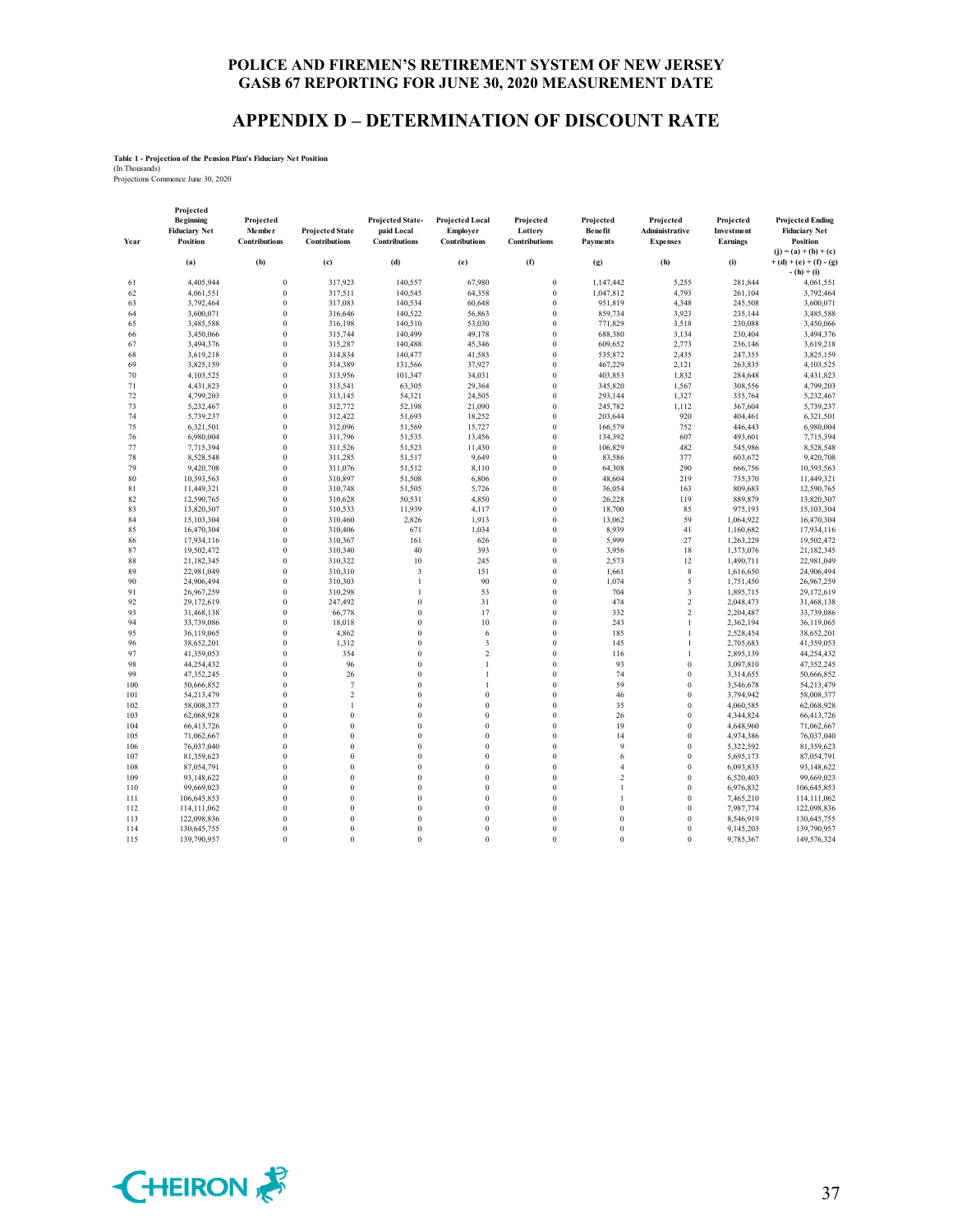# **APPENDIX D – DETERMINATION OF DISCOUNT RATE**

**Table 2 - Actuarial Present Values of Projected Benefit Payments**

(In Thousands)

Projections Commence June 30, 2020

\* From Table 1 - Projection of the Pension Plan's Fiduciary Net Position, column (a)

\*\* From Table 1 - Projection of the Pension Plan's Fiduciary Net Position, column (g)

|                  | Projected<br><b>Beginning</b><br><b>Fiduciary Net</b> | <b>Projected Benefit</b><br><b>Payments</b> for<br>current Plan | "Funded" Portion of      | "Unfunded"<br>Portion of<br><b>Benefit</b> | <b>Present Value of</b><br>"Funded" Benefit           | <b>Present Value of</b><br>"Unfunded" Benefit         | <b>Present Value of</b><br><b>Benefit Payments</b><br><b>Using the Single</b><br><b>Discount Rate</b><br>$(h) = (c) /$<br>$(1+7.00\%)^{\wedge}[(a) - .5]$ |  |
|------------------|-------------------------------------------------------|-----------------------------------------------------------------|--------------------------|--------------------------------------------|-------------------------------------------------------|-------------------------------------------------------|-----------------------------------------------------------------------------------------------------------------------------------------------------------|--|
| Year             | Position*                                             | participants**                                                  | <b>Benefit Payments</b>  | <b>Payments</b><br>$(e) = (c) - (d)$       | <b>Payments</b>                                       | Payments                                              |                                                                                                                                                           |  |
| (a)              | (b)                                                   | (c)                                                             | (d) = (c) if (b) > = (c) |                                            | $(f) = (d) /$<br>$(1+7.00\%)$ <sup>^</sup> [(a) - .5] | $(g) = (e) /$<br>$(1+2.21\%)$ <sup>^</sup> [(a) - .5] |                                                                                                                                                           |  |
| $\mathbf{1}$     | \$<br>26,217,951                                      | \$<br>2,832,489                                                 | \$<br>2,832,489          | \$<br>$\boldsymbol{0}$                     | \$<br>2,738,271                                       | \$<br>$\boldsymbol{0}$                                | \$<br>2,738,271                                                                                                                                           |  |
| $\sqrt{2}$       | 27,124,531                                            | 2,943,570                                                       | 2,943,570                | $\boldsymbol{0}$                           | 2,659,492                                             | $\boldsymbol{0}$                                      | 2,659,492                                                                                                                                                 |  |
| $\mathfrak{Z}$   | 28,015,371                                            | 3,051,119                                                       | 3,051,119                | $\boldsymbol{0}$                           | 2,576,320                                             | $\boldsymbol{0}$                                      | 2,576,320                                                                                                                                                 |  |
| $\overline{4}$   | 29,051,838                                            | 3,162,051                                                       | 3,162,051                | $\boldsymbol{0}$                           | 2,495,317                                             | $\boldsymbol{0}$                                      | 2,495,317                                                                                                                                                 |  |
| 5                | 30,078,723                                            | 3,271,307                                                       | 3,271,307                | $\boldsymbol{0}$                           | 2,412,650                                             | $\boldsymbol{0}$                                      | 2,412,650                                                                                                                                                 |  |
| 6                | 31,090,647                                            | 3,384,355                                                       | 3,384,355                | $\boldsymbol{0}$                           | 2,332,734                                             | $\boldsymbol{0}$                                      | 2,332,734                                                                                                                                                 |  |
| $\boldsymbol{7}$ | 32,078,239                                            | 3,499,476                                                       | 3,499,476                | $\boldsymbol{0}$                           | 2,254,283                                             | $\boldsymbol{0}$                                      | 2,254,283                                                                                                                                                 |  |
| $\,$ 8 $\,$      | 33,005,057                                            | 3,611,568                                                       | 3,611,568                | $\boldsymbol{0}$                           | 2,174,290                                             | $\boldsymbol{0}$                                      | 2,174,290                                                                                                                                                 |  |
| 9                | 33,892,176                                            | 3,721,649                                                       | 3,721,649                | $\boldsymbol{0}$                           | 2,093,984                                             | $\boldsymbol{0}$                                      | 2,093,984                                                                                                                                                 |  |
| 10               | 34,736,969                                            | 3,826,708                                                       | 3,826,708                | $\boldsymbol{0}$                           | 2,012,238                                             | $\boldsymbol{0}$                                      | 2,012,238                                                                                                                                                 |  |
| 11               | 35,539,743                                            | 3,935,266                                                       | 3,935,266                | $\boldsymbol{0}$                           | 1,933,947                                             | $\boldsymbol{0}$                                      | 1,933,947                                                                                                                                                 |  |
| 12               | 36,260,616                                            | 4,046,950                                                       | 4,046,950                | $\boldsymbol{0}$                           | 1,858,722                                             | $\boldsymbol{0}$<br>$\boldsymbol{0}$                  | 1,858,722                                                                                                                                                 |  |
| 13<br>14         | 36,885,616                                            | 4,150,855                                                       | 4,150,855                | $\boldsymbol{0}$<br>$\boldsymbol{0}$       | 1,781,723                                             | $\boldsymbol{0}$                                      | 1,781,723                                                                                                                                                 |  |
| 15               | 37,412,413<br>37,840,258                              | 4,247,950<br>4,330,808                                          | 4,247,950<br>4,330,808   | $\boldsymbol{0}$                           | 1,704,113<br>1,623,694                                | $\boldsymbol{0}$                                      | 1,704,113<br>1,623,694                                                                                                                                    |  |
| 16               |                                                       | 4,390,797                                                       | 4,390,797                | $\boldsymbol{0}$                           | 1,538,490                                             | $\boldsymbol{0}$                                      | 1,538,490                                                                                                                                                 |  |
| 17               | 38,179,173<br>38,451,824                              | 4,438,755                                                       | 4,438,755                | $\boldsymbol{0}$                           | 1,453,546                                             | $\boldsymbol{0}$                                      | 1,453,546                                                                                                                                                 |  |
| 18               | 38,673,032                                            | 4,488,529                                                       | 4,488,529                | $\boldsymbol{0}$                           | 1,373,687                                             | $\boldsymbol{0}$                                      | 1,373,687                                                                                                                                                 |  |
| 19               | 38,838,511                                            | 4,544,863                                                       | 4,544,863                | $\boldsymbol{0}$                           | 1,299,933                                             | $\boldsymbol{0}$                                      | 1,299,933                                                                                                                                                 |  |
| 20               | 38,932,409                                            | 4,606,726                                                       | 4,606,726                | $\boldsymbol{0}$                           | 1,231,427                                             | $\boldsymbol{0}$                                      | 1,231,427                                                                                                                                                 |  |
| 21               | 38,936,650                                            | 4,670,336                                                       | 4,670,336                | $\boldsymbol{0}$                           | 1,166,758                                             | $\boldsymbol{0}$                                      | 1,166,758                                                                                                                                                 |  |
| 22               | 38,836,395                                            | 4,736,959                                                       | 4,736,959                | $\boldsymbol{0}$                           | 1,105,983                                             | $\boldsymbol{0}$                                      | 1,105,983                                                                                                                                                 |  |
| 23               | 38,615,336                                            | 4,806,199                                                       | 4,806,199                | $\boldsymbol{0}$                           | 1,048,737                                             | $\boldsymbol{0}$                                      | 1,048,737                                                                                                                                                 |  |
| 24               | 38,255,847                                            | 4,871,961                                                       | 4,871,961                | $\boldsymbol{0}$                           | 993,539                                               | $\boldsymbol{0}$                                      | 993,539                                                                                                                                                   |  |
| 25               | 37,746,266                                            | 4,904,479                                                       | 4,904,479                | $\boldsymbol{0}$                           | 934,739                                               | $\boldsymbol{0}$                                      | 934,739                                                                                                                                                   |  |
| 26               | 37,112,225                                            | 4,894,549                                                       | 4,894,549                | $\boldsymbol{0}$                           | 871,819                                               | $\boldsymbol{0}$                                      | 871,819                                                                                                                                                   |  |
| 27               | 36,403,878                                            | 4,863,181                                                       | 4,863,181                | $\boldsymbol{0}$                           | 809,562                                               | $\boldsymbol{0}$                                      | 809,562                                                                                                                                                   |  |
| 28               | 35,654,198                                            | 4,817,354                                                       | 4,817,354                | $\boldsymbol{0}$                           | 749,471                                               | $\boldsymbol{0}$                                      | 749,471                                                                                                                                                   |  |
| 29               | 34,864,694                                            | 4,759,212                                                       | 4,759,212                | $\boldsymbol{0}$                           | 691,986                                               | $\boldsymbol{0}$                                      | 691,986                                                                                                                                                   |  |
| 30               | 34,067,481                                            | 4,690,463                                                       | 4,690,463                | $\boldsymbol{0}$                           | 637,374                                               | $\boldsymbol{0}$                                      | 637,374                                                                                                                                                   |  |
| 31               | 33,276,526                                            | 4,613,026                                                       | 4,613,026                | $\boldsymbol{0}$                           | 585,842                                               | $\boldsymbol{0}$                                      | 585,842                                                                                                                                                   |  |
| 32               | 32,503,987                                            | 4,527,945                                                       | 4,527,945                | $\boldsymbol{0}$                           | 537,418                                               | $\boldsymbol{0}$                                      | 537,418                                                                                                                                                   |  |
| 33               | 31,761,126                                            | 4,436,427                                                       | 4,436,427                | $\boldsymbol{0}$                           | 492,108                                               | $\boldsymbol{0}$                                      | 492,108                                                                                                                                                   |  |
| 34               | 31,058,278                                            | 4,339,303                                                       | 4,339,303                | $\boldsymbol{0}$                           | 449,846                                               | $\boldsymbol{0}$                                      | 449,846                                                                                                                                                   |  |
| 35               | 30,405,179                                            | 4,237,245                                                       | 4,237,245                | $\boldsymbol{0}$                           | 410,528                                               | $\boldsymbol{0}$                                      | 410,528                                                                                                                                                   |  |
| 36               | 29,811,234                                            | 4,130,952                                                       | 4,130,952                | $\boldsymbol{0}$                           | 374,047                                               | $\boldsymbol{0}$                                      | 374,047                                                                                                                                                   |  |
| 37               | 29,285,523                                            | 4,020,769                                                       | 4,020,769                | $\boldsymbol{0}$                           | 340,252                                               | $\boldsymbol{0}$                                      | 340,252                                                                                                                                                   |  |
| 38               | 28,294,554                                            | 3,907,196                                                       | 3,907,196                | $\boldsymbol{0}$                           | 309,011                                               | $\boldsymbol{0}$                                      | 309,011                                                                                                                                                   |  |
| 39               | 26,851,341                                            | 3,790,653                                                       | 3,790,653                | $\boldsymbol{0}$                           | 280,181                                               | $\boldsymbol{0}$                                      | 280,181                                                                                                                                                   |  |
| 40               | 25,401,175                                            | 3,671,570                                                       | 3,671,570                | $\boldsymbol{0}$                           | 253,625                                               | $\boldsymbol{0}$                                      | 253,625                                                                                                                                                   |  |
| 41               | 23,970,974                                            | 3,550,352                                                       | 3,550,352                | $\boldsymbol{0}$                           | 229,207                                               | $\boldsymbol{0}$                                      | 229,207                                                                                                                                                   |  |
| 42               | 22,565,587                                            | 3,427,300                                                       | 3,427,300                | $\boldsymbol{0}$                           | 206,788                                               | $\boldsymbol{0}$                                      | 206,788                                                                                                                                                   |  |
| 43               | 21,188,608                                            | 3,302,842                                                       | 3,302,842                | $\boldsymbol{0}$                           | 186,242                                               | $\boldsymbol{0}$                                      | 186,242                                                                                                                                                   |  |
| 44               | 19,843,326                                            | 3,177,301                                                       | 3,177,301                | $\boldsymbol{0}$                           | 167,442                                               | $\boldsymbol{0}$                                      | 167,442                                                                                                                                                   |  |
| 45               | 18,532,886                                            | 3,051,005                                                       | 3,051,005                | $\boldsymbol{0}$                           | 150,267                                               | $\boldsymbol{0}$                                      | 150,267                                                                                                                                                   |  |
| 46               | 17,260,316                                            | 2,924,270                                                       | 2,924,270                | $\boldsymbol{0}$                           | 134,603                                               | $\overline{0}$                                        | 134,603                                                                                                                                                   |  |
| 47               | 16,028,532                                            | 2,797,391                                                       | 2,797,391                | $\mathbf{0}$                               | 120,339                                               | 0                                                     | 120,339                                                                                                                                                   |  |
| 48               | 14,840,376                                            | 2,670,649                                                       | 2,670,649                | $\boldsymbol{0}$                           | 107,371                                               | 0                                                     | 107,371                                                                                                                                                   |  |
| 49               | 13,698,607<br>12,605,915                              | 2,544,306<br>2,418,616                                          | 2,544,306                | $\boldsymbol{0}$                           | 95,600                                                | 0                                                     | 95,600                                                                                                                                                    |  |
| 50               |                                                       |                                                                 | 2,418,616                | $\boldsymbol{0}$                           | 84,932                                                | 0                                                     | 84,932                                                                                                                                                    |  |
| 51<br>52         | 11,564,919<br>10,578,154                              | 2,293,831<br>2,170,195                                          | 2,293,831<br>2,170,195   | $\boldsymbol{0}$<br>$\boldsymbol{0}$       | 75,280<br>66,563                                      | 0<br>0                                                | 75,280<br>66,563                                                                                                                                          |  |
| 53               | 9,648,073                                             | 2,047,956                                                       | 2,047,956                | $\boldsymbol{0}$                           | 58,705                                                | 0                                                     | 58,705                                                                                                                                                    |  |
| 54               | 8,777,042                                             | 1,927,349                                                       | 1,927,349                | $\boldsymbol{0}$                           | 51,633                                                | 0                                                     | 51,633                                                                                                                                                    |  |
| 55               | 7,959,226                                             | 1,808,610                                                       | 1,808,610                | $\boldsymbol{0}$                           | 45,282                                                | 0                                                     | 45,282                                                                                                                                                    |  |
| 56               | 7,199,987                                             | 1,691,954                                                       | 1,691,954                | $\boldsymbol{0}$                           | 39,590                                                | 0                                                     | 39,590                                                                                                                                                    |  |
| 57               | 6,504,373                                             | 1,577,602                                                       | 1,577,602                | $\boldsymbol{0}$                           | 34,500                                                | 0                                                     | 34,500                                                                                                                                                    |  |
| 58               | 5,875,159                                             | 1,465,763                                                       | 1,465,763                | $\boldsymbol{0}$                           | 29,957                                                | 0                                                     | 29,957                                                                                                                                                    |  |
| 59               | 5,314,451                                             | 1,356,648                                                       | 1,356,648                | $\boldsymbol{0}$                           | 25,913                                                | $\boldsymbol{0}$                                      | 25,913                                                                                                                                                    |  |
| 60               | 4,824,125                                             | 1,250,467                                                       | 1,250,467                | $\boldsymbol{0}$                           | 22,322                                                | $\boldsymbol{0}$                                      | 22,322                                                                                                                                                    |  |
|                  |                                                       |                                                                 |                          |                                            |                                                       |                                                       |                                                                                                                                                           |  |

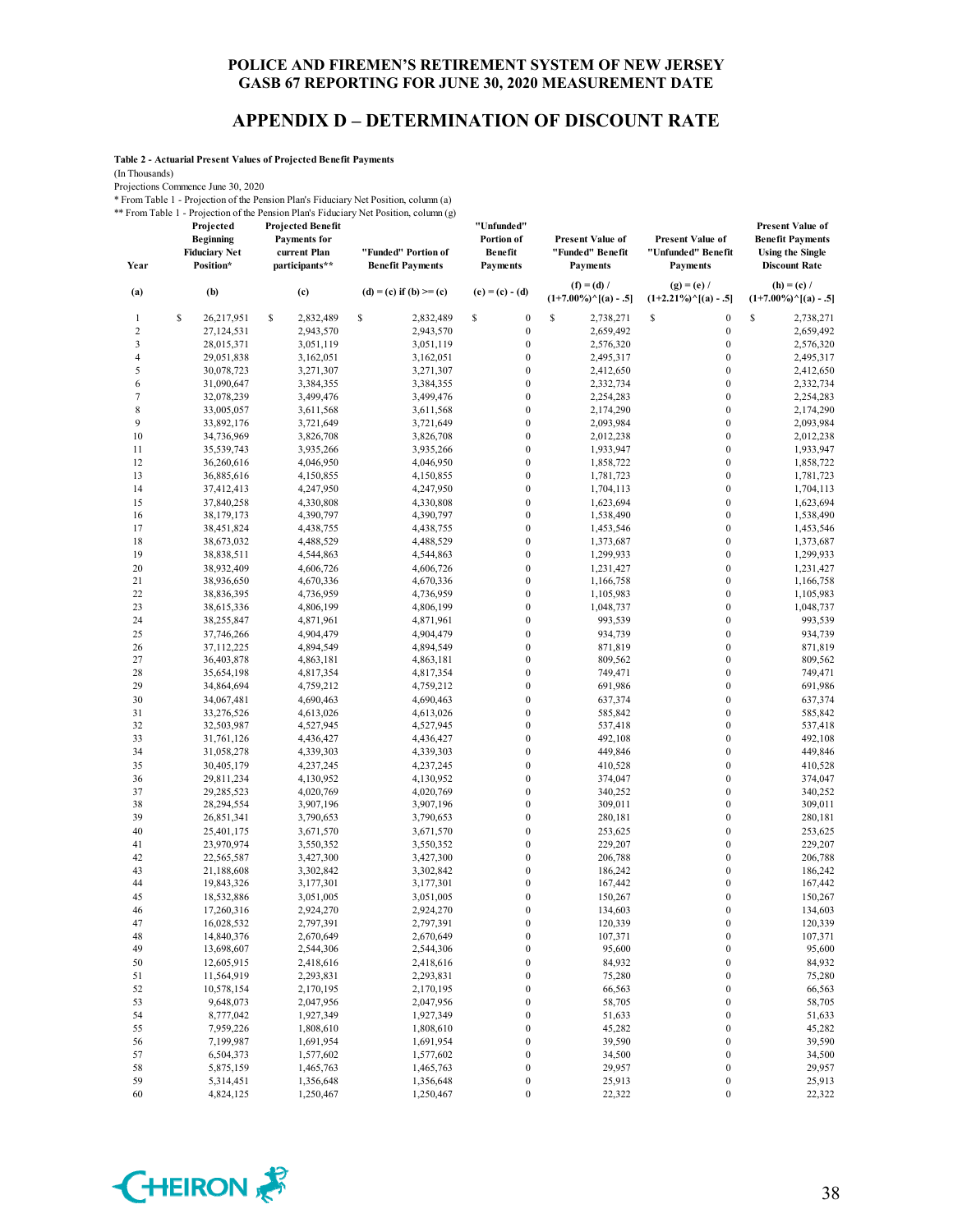#### **APPENDIX D – DETERMINATION OF DISCOUNT RATE**

**Table 2 - Actuarial Present Values of Projected Benefit Payments**

(In Thousands)

Projections Commence June 30, 2020

\* From Table 1 - Projection of the Pension Plan's Fiduciary Net Position, column (a)

\*\* From Table 1 - Projection of the Pension Plan's Fiduciary Net Position, column (g) **Year Projected Beginning Fiduciary Net Position\* Projected Benefit Payments for current Plan participants\*\* "Funded" Portion of Benefit Payments "Unfunded" Portion of Benefit Payments Present Value of "Funded" Benefit Payments Present Value of "Unfunded" Benefit Payments Present Value of Benefit Payments Using the Single Discount Rate** (a) (b) (c) (c)  $(d) = (c)$  if  $(b) > = (c)$  (e)  $= (c) - (d)$   $(1) = 0.01 \times 10^{-1}$ **(1+7.00%)^[(a) - .5]**  $(g) = (e) /$ **(1+2.21%)^[(a) - .5]**  $(h) = (c) /$ **(1+7.00%)^[(a) - .5]** 61 4,405,944 1,147,442 1,147,442 0 19,143 0 19,143 62 4,061,551 1,047,812 1,047,812 0 16,337 0 16,337 63 3,792,464 951,819 951,819 0 13,870 0 13,870 64 3,600,071 859,734 859,734 0 11,708 0 11,708 65 3,485,588 771,829 771,829 0 9,824 0 9,824 66 3,450,066 688,380 688,380 0 8,188 0 8,188 67 3,494,376 609,652 609,652 0 6,777 0 6,777 68 3,619,218 535,872 535,872 0 5,567 0 5,567 69 3,825,159 467,229 467,229 0 4,537 0 4,537 70 4,103,525 403,853 403,853 0 3,665 0 3,665 71 4,431,823 345,820 345,820 0 2,933 0 2,933 72 4,799,203 293,144 293,144 0 2,323 0 2,323 73 5,232,467 245,782 245,782 0 1,821 0 1,821 74 5,739,237 203,644 203,644 0 1,410 0 1,410 75 6,321,501 166,579 166,579 0 1,078 0 1,078 76 6,980,004 134,392 134,392 0 813 0 813 77 7,715,394 106,829 106,829 0 604 0 604 78 8,528,548 83,586 83,586 0 441 0 441 79 9,420,708 64,308 64,308 0 317 0 317 80 10,393,563 48,604 48,604 0 224 0 224 81 11,449,321 36,054 36,054 0 155 0 155 82 12,590,765 26,228 26,228 0 106 0 106 83 13,820,307 18,700 18,700 0 70 0 70 84 15,103,304 13,062 13,062 0 46 0 46 85 16,470,304 8,939 8,939 0 29 0 29 86 17,934,116 5,999 5,999 0 18 0 18 87 19,502,472 3,956 3,956 0 11 0 11 88 21,182,345 2,573 2,573 0 7 0 7 89 22,981,049 1,661 1,661 0 4 0 4 90 24,906,494 1,074 1,074 0 3 0 3 91 26,967,259 704 704 0 2 0 2 92 29,172,619 474 474 0 1 0 1 93 31,468,138 332 332 0 1 0 1 94 33,739,086 243 243 0 0 0 0 0 95 36,119,065 185 185 0 0 0 0 0 96 38,652,201 145 145 0 0 0 0 0 97 41,359,053 116 116 0 0 0 0 0 98 44,254,432 93 93 0 0 0 0 0 99 47,352,245 74 74 0 0 0 0 100 50,666,852 59 59 0 0 0 0 0 101 54,213,479 46 46 0 0 0 0 0 102 58,008,377 35 35 0 0 0 0 0 103 62,068,928 26 26 0 0 0 0 0 104 66,413,726 19 19 0 0 0 0 105 71,062,667 14 14 0 0 0 0 0 106 76,037,040 9 9 0 0 0 0 0 107 81,359,623 6 6 6 0 0 0 0 0 108 87,054,791 4 4 0 0 0 0 0 109 93,148,622 2 2 0 0 0 0  $110$   $99,669,023$   $1$   $1$  0 0 0 0 0  $111$   $106,645,853$  1 1 0 0 0 0 0 112 114,111,062 0 0 0 0 0 0 0 113 122,098,836 0 0 0 0 0 0 0 0 114 130,645,755 0 0 0 0 0 0 0 0 115 139,790,957 0 0 0 0 0 0 0 0 **\$ 0 54,636,259 \$ 54,636,259 \$** 

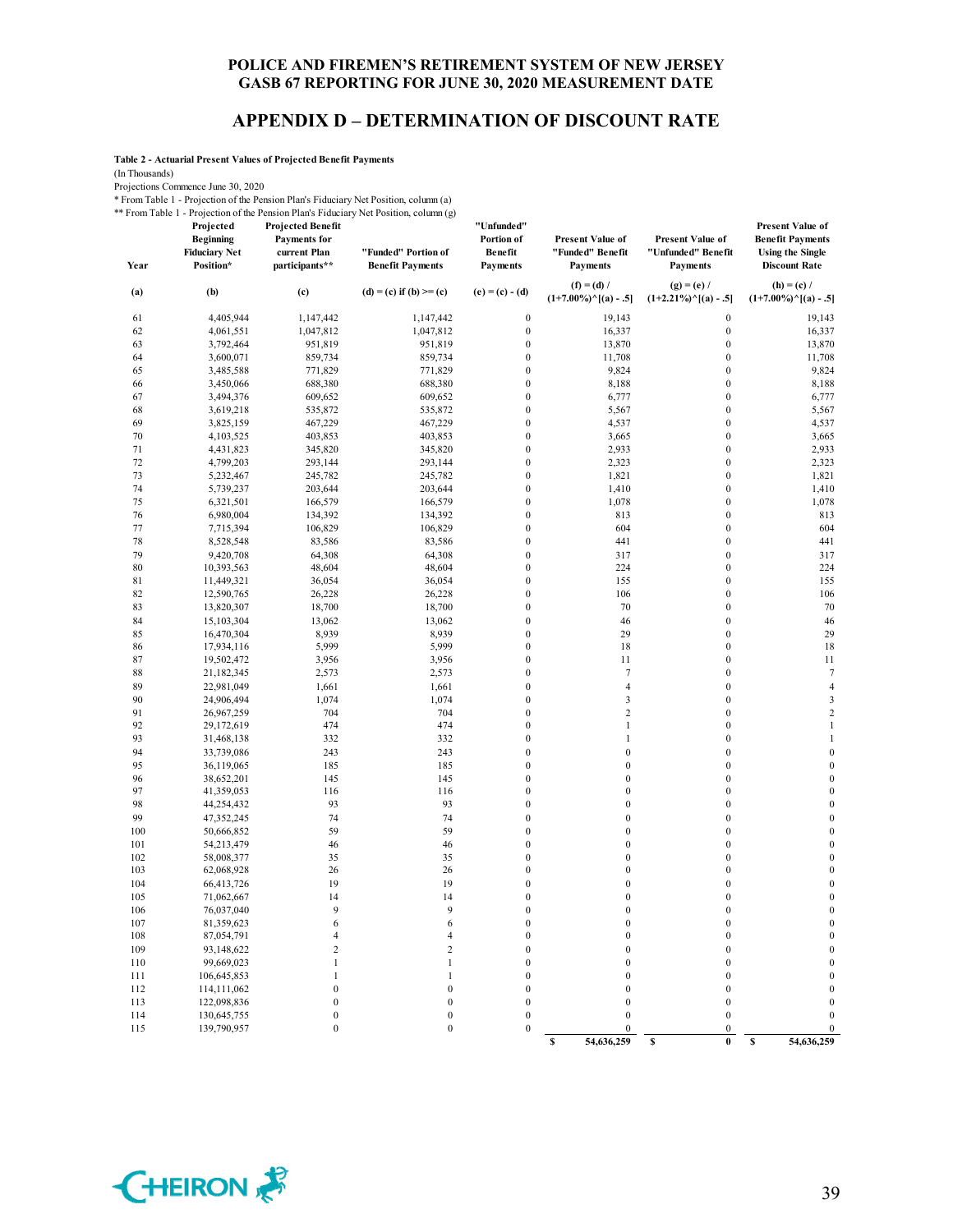# **APPENDIX E – GLOSSARY OF TERMS**

# **1. Actuarially Determined Contribution**

A target or recommended contribution for the reporting period, determined in conformity with Actuarial Standards of Practice based on the most recent measurement available when the contribution for the reporting period was adopted.

# **2. Actuarial Valuation Date**

The date as of which an actuarial valuation is performed. This date may be up to 24 months prior to the measurement date and up to 30 months prior to the employer's reporting date.

# **3. Entry Age Actuarial Cost Method**

The actuarial cost method required for GASB 67 calculations. Under this method, the actuarial present value of the projected benefits of each individual included in an actuarial valuation is allocated on a level basis over the earnings of the individual between entry age and assumed exit ages. The portion of this actuarial present value allocated to a valuation year is called the Service Cost. The portion of this actuarial present value not provided for at a valuation date by the actuarial present value of future service costs is called the Total Pension Liability.

# **4. Measurement Date**

The date as of which the Total Pension Liability and Plan Fiduciary Net Position are measured. The Total Pension Liability may be projected from the Actuarial Valuation Date to the Measurement Date. The Measurement Date must be the same as the Reporting Date for the plan.

# **5. Net Pension Liability**

The liability of employers and nonemployer contributing entities for employees for benefits provided through a defined benefit pension plan. It is calculated as the Total Pension Liability less the Plan Fiduciary Net Position.

# **6. Plan Fiduciary Net Position**

The fair or market value of assets.

# **7. Reporting Date**

The last day of the plan or employer's fiscal year.